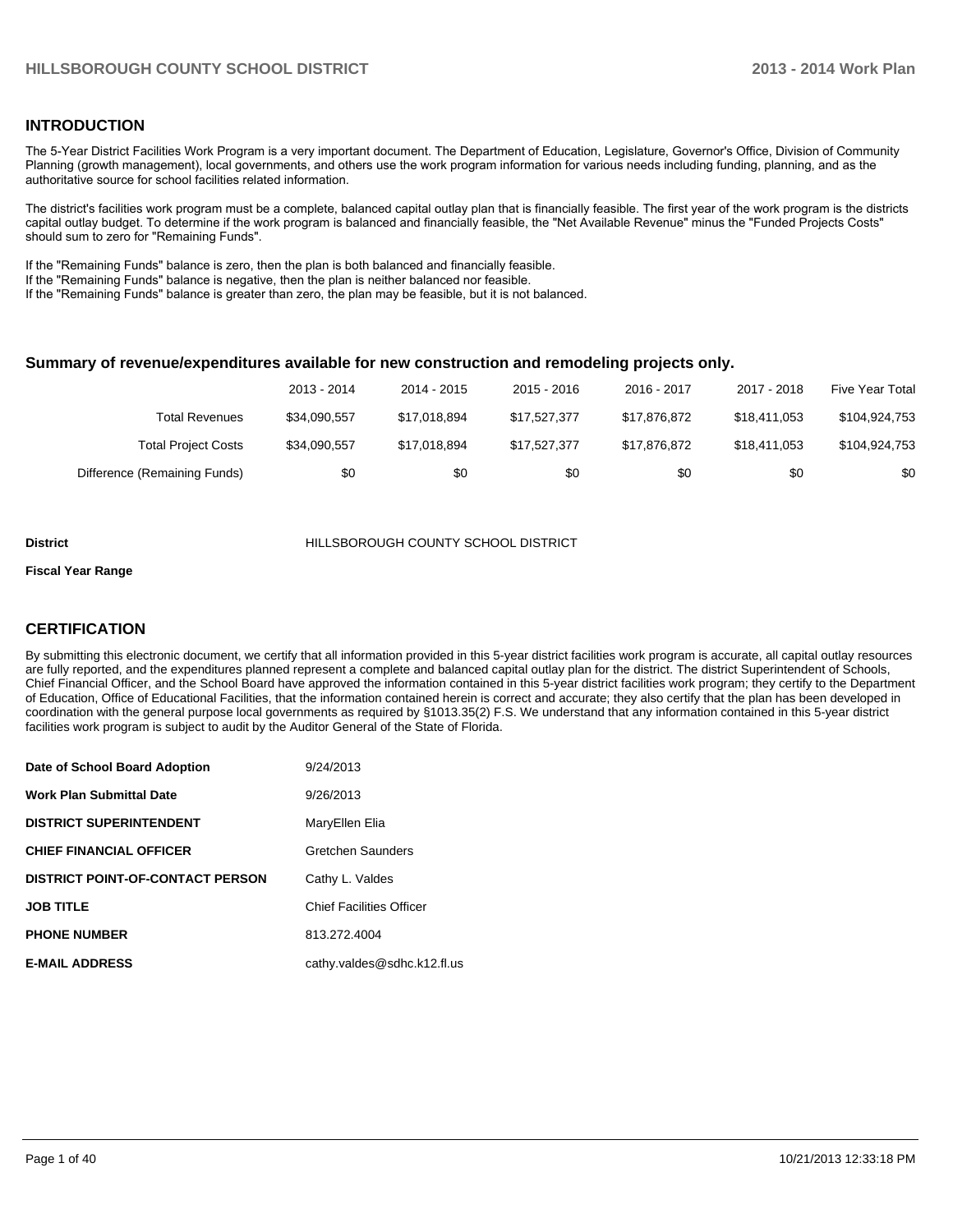# **Expenditures**

#### **Expenditure for Maintenance, Repair and Renovation from 1.50-Mills and PECO**

Annually, prior to the adoption of the district school budget, each school board must prepare a tentative district facilities work program that includes a schedule of major repair and renovation projects necessary to maintain the educational and ancillary facilities of the district.

|                                  | Item                                                                                                                                                                                                                                                                                                                                                                                                                                                                                                                                                                                                                                                                                                                                                                                                                                                                                        | 2013 - 2014<br><b>Actual Budget</b> | 2014 - 2015<br>Projected | 2015 - 2016<br>Projected | 2016 - 2017<br>Projected | 2017 - 2018<br>Projected | <b>Total</b> |  |  |  |
|----------------------------------|---------------------------------------------------------------------------------------------------------------------------------------------------------------------------------------------------------------------------------------------------------------------------------------------------------------------------------------------------------------------------------------------------------------------------------------------------------------------------------------------------------------------------------------------------------------------------------------------------------------------------------------------------------------------------------------------------------------------------------------------------------------------------------------------------------------------------------------------------------------------------------------------|-------------------------------------|--------------------------|--------------------------|--------------------------|--------------------------|--------------|--|--|--|
| <b>HVAC</b>                      |                                                                                                                                                                                                                                                                                                                                                                                                                                                                                                                                                                                                                                                                                                                                                                                                                                                                                             | \$6,409,300                         | \$4,237,200              | \$2,782,500              | \$4,095,400              | \$7,457,100              | \$24,981,500 |  |  |  |
|                                  | Locations: COLEMAN MIDDLE, COLSON ELEMENTARY, FOLSOM ELEMENTARY, MINTZ ELEMENTARY, MORT ELEMENTARY, RIVERHILLS<br>ELEMENTARY, TURKEY CREEK MIDDLE, WALDEN LAKE ELEMENTARY                                                                                                                                                                                                                                                                                                                                                                                                                                                                                                                                                                                                                                                                                                                   |                                     |                          |                          |                          |                          |              |  |  |  |
| Flooring                         |                                                                                                                                                                                                                                                                                                                                                                                                                                                                                                                                                                                                                                                                                                                                                                                                                                                                                             | \$590,330                           | \$42,000                 | \$316,987                | \$288,000                | \$0                      | \$1,237,317  |  |  |  |
| Locations:                       | EAST BAY SENIOR HIGH, EDISON ELEMENTARY, HUNTERS GREEN ELEMENTARY, KINGSWOOD ELEMENTARY, SICKLES SENIOR<br>HIGH, THONOTOSASSA ELEMENTARY, VAN BUREN MIDDLE, WASHINGTON ELEMENTARY                                                                                                                                                                                                                                                                                                                                                                                                                                                                                                                                                                                                                                                                                                           |                                     |                          |                          |                          |                          |              |  |  |  |
| Roofing                          |                                                                                                                                                                                                                                                                                                                                                                                                                                                                                                                                                                                                                                                                                                                                                                                                                                                                                             | \$6.180.551                         | \$1,703,934              | \$6,121,458              | \$1,955,370              | \$5,788,938              | \$21,750,251 |  |  |  |
| Locations:                       | APOLLO BEACH ELEMENTARY, BREWSTER ADULT CENTER, BUCHANAN MIDDLE, BUS GARAGE, CAMINITI EXCEPTIONAL STUDENT<br>EDUCATION CENTER, CHAMBERLAIN SENIOR HIGH, CLAIR-MEL ELEMENTARY, EAST BAY SENIOR HIGH, FOSTER ELEMENTARY,<br>JACKSON ELEMENTARY, JEFFERSON SENIOR HIGH, LEE ELEMENTARY SCHOOL OF TECHNOLOGY, MAINTENANCE CENTRAL,<br>MAINTENANCE OPERATIONS CENTER, MANHATTAN CENTER, MCKITRICK ELEMENTARY, MCLANE MIDDLE, MINTZ ELEMENTARY,<br>PALM RIVER ELEMENTARY, RIVERVIEW ELEMENTARY, RUSKIN ELEMENTARY, SESSUMS ELEMENTARY, SHAW ELEMENTARY,<br>STEWART MIDDLE, TINKER ELEMENTARY, YOUNG MIDDLE                                                                                                                                                                                                                                                                                        |                                     |                          |                          |                          |                          |              |  |  |  |
| Safety to Life                   |                                                                                                                                                                                                                                                                                                                                                                                                                                                                                                                                                                                                                                                                                                                                                                                                                                                                                             | \$0                                 | \$0                      | \$0                      | \$0                      | \$0                      | \$0          |  |  |  |
| Locations:                       | No Locations for this expenditure.                                                                                                                                                                                                                                                                                                                                                                                                                                                                                                                                                                                                                                                                                                                                                                                                                                                          |                                     |                          |                          |                          |                          |              |  |  |  |
| Fencing                          |                                                                                                                                                                                                                                                                                                                                                                                                                                                                                                                                                                                                                                                                                                                                                                                                                                                                                             | \$86,574                            | \$0                      | \$48,000                 | \$132,350                | \$0                      | \$266,924    |  |  |  |
|                                  | Locations: BAY CREST ELEMENTARY, BROWARD ELEMENTARY, CAHOON ELEMENTARY, CLEVELAND ELEMENTARY, CORK ELEMENTARY,<br><b>ROBINSON ELEMENTARY</b>                                                                                                                                                                                                                                                                                                                                                                                                                                                                                                                                                                                                                                                                                                                                                |                                     |                          |                          |                          |                          |              |  |  |  |
| Parking                          |                                                                                                                                                                                                                                                                                                                                                                                                                                                                                                                                                                                                                                                                                                                                                                                                                                                                                             | \$321,347                           | \$267,698                | \$0                      | \$1,303,000              | \$1,261,850              | \$3.153.895  |  |  |  |
|                                  | Locations: BARTELS MIDDLE SCHOOL, BENITO MIDDLE, BRYAN ELEMENTARY, BURNETT MIDDLE, BURNS MIDDLE, CHAMBERLAIN SENIOR<br>HIGH, CHILES ELEMENTARY, CLEVELAND ELEMENTARY, COLEMAN MIDDLE, CORK ELEMENTARY, DAVIDSEN MIDDLE, DOVER<br>ELEMENTARY, ESSRIG ELEMENTARY, FOREST HILLS ELEMENTARY, FOSTER ELEMENTARY, GAITHER SENIOR HIGH, GORRIE<br>ELEMENTARY, HUNTERS GREEN ELEMENTARY, KNIGHTS ELEMENTARY, LEE ELEMENTARY SCHOOL OF TECHNOLOGY, LENNARD<br>HIGH SCHOOL, LEWIS ELEMENTARY, LIBERTY MIDDLE, LITHIA SPRINGS ELEMENTARY, LOCKHART ELEMENTARY, LOPEZ<br>ELEMENTARY, MCDONALD ELEMENTARY, MEMORIAL MIDDLE, MENDENHALL ELEMENTARY, MIDDLETON SENIOR HIGH, MORGAN<br>WOODS ELEMENTARY, RIVERVIEW SENIOR HIGH, SEMINOLE ELEMENTARY, SHORE ELEMENTARY, TAMPA PALMS ELEMENTARY,<br>TINKER ELEMENTARY, WEBB MIDDLE, WEST SHORE ELEMENTARY, WHARTON SENIOR HIGH, WILLIAMS MIDDLE, YOUNG MIDDLE |                                     |                          |                          |                          |                          |              |  |  |  |
| Electrical                       |                                                                                                                                                                                                                                                                                                                                                                                                                                                                                                                                                                                                                                                                                                                                                                                                                                                                                             | \$0                                 | \$172,800                | \$0                      | \$0                      | \$0                      | \$172,800    |  |  |  |
|                                  | Locations: TAMPA BAY BOULEVARD ELEMENTARY                                                                                                                                                                                                                                                                                                                                                                                                                                                                                                                                                                                                                                                                                                                                                                                                                                                   |                                     |                          |                          |                          |                          |              |  |  |  |
| Fire Alarm                       |                                                                                                                                                                                                                                                                                                                                                                                                                                                                                                                                                                                                                                                                                                                                                                                                                                                                                             | \$0                                 | \$1,870,000              | \$0                      | \$900,000                | \$540,000                | \$3.310.000  |  |  |  |
|                                  | Locations: BRANDON SENIOR HIGH, CARROLLWOOD ELEMENTARY, FOLSOM ELEMENTARY, GIBSONTON ELEMENTARY, KING SENIOR HIGH,<br>MCLANE MIDDLE, MONROE MIDDLE, NORTHWEST ELEMENTARY, PLANT SENIOR HIGH, POTTER ELEMENTARY, RANDALL MIDDLE,<br>RIVERHILLS ELEMENTARY, SCHWARZKOPF ELEMENTARY, TAMPA BAY TECHNICAL HIGH SCHOOL, TOWN & COUNTRY<br>ELEMENTARY, TWIN LAKES ELEMENTARY, WALKER MIDDLE, WILLIAMS MIDDLE                                                                                                                                                                                                                                                                                                                                                                                                                                                                                      |                                     |                          |                          |                          |                          |              |  |  |  |
| Telephone/Intercom System        |                                                                                                                                                                                                                                                                                                                                                                                                                                                                                                                                                                                                                                                                                                                                                                                                                                                                                             | \$372,000                           | \$932,400                | \$254,800                | \$148,800                | \$0                      | \$1,708,000  |  |  |  |
|                                  | Locations: BRANDON SENIOR HIGH, BREWSTER ADULT CENTER, BROWARD ELEMENTARY, CHAMBERLAIN SENIOR HIGH, FOLSOM<br>ELEMENTARY, FREEDOM SENIOR HIGH, GAITHER SENIOR HIGH, NORTHWEST ELEMENTARY, PLANT CITY SENIOR HIGH, TAMPA<br>BAY TECHNICAL HIGH SCHOOL, WEBB MIDDLE                                                                                                                                                                                                                                                                                                                                                                                                                                                                                                                                                                                                                           |                                     |                          |                          |                          |                          |              |  |  |  |
| <b>Closed Circuit Television</b> |                                                                                                                                                                                                                                                                                                                                                                                                                                                                                                                                                                                                                                                                                                                                                                                                                                                                                             | \$0                                 | \$0                      | \$0                      | \$0                      | \$0                      | \$0          |  |  |  |
|                                  | Locations: No Locations for this expenditure.                                                                                                                                                                                                                                                                                                                                                                                                                                                                                                                                                                                                                                                                                                                                                                                                                                               |                                     |                          |                          |                          |                          |              |  |  |  |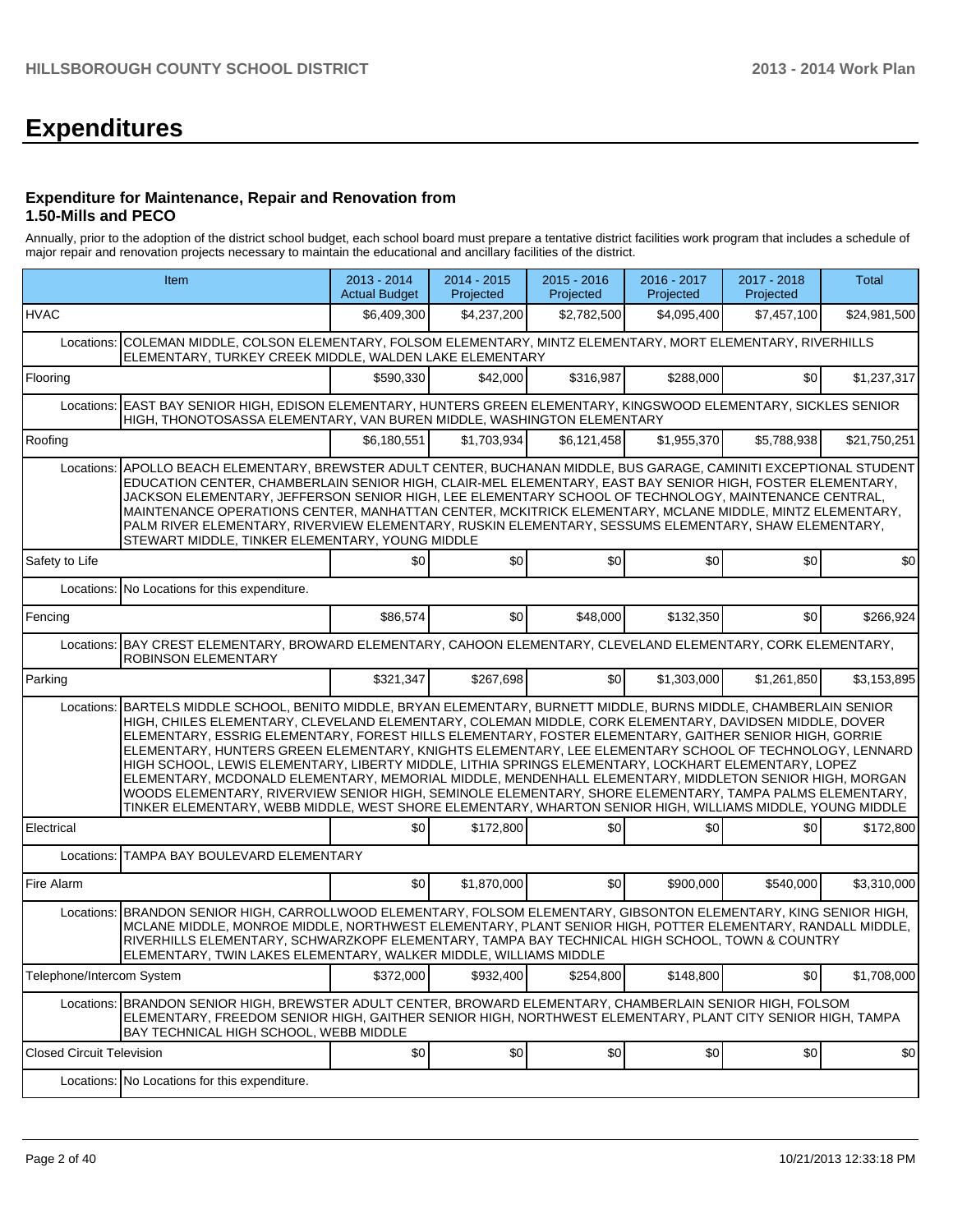| Paint              |                                                                                                                                                                                                                                                                                                                                                                                                                                                                                                                                                                                                                                                                                                                                                                                                                                                                                                                                                                                                                                                                                                                                                                                                                                                                                                                                                                                                                                                                                                                                                                                                                                                                                                                                                                                                                                                                                                                                                                                                                                                                                                                                                                                                                                                                                                                                                                                                                                                                                                                                                                                                                                                                                                                                                                                                                                                                                                                                                                                                                                                                                                                                                                                                                                                                                                                                                                                                                                                                                                                                                                                                                                                                                                                                                                                                                                                                                                                                                                                                                                                                                                                                                                                                                                                                                                                                                                                                                                                                                                                                                                                                                                                                                                                                                                                                                                                                                                                                                                                                                                                                                                                                                                                                                                                                                                                                                                                                                                                                                                                                                                                                                     | \$1,448,808  | \$1,105,141  | \$2,600,134] | \$5,404,406  | \$459,895    | \$11,018,384  |
|--------------------|---------------------------------------------------------------------------------------------------------------------------------------------------------------------------------------------------------------------------------------------------------------------------------------------------------------------------------------------------------------------------------------------------------------------------------------------------------------------------------------------------------------------------------------------------------------------------------------------------------------------------------------------------------------------------------------------------------------------------------------------------------------------------------------------------------------------------------------------------------------------------------------------------------------------------------------------------------------------------------------------------------------------------------------------------------------------------------------------------------------------------------------------------------------------------------------------------------------------------------------------------------------------------------------------------------------------------------------------------------------------------------------------------------------------------------------------------------------------------------------------------------------------------------------------------------------------------------------------------------------------------------------------------------------------------------------------------------------------------------------------------------------------------------------------------------------------------------------------------------------------------------------------------------------------------------------------------------------------------------------------------------------------------------------------------------------------------------------------------------------------------------------------------------------------------------------------------------------------------------------------------------------------------------------------------------------------------------------------------------------------------------------------------------------------------------------------------------------------------------------------------------------------------------------------------------------------------------------------------------------------------------------------------------------------------------------------------------------------------------------------------------------------------------------------------------------------------------------------------------------------------------------------------------------------------------------------------------------------------------------------------------------------------------------------------------------------------------------------------------------------------------------------------------------------------------------------------------------------------------------------------------------------------------------------------------------------------------------------------------------------------------------------------------------------------------------------------------------------------------------------------------------------------------------------------------------------------------------------------------------------------------------------------------------------------------------------------------------------------------------------------------------------------------------------------------------------------------------------------------------------------------------------------------------------------------------------------------------------------------------------------------------------------------------------------------------------------------------------------------------------------------------------------------------------------------------------------------------------------------------------------------------------------------------------------------------------------------------------------------------------------------------------------------------------------------------------------------------------------------------------------------------------------------------------------------------------------------------------------------------------------------------------------------------------------------------------------------------------------------------------------------------------------------------------------------------------------------------------------------------------------------------------------------------------------------------------------------------------------------------------------------------------------------------------------------------------------------------------------------------------------------------------------------------------------------------------------------------------------------------------------------------------------------------------------------------------------------------------------------------------------------------------------------------------------------------------------------------------------------------------------------------------------------------------------------------------------------------------------------------------|--------------|--------------|--------------|--------------|--------------|---------------|
| Locations:         | ALEXANDER ELEMENTARY, BARTELS MIDDLE SCHOOL, BEVIS ELEMENTARY, BRYANT ELEMENTARY, CHAMBERLAIN SENIOR<br>HIGH, CIMINO ELEMENTARY, COLLINS ELEMENTARY, CORR ELEMENTARY, CYPRESS CREEK ELEMENTARY, DOWDELL MIDDLE,<br>DURANT SENIOR HIGH, FISHHAWK CREEK ELEMENTARY, FOLSOM ELEMENTARY, FREEDOM SENIOR HIGH, GIUNTA MIDDLE<br>SCHOOL, HUNTERS GREEN ELEMENTARY, JAMES ELEMENTARY SCHOOL, JEFFERSON SENIOR HIGH, JENNINGS MIDDLE, LEE<br>ELEMENTARY SCHOOL OF TECHNOLOGY, LOCKHART ELEMENTARY, LOWRY ELEMENTARY, MADISON MIDDLE, MANISCALCO<br>ELEMENTARY, MARTINEZ MIDDLE, MIDDLETON SENIOR HIGH, MULRENNAN MIDDLE, NEWSOME SENIOR HIGH, RIVERHILLS<br>ELEMENTARY, ROBINSON ELEMENTARY, ROOSEVELT ELEMENTARY, SHEEHY ELEMENTARY, SHIELDS MIDDLE, SICKLES SENIOR<br>HIGH, TAMPA BAY TECHNICAL HIGH SCHOOL, TOMLIN MIDDLE, VALRICO ELEMENTARY, VAN BUREN MIDDLE, WAREHOUSE                                                                                                                                                                                                                                                                                                                                                                                                                                                                                                                                                                                                                                                                                                                                                                                                                                                                                                                                                                                                                                                                                                                                                                                                                                                                                                                                                                                                                                                                                                                                                                                                                                                                                                                                                                                                                                                                                                                                                                                                                                                                                                                                                                                                                                                                                                                                                                                                                                                                                                                                                                                                                                                                                                                                                                                                                                                                                                                                                                                                                                                                                                                                                                                                                                                                                                                                                                                                                                                                                                                                                                                                                                                                                                                                                                                                                                                                                                                                                                                                                                                                                                                                                                                                                                                                                                                                                                                                                                                                                                                                                                                                                                                                                                                                               |              |              |              |              |              |               |
| Maintenance/Repair |                                                                                                                                                                                                                                                                                                                                                                                                                                                                                                                                                                                                                                                                                                                                                                                                                                                                                                                                                                                                                                                                                                                                                                                                                                                                                                                                                                                                                                                                                                                                                                                                                                                                                                                                                                                                                                                                                                                                                                                                                                                                                                                                                                                                                                                                                                                                                                                                                                                                                                                                                                                                                                                                                                                                                                                                                                                                                                                                                                                                                                                                                                                                                                                                                                                                                                                                                                                                                                                                                                                                                                                                                                                                                                                                                                                                                                                                                                                                                                                                                                                                                                                                                                                                                                                                                                                                                                                                                                                                                                                                                                                                                                                                                                                                                                                                                                                                                                                                                                                                                                                                                                                                                                                                                                                                                                                                                                                                                                                                                                                                                                                                                     | \$14,755,000 | \$15,014,938 | \$15,045,806 | \$15,891,517 | \$16,379,663 | \$77,086,924  |
| Locations:         | 40th STREET VEHICLE MAINTENANCE BUILDING. ADAMS MIDDLE, ALAFIA ELEMENTARY, ALEXANDER ELEMENTARY, ALONSO<br>HIGH, ANDERSON ELEMENTARY, APARICIO-LEVY TECHNICAL CENTER, APOLLO BEACH ELEMENTARY, AREA I OFFICE, AREA III<br>OFFICE, AREA VII OFFICE, AREA VIII OFFICE, ARMWOOD SENIOR HIGH, BAILEY ELEMENTARY SCHOOL, BALLAST POINT<br>ELEMENTARY, BARRINGTON MIDDLE SCHOOL, BARTELS MIDDLE SCHOOL, BAY CREST ELEMENTARY, BELLAMY ELEMENTARY,<br>BENITO MIDDLE, BEVIS ELEMENTARY, BING ELEMENTARY, BLAKE SENIOR HIGH, BLOOMINGDALE SENIOR HIGH, BOWERS<br>WHITLEY CAREER CENTER, BOYETTE SPRINGS ELEMENTARY, BRANDON ALTERNATIVE, BRANDON SENIOR HIGH, BREWSTER<br>ADULT CENTER, BROOKER ELEMENTARY, BROWARD ELEMENTARY, BRYAN ELEMENTARY, BRYANT ELEMENTARY, BUCHANAN<br>MIDDLE, BUCKHORN ELEMENTARY, BURNETT MIDDLE, BURNEY ELEMENTARY, BURNS MIDDLE, BUS GARAGE, CAHOON<br>ELEMENTARY, CAMINITI EXCEPTIONAL STUDENT EDUCATION CENTER, CANNELLA ELEMENTARY, CARROLLWOOD ELEMENTARY,<br>CARVER EXCEPTIONAL CENTER, CHAMBERLAIN SENIOR HIGH, CHIARAMONTE ELEMENTARY, CHILDREN SERVICES CENTER,<br>CHILES ELEMENTARY, CIMINO ELEMENTARY, CITRUS PARK ELEMENTARY, CLAIR-MEL ELEMENTARY, CLARK ELEMENTARY,<br>CLAYWELL ELEMENTARY, CLEVELAND ELEMENTARY, COLEMAN MIDDLE, COLLINS ELEMENTARY, COLSON ELEMENTARY, CORK<br>ELEMENTARY, CORR ELEMENTARY, CRESTWOOD ELEMENTARY, CYPRESS CREEK ELEMENTARY, D. W. WATERS CENTER,<br>DAVIDSEN MIDDLE, DAVIS ELEMENTARY, DEER PARK ELEMENTARY, DESOTO ELEMENTARY, DICKENSON ELEMENTARY, DOBY<br>ELEMENTARY, DOVER ELEMENTARY, DOWDELL MIDDLE, DUNBAR ELEMENTARY, DURANT SENIOR HIGH, EAST BAY SENIOR HIGH,<br>EDISON ELEMENTARY, EGYPT LAKE ELEMENTARY, EISENHOWER MIDDLE, ERWIN AREA VOCATIONAL-TECHNICAL CENTER,<br>ESSRIG ELEMENTARY, FARNELL MIDDLE, FERRELL MIDDLE MAGNET, FISHHAWK CREEK ELEMENTARY, FOLSOM ELEMENTARY,<br>FOREST HILLS ELEMENTARY, FOSTER ELEMENTARY, FRANKLIN MIDDLE, FREEDOM SENIOR HIGH, FROST ELEMENTARY,<br>FURNITURE REFINISHING, GAITHER SENIOR HIGH, GARY ADULT CENTER, GIBSONTON ELEMENTARY, GIUNTA MIDDLE SCHOOL,<br>GORRIE ELEMENTARY, GRADY ELEMENTARY, GRAHAM ELEMENTARY, GRECO MIDDLE SCHOOL, GREEN STREET OFFICES,<br>HAMMOND ELEMENTARY, HERITAGE ELEMENTARY, HILL MIDDLE, HILLSBOROUGH SENIOR HIGH, HORATIO OFFICE BUILDING,<br>HUNTERS GREEN ELEMENTARY, INSTRUCTIONAL SERVICES CENTER, IPPOLITO ELEMENTARY, JACKSON ELEMENTARY, JAMES<br>ELEMENTARY SCHOOL, JEFFERSON SENIOR HIGH, JENNINGS MIDDLE, JUST ELEMENTARY, KENLY ELEMENTARY, KIMBELL<br>ELEMENTARY, KING SENIOR HIGH, KINGSWOOD ELEMENTARY, KNIGHTS (OLD), KNIGHTS ELEMENTARY, LAKE MAGDALENE<br>ELEMENTARY, LANIER ELEMENTARY, LAVOY EXCEPTIONAL STUDENT EDUCATION CENTER, LEAREY ADULT CENTER, LEE<br>ELEMENTARY SCHOOL OF TECHNOLOGY, LENNARD HIGH SCHOOL, LETO SENIOR HIGH, LEWIS ELEMENTARY, LIBERTY MIDDLE,<br>LIMONA ELEMENTARY, LINCOLN ELEMENTARY, LITHIA SPRINGS ELEMENTARY, LOCKHART ELEMENTARY, LOMAX ELEMENTARY,<br>LOPEZ ELEMENTARY, LOWRY ELEMENTARY, LUTZ ELEMENTARY, MABRY ELEMENTARY, MACFARLANE ELEMENTARY, MADISON<br>MIDDLE, MAINTENANCE CENTRAL, MAINTENANCE EAST, MAINTENANCE OPERATIONS CENTER, MAINTENANCE WEST, MANGO<br>ELEMENTARY, MANHATTAN CENTER, MANISCALCO ELEMENTARY, MANN MIDDLE, MARSHALL MIDDLE, MARTINEZ MIDDLE,<br>MCDONALD ELEMENTARY, MCKITRICK ELEMENTARY, MCLANE MIDDLE, MEMORIAL MIDDLE, MENDENHALL ELEMENTARY,<br>MIDDLETON SENIOR HIGH, MILES ELEMENTARY, MINTZ ELEMENTARY, MITCHELL ELEMENTARY, MONROE MIDDLE, MORGAN<br>WOODS ELEMENTARY, MORT ELEMENTARY, MULLER ELEMENTARY, MULRENNAN MIDDLE, NELSON ELEMENTARY, NEWSOME<br>SENIOR HIGH, NIFONG BUILDING, NORTH TAMPA ALTERNATIVE CENTER, NORTHWEST ELEMENTARY, OAK GROVE ELEMENTARY,<br>OAK PARK ELEMENTARY, ORANGE GROVE MIDDLE, PALM RIVER ELEMENTARY, PIERCE MIDDLE, PINECREST ELEMENTARY,<br>PIZZO ELEMENTARY, PLANT CITY SENIOR HIGH, PLANT SENIOR HIGH, POTTER ELEMENTARY, PRIDE ELEMENTARY, PROGRESS<br>VILLAGE MIDDLE, RAMPELLO DOWNTOWN PARTNERSHIP, RANDALL MIDDLE, RAYMOND O SHELTON ADMINISTRATIVE CENTER,<br>REDDICK ELEMENTARY SCHOOL. RIVERHILLS ELEMENTARY. RIVERVIEW ELEMENTARY. RIVERVIEW SENIOR HIGH. ROBINSON<br>ELEMENTARY, ROBINSON SENIOR HIGH, ROBLES ELEMENTARY, RODGERS MIDDLE, ROLAND PARK K-8, ROOSEVELT<br>ELEMENTARY, RUSKIN ELEMENTARY, SANCHEZ SERVICE CENTER, SCHMIDT ELEMENTARY, SCHWARZKOPF ELEMENTARY,<br>SEFFNER ELEMENTARY, SEMINOLE ELEMENTARY, SESSUMS ELEMENTARY, SHAW ELEMENTARY, SHEEHY ELEMENTARY,<br>SHIELDS MIDDLE, SHORE ELEMENTARY, SICKLES SENIOR HIGH, SIMMONS CAREER CENTER, SLIGH MIDDLE, SMITH MIDDLE<br>SCHOOL, SOUTH COUNTY CAREER CENTER, SPOTO HIGH SCHOOL, SPRINGHEAD ELEMENTARY, STEINBRENNER HIGH<br>SCHOOL, STEWART MIDDLE, STOWERS ELEMENTARY SCHOOL, STRAWBERRY CREST HIGH SCHOOL, SULPHUR SPRINGS<br>ELEMENTARY, SUMMERFIELD CROSSINGS, SUMMERFIELD ELEMENTARY, SYMMES ELEMENTARY, TAMPA BAY BOULEVARD<br>ELEMENTARY, TAMPA BAY TECHNICAL HIGH SCHOOL, TAMPA PALMS ELEMENTARY, TEMPLE TERRACE ELEMENTARY,<br>THONOTOSASSA ELEMENTARY. TINKER ELEMENTARY. TOMLIN MIDDLE. TOWN & COUNTRY ELEMENTARY. TRAPNELL<br>ELEMENTARY, TURKEY CREEK MIDDLE, TURNER ELEMENTARY, TWIN LAKES ELEMENTARY, VALRICO ELEMENTARY, VAN BUREN<br>MIDDLE, VELASCO STUDENT SERVICE CENTER, WALDEN LAKE ELEMENTARY, WALKER MIDDLE, WAREHOUSE, WASHINGTON<br>ELEMENTARY, WEBB MIDDLE, WEST SHORE ELEMENTARY, WEST TAMPA ELEMENTARY, WESTCHASE ELEMENTARY, WHARTON<br>SENIOR HIGH, WILLIAMS MIDDLE, WILSON ELEMENTARY, WILSON MIDDLE, WIMAUMA ELEMENTARY, WITTER ELEMENTARY,<br>WOODBRIDGE ELEMENTARY, YATES ELEMENTARY, YOUNG MIDDLE |              |              |              |              |              |               |
|                    | Sub Total:                                                                                                                                                                                                                                                                                                                                                                                                                                                                                                                                                                                                                                                                                                                                                                                                                                                                                                                                                                                                                                                                                                                                                                                                                                                                                                                                                                                                                                                                                                                                                                                                                                                                                                                                                                                                                                                                                                                                                                                                                                                                                                                                                                                                                                                                                                                                                                                                                                                                                                                                                                                                                                                                                                                                                                                                                                                                                                                                                                                                                                                                                                                                                                                                                                                                                                                                                                                                                                                                                                                                                                                                                                                                                                                                                                                                                                                                                                                                                                                                                                                                                                                                                                                                                                                                                                                                                                                                                                                                                                                                                                                                                                                                                                                                                                                                                                                                                                                                                                                                                                                                                                                                                                                                                                                                                                                                                                                                                                                                                                                                                                                                          | \$30,163,910 | \$25,346,111 | \$27,169,685 | \$30,118,843 | \$31,887,446 | \$144,685,995 |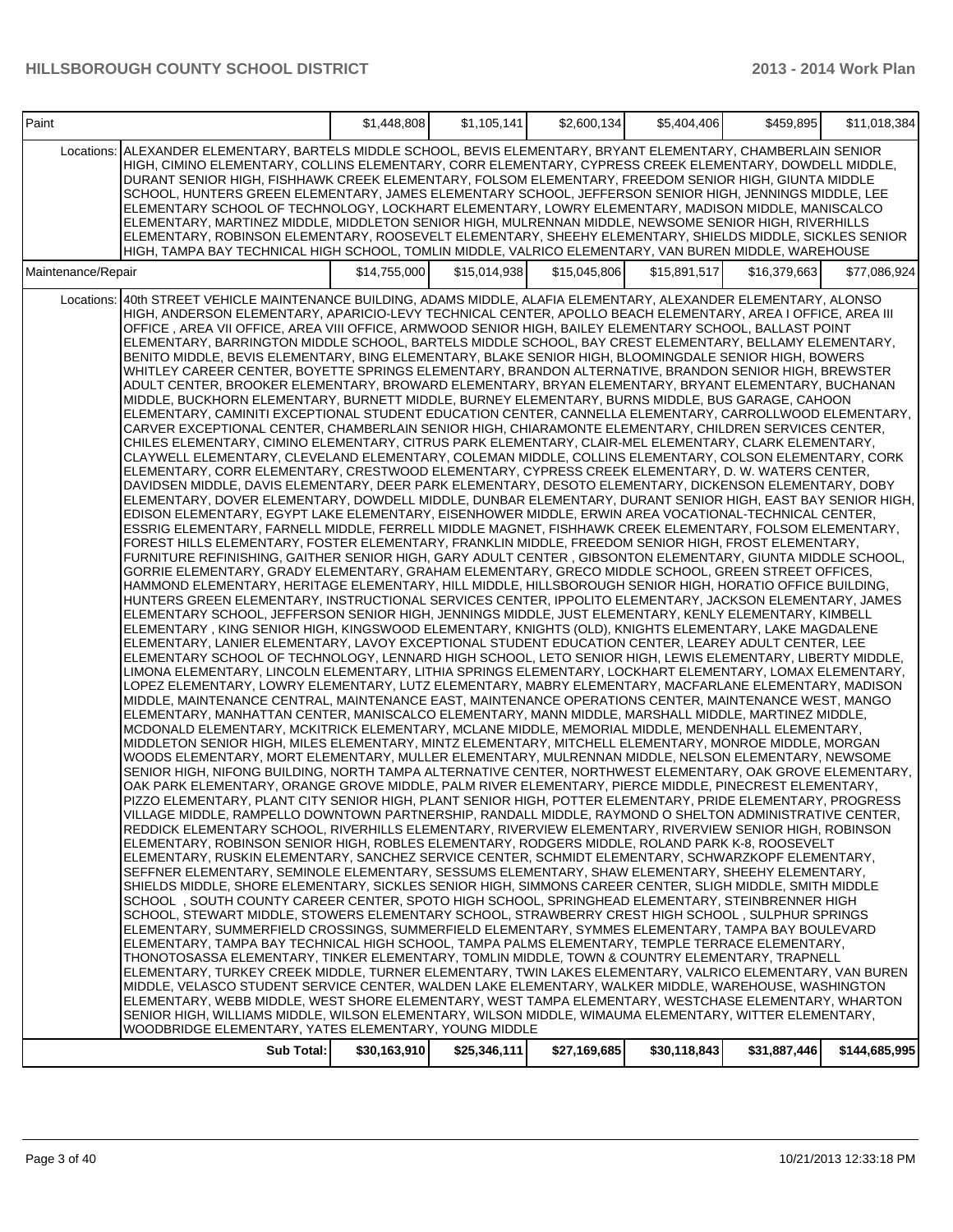| <b>PECO Maintenance Expenditures</b> | \$0          | \$0          | \$231,989    | \$727.023    | \$1.742.753  | \$2,701,765   |
|--------------------------------------|--------------|--------------|--------------|--------------|--------------|---------------|
| <b>I.50 Mill Sub Total: I</b>        | \$39.764.251 | \$27,023,195 | \$28,730,256 | \$30,399,264 | \$31.514.291 | \$157,431,257 |

| <b>Other Items</b>                                                                                                                                                                                                                                                                                                                                                                                                                                                     | 2013 - 2014<br><b>Actual Budget</b> | 2014 - 2015<br>Projected | $2015 - 2016$<br>Projected | 2016 - 2017<br>Projected | $2017 - 2018$<br>Projected | Total         |
|------------------------------------------------------------------------------------------------------------------------------------------------------------------------------------------------------------------------------------------------------------------------------------------------------------------------------------------------------------------------------------------------------------------------------------------------------------------------|-------------------------------------|--------------------------|----------------------------|--------------------------|----------------------------|---------------|
| Canopies                                                                                                                                                                                                                                                                                                                                                                                                                                                               | \$90,000                            | \$646,764                | \$20,160                   | \$21,600                 | \$311,148                  | \$1,089,672   |
| Locations ANDERSON ELEMENTARY, CLEVELAND ELEMENTARY, KENLY ELEMENTARY, PIZZO ELEMENTARY, SHEEHY ELEMENTARY,<br>TURKEY CREEK MIDDLE, WIMAUMA ELEMENTARY                                                                                                                                                                                                                                                                                                                 |                                     |                          |                            |                          |                            |               |
| Windows                                                                                                                                                                                                                                                                                                                                                                                                                                                                | \$177,270                           | \$0                      | \$216,000                  | \$144,000                | \$0                        | \$537,270     |
| Locations BEVIS ELEMENTARY, CARROLLWOOD ELEMENTARY, GIBSONTON ELEMENTARY, VAN BUREN MIDDLE                                                                                                                                                                                                                                                                                                                                                                             |                                     |                          |                            |                          |                            |               |
| Playcourts                                                                                                                                                                                                                                                                                                                                                                                                                                                             | \$58,080                            | \$340,320                | \$48,000                   | \$237,600                | \$186,000                  | \$870,000     |
| Locations ALAFIA ELEMENTARY, CYPRESS CREEK ELEMENTARY, EAST BAY SENIOR HIGH, EGYPT LAKE ELEMENTARY, MENDENHALL<br>ELEMENTARY, MORGAN WOODS ELEMENTARY, RIVERHILLS ELEMENTARY, SEMINOLE ELEMENTARY, WOODBRIDGE<br><b>ELEMENTARY</b>                                                                                                                                                                                                                                     |                                     |                          |                            |                          |                            |               |
| Drainage                                                                                                                                                                                                                                                                                                                                                                                                                                                               | \$236,210                           | \$0                      | \$0                        | \$127,560                | \$0                        | \$363,770     |
| Locations CRESTWOOD ELEMENTARY, GRADY ELEMENTARY, GRECO MIDDLE SCHOOL, MARSHALL MIDDLE, PIZZO ELEMENTARY,<br><b>TRAPNELL ELEMENTARY</b>                                                                                                                                                                                                                                                                                                                                |                                     |                          |                            |                          |                            |               |
| Security System                                                                                                                                                                                                                                                                                                                                                                                                                                                        | \$0                                 | \$150,000                | \$30,000                   | \$216,000                | \$210,000                  | \$606,000     |
| Locations ALEXANDER ELEMENTARY, BALLAST POINT ELEMENTARY, BROOKER ELEMENTARY, DESOTO ELEMENTARY, DICKENSON<br>ELEMENTARY, DOVER ELEMENTARY, DUNBAR ELEMENTARY, EDISON ELEMENTARY, ESSRIG ELEMENTARY, FOREST HILLS<br>ELEMENTARY, FOSTER ELEMENTARY, MAINTENANCE WEST, MORT ELEMENTARY, ROBINSON ELEMENTARY, SEFFNER<br>ELEMENTARY, TAMPA BAY TECHNICAL HIGH SCHOOL                                                                                                     |                                     |                          |                            |                          |                            |               |
| Doors/Hardware                                                                                                                                                                                                                                                                                                                                                                                                                                                         | \$96,000                            | \$0                      | \$72,000                   | \$164,160                | \$0                        | \$332,160     |
| Locations EISENHOWER MIDDLE, LETO SENIOR HIGH, SICKLES SENIOR HIGH, TURKEY CREEK MIDDLE                                                                                                                                                                                                                                                                                                                                                                                |                                     |                          |                            |                          |                            |               |
| Miscellaneous Repair/Renovation                                                                                                                                                                                                                                                                                                                                                                                                                                        | \$8,423,860                         | \$348,000                | \$108,000                  | \$96,524                 | \$346,000                  | \$9,322,384   |
| Locations ALEXANDER ELEMENTARY, BRANDON SENIOR HIGH, BRYAN ELEMENTARY, BURNETT MIDDLE, BURNEY ELEMENTARY,<br>CAHOON ELEMENTARY, CHAMBERLAIN SENIOR HIGH, COLEMAN MIDDLE, DOWDELL MIDDLE, DURANT SENIOR HIGH, ERWIN<br>AREA VOCATIONAL-TECHNICAL CENTER, FREEDOM SENIOR HIGH, GORRIE ELEMENTARY, HILL MIDDLE, JACKSON<br>ELEMENTARY, LEWIS ELEMENTARY, MEMORIAL MIDDLE, PLANT SENIOR HIGH, ROBINSON SENIOR HIGH, SICKLES SENIOR<br>HIGH, WEBB MIDDLE, WILSON ELEMENTARY |                                     |                          |                            |                          |                            |               |
| Plumbing                                                                                                                                                                                                                                                                                                                                                                                                                                                               | \$102,000                           | \$0                      | \$36,000                   | \$0                      | \$316,450                  | \$454,450     |
| Locations CAHOON ELEMENTARY, LOPEZ ELEMENTARY, MCDONALD ELEMENTARY, SLIGH MIDDLE, VAN BUREN MIDDLE                                                                                                                                                                                                                                                                                                                                                                     |                                     |                          |                            |                          |                            |               |
| Water/Wastewater                                                                                                                                                                                                                                                                                                                                                                                                                                                       | \$84,700                            | \$96,000                 | \$28,800                   | \$0                      | \$0                        | \$209,500     |
| Locations BROWARD ELEMENTARY, GAITHER SENIOR HIGH, KENLY ELEMENTARY, TAMPA BAY TECHNICAL HIGH SCHOOL                                                                                                                                                                                                                                                                                                                                                                   |                                     |                          |                            |                          |                            |               |
| Lighting                                                                                                                                                                                                                                                                                                                                                                                                                                                               | \$78,000                            | \$96,000                 | \$1,233,600                | \$0                      | \$0                        | \$1,407,600   |
| Locations FERRELL MIDDLE MAGNET, LANIER ELEMENTARY, LOMAX ELEMENTARY, MARSHALL MIDDLE, PLANT SENIOR HIGH, SICKLES<br>SENIOR HIGH, TAMPA BAY TECHNICAL HIGH SCHOOL                                                                                                                                                                                                                                                                                                      |                                     |                          |                            |                          |                            |               |
| Track                                                                                                                                                                                                                                                                                                                                                                                                                                                                  | \$254,221                           | \$0]                     | \$0                        | \$0                      | \$0                        | \$254,221     |
| Locations ALONSO HIGH, CHAMBERLAIN SENIOR HIGH                                                                                                                                                                                                                                                                                                                                                                                                                         |                                     |                          |                            |                          |                            |               |
| Total:                                                                                                                                                                                                                                                                                                                                                                                                                                                                 | \$39,764,251                        | \$27,023,195             | \$28,962,245               | \$31,126,287             | \$33,257,044               | \$160,133,022 |

#### **Local 1.50 Mill Expenditure For Maintenance, Repair and Renovation**

Anticipated expenditures expected from local funding sources over the years covered by the current work plan.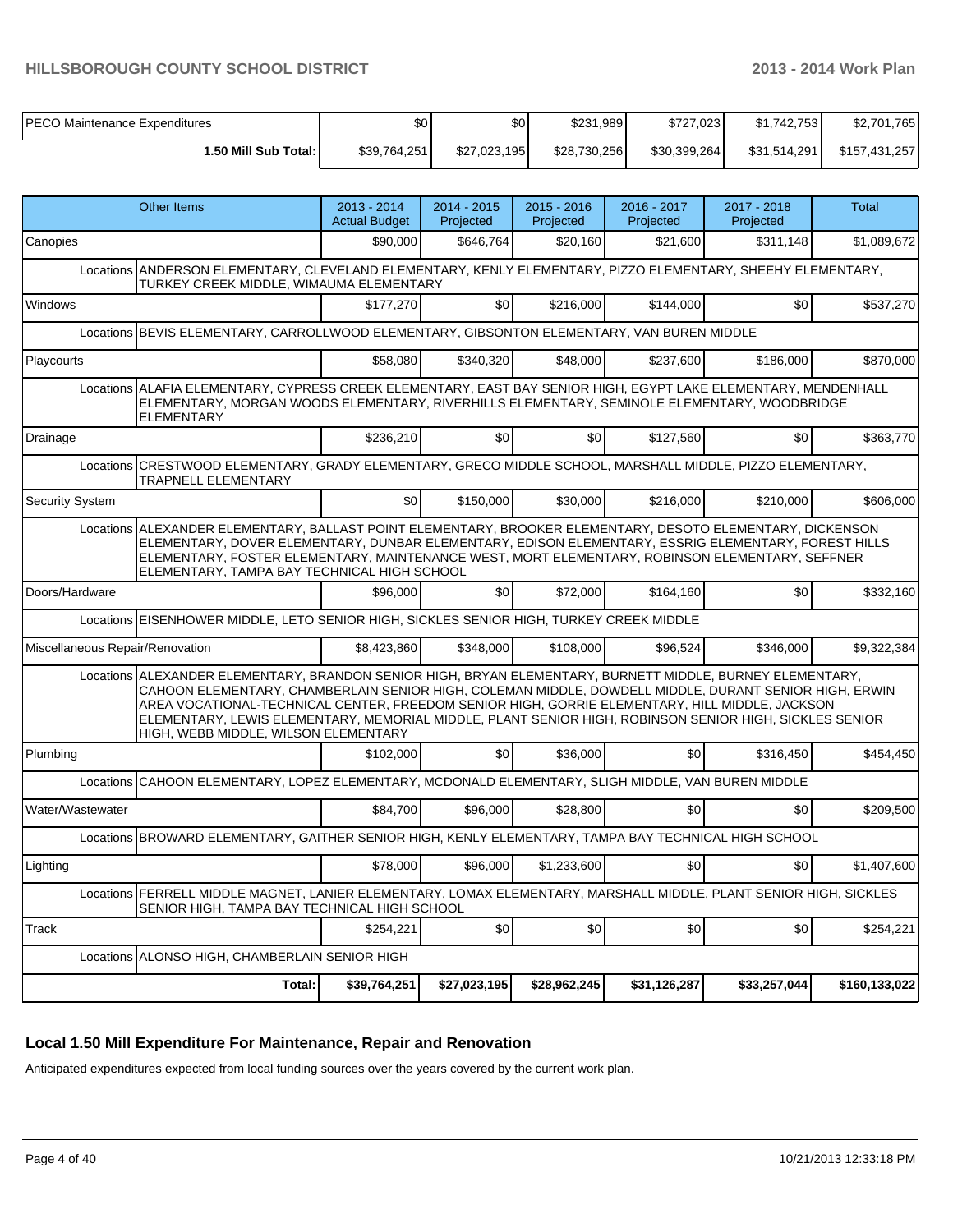| Item                                                         | 2013 - 2014<br><b>Actual Budget</b> | $2014 - 2015$<br>Projected | $2015 - 2016$<br>Projected | 2016 - 2017<br>Projected | 2017 - 2018<br>Projected | <b>Total</b>  |
|--------------------------------------------------------------|-------------------------------------|----------------------------|----------------------------|--------------------------|--------------------------|---------------|
| Remaining Maint and Repair from 1.5 Mills                    | \$39,764,251                        | \$27,023,195               | \$28,730,256               | \$30,399,264             | \$31,514,291             | \$157,431,257 |
| Maintenance/Repair Salaries                                  | \$0                                 | \$0                        | \$0                        | \$0                      | \$0                      | \$0           |
| <b>School Bus Purchases</b>                                  | \$3,000,000                         | \$2,000,000                | \$2,000,000                | \$2,000,000              | \$2,000,000              | \$11,000,000  |
| <b>Other Vehicle Purchases</b>                               | \$0                                 | \$0                        | \$0                        | \$0                      | \$0                      | \$0           |
| Capital Outlay Equipment                                     | \$0                                 | \$0                        | \$0                        | \$0                      | \$0                      | \$0           |
| Rent/Lease Payments                                          | \$360,000                           | \$360,000                  | \$360,000                  | \$360,000                | \$360,000                | \$1,800,000   |
| <b>COP Debt Service</b>                                      | \$66,741,684                        | \$66,750,365               | \$66,859,333               | \$67,303,477             | \$67,303,477             | \$334,958,336 |
| Rent/Lease Relocatables                                      | \$0                                 | \$0                        | \$0                        | \$0                      | \$0                      | \$0           |
| <b>Environmental Problems</b>                                | \$2,000,000                         | \$2,000,000                | \$2,000,000                | \$2,000,000              | \$2,000,000              | \$10,000,000  |
| s.1011.14 Debt Service                                       | \$940,770                           | \$940,770                  | \$940,770                  | \$421,560                | \$421,560                | \$3,665,430   |
| <b>Special Facilities Construction Account</b>               | \$0                                 | \$0                        | \$0                        | \$0                      | \$0                      | \$0           |
| Premiums for Property Casualty Insurance - 1011.71<br>(4a,b) | \$0                                 | \$0                        | \$0                        | \$0                      | \$0                      | \$0           |
| Qualified School Construction Bonds (QSCB)                   | \$2,296,409                         | \$2,111,500                | \$2,111,500                | \$2,111,500              | \$2,111,500              | \$10,742,409  |
| Qualified Zone Academy Bonds (QZAB)                          | \$0                                 | \$0                        | \$0                        | \$0                      | \$0                      | \$0           |
| <b>Relocatable Demolition</b>                                | \$200,000                           | \$0                        | \$0                        | \$0                      | \$0                      | \$200,000     |
| <b>Fixed Budgets</b>                                         | \$2,587,790                         | \$2,087,790                | \$2,087,790                | \$2,087,790              | \$2,087,790              | \$10,938,950  |
| <b>Energy Conservation Projects</b>                          | \$0                                 | \$0                        | \$231,988                  | \$727,023                | \$1,742,752              | \$2,701,763   |
| Portable Replacement                                         | \$3,000,000                         | \$0                        | \$0                        | \$0                      | \$0                      | \$3,000,000   |
| <b>Local Expenditure Totals:</b>                             | \$120,890,904                       | \$103,273,620              | \$105,321,637              | \$107,410,614            | \$109,541,370            | \$546,438,145 |

## **Revenue**

#### **1.50 Mill Revenue Source**

Schedule of Estimated Capital Outlay Revenue from each currently approved source which is estimated to be available for expenditures on the projects included in the tentative district facilities work program. All amounts are NET after considering carryover balances, interest earned, new COP's, 1011.14 and 1011.15 loans, etc. Districts cannot use 1.5-Mill funds for salaries except for those explicitly associated with maintenance/repair projects. (1011.71 (5), F.S.)

| Item                                                                                | Fund | $2013 - 2014$<br><b>Actual Value</b> | $2014 - 2015$<br>Projected | $2015 - 2016$<br>Projected | $2016 - 2017$<br>Projected | $2017 - 2018$<br>Projected | Total             |
|-------------------------------------------------------------------------------------|------|--------------------------------------|----------------------------|----------------------------|----------------------------|----------------------------|-------------------|
| (1) Non-exempt property<br>lassessed valuation                                      |      | \$69,717,340,874                     | \$71,111,687,691           | \$72,533,921,445           | \$73,984,599,874           | \$75,464,291,871           | \$362,811,841,755 |
| (2) The Millege projected for<br>discretionary capital outlay per<br>ls.1011.71     |      | 1.50                                 | 1.50                       | 1.50                       | 1.50                       | 1.50 I                     |                   |
| $(3)$ Full value of the 1.50-Mill<br>discretionary capital outlay per<br>ls.1011.71 |      | \$117,125,133                        | \$119,467,635              | \$121,856,988              | \$124,294,128              | \$126,780,010              | \$609,523,894     |
| $(4)$ Value of the portion of the 1.50<br>I-Mill ACTUALLY levied                    | 370  | \$100,392,971                        | \$102,400,830              | \$104,448,847              | \$106,537,824              | \$108,668,580              | \$522,449,052     |
| $(5)$ Difference of lines $(3)$ and $(4)$                                           |      | \$16,732,162                         | \$17,066,805               | \$17,408,141               | \$17,756,304               | \$18,111,430               | \$87,074,842      |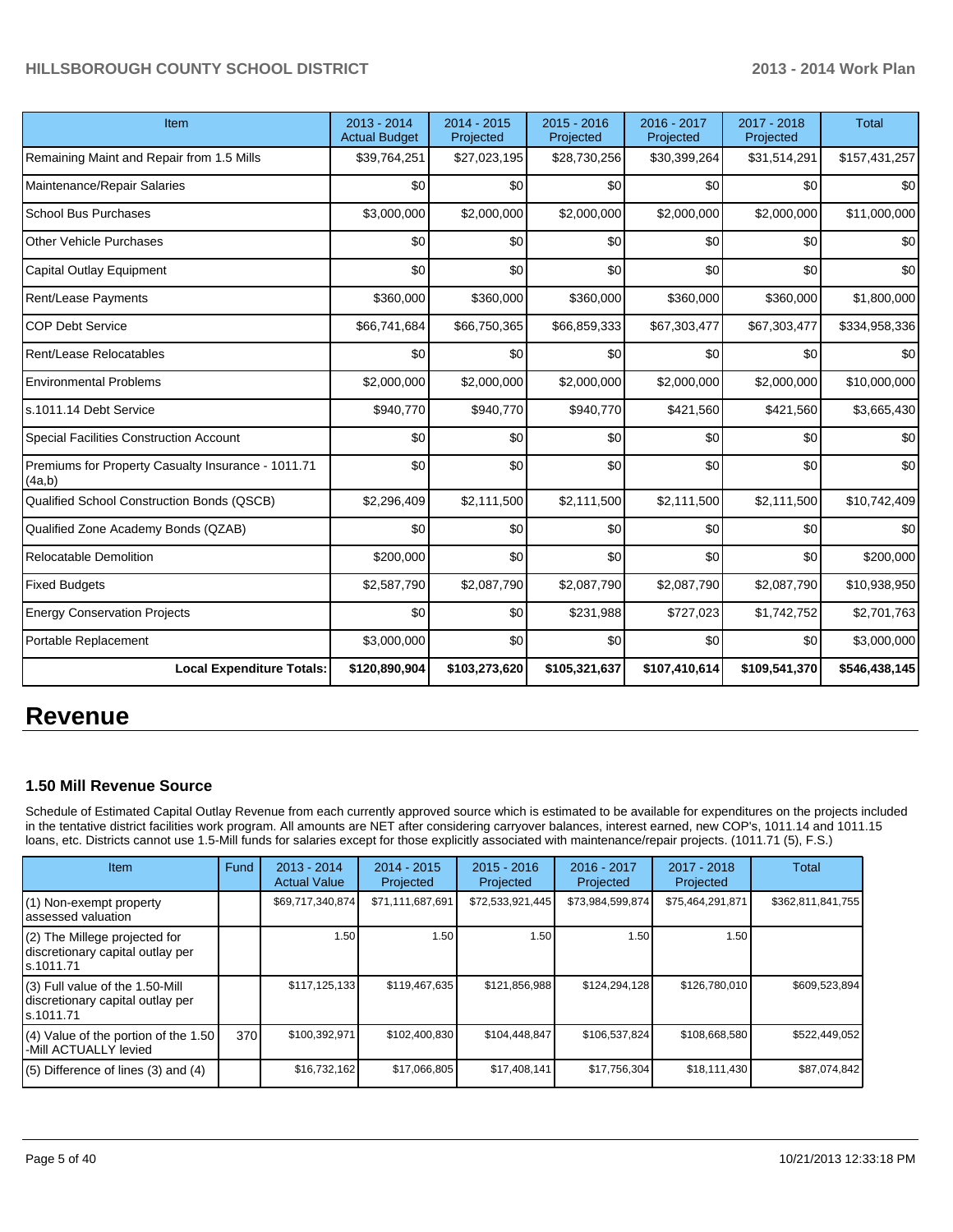#### **PECO Revenue Source**

The figure in the row designated "PECO Maintenance" will be subtracted from funds available for new construction because PECO maintenance dollars cannot be used for new construction.

| <b>Item</b>                   | Fund | $2013 - 2014$<br><b>Actual Budget</b> | 2014 - 2015<br>Projected | $2015 - 2016$<br>Projected | 2016 - 2017<br>Projected | 2017 - 2018<br>Projected | Total            |
|-------------------------------|------|---------------------------------------|--------------------------|----------------------------|--------------------------|--------------------------|------------------|
| PECO New Construction         | 340  | \$0 <sub>0</sub>                      | \$0 <sub>1</sub>         | \$0                        | \$0 <sub>0</sub>         | \$0                      | \$0 <sub>1</sub> |
| PECO Maintenance Expenditures |      | \$0                                   | \$0 <sub>1</sub>         | \$231.989                  | \$727.023                | \$1,742,753              | \$2,701,765      |
|                               |      | \$0                                   | \$0                      | \$231.989                  | \$727,023                | \$1,742,753              | \$2,701,765      |

#### **CO & DS Revenue Source**

Revenue from Capital Outlay and Debt Service funds.

| <b>Item</b>                                     | Fund | $2013 - 2014$<br><b>Actual Budget</b> | $2014 - 2015$<br>Projected | $2015 - 2016$<br>Projected | $2016 - 2017$<br>Projected | $2017 - 2018$<br>Projected | Total       |
|-------------------------------------------------|------|---------------------------------------|----------------------------|----------------------------|----------------------------|----------------------------|-------------|
| CO & DS Cash Flow-through<br><b>Distributed</b> | 360  | \$719.770                             | \$719.770                  | \$719.770                  | \$719.770                  | \$719.770                  | \$3,598,850 |
| CO & DS Interest on<br>Undistributed CO         | 360  | \$68,020                              | \$68,020                   | \$68,020                   | \$68,020                   | \$68,020                   | \$340,100   |
|                                                 |      | \$787,790                             | \$787,790                  | \$787,790                  | \$787.790                  | \$787,790                  | \$3,938,950 |

#### **Fair Share Revenue Source**

All legally binding commitments for proportionate fair-share mitigation for impacts on public school facilities must be included in the 5-year district work program.

Nothing reported for this section.

#### **Sales Surtax Referendum**

Specific information about any referendum for a 1-cent or ½-cent surtax referendum during the previous year.

**Did the school district hold a surtax referendum during the past fiscal year 2012 - 2013?**

No

#### **Additional Revenue Source**

Any additional revenue sources

| <b>Item</b>                                                                                             | $2013 - 2014$<br><b>Actual Value</b> | $2014 - 2015$<br>Projected | $2015 - 2016$<br>Projected | 2016 - 2017<br>Projected | $2017 - 2018$<br>Projected | Total            |
|---------------------------------------------------------------------------------------------------------|--------------------------------------|----------------------------|----------------------------|--------------------------|----------------------------|------------------|
| <b>IProceeds from a s.1011.14/15 F.S. Loans</b>                                                         | \$0 <sub>0</sub>                     | \$0 I                      | \$0                        | \$0                      | \$0                        | \$0              |
| District Bonds - Voted local bond<br>referendum proceeds per s.9, Art VII<br><b>IState Constitution</b> | \$0                                  | \$0 I                      | \$0                        | \$0 I                    | \$0                        | \$0              |
| Proceeds from Special Act Bonds                                                                         | \$0                                  | \$0 I                      | \$0                        | \$0 <sub>1</sub>         | \$0                        | \$0 <sub>1</sub> |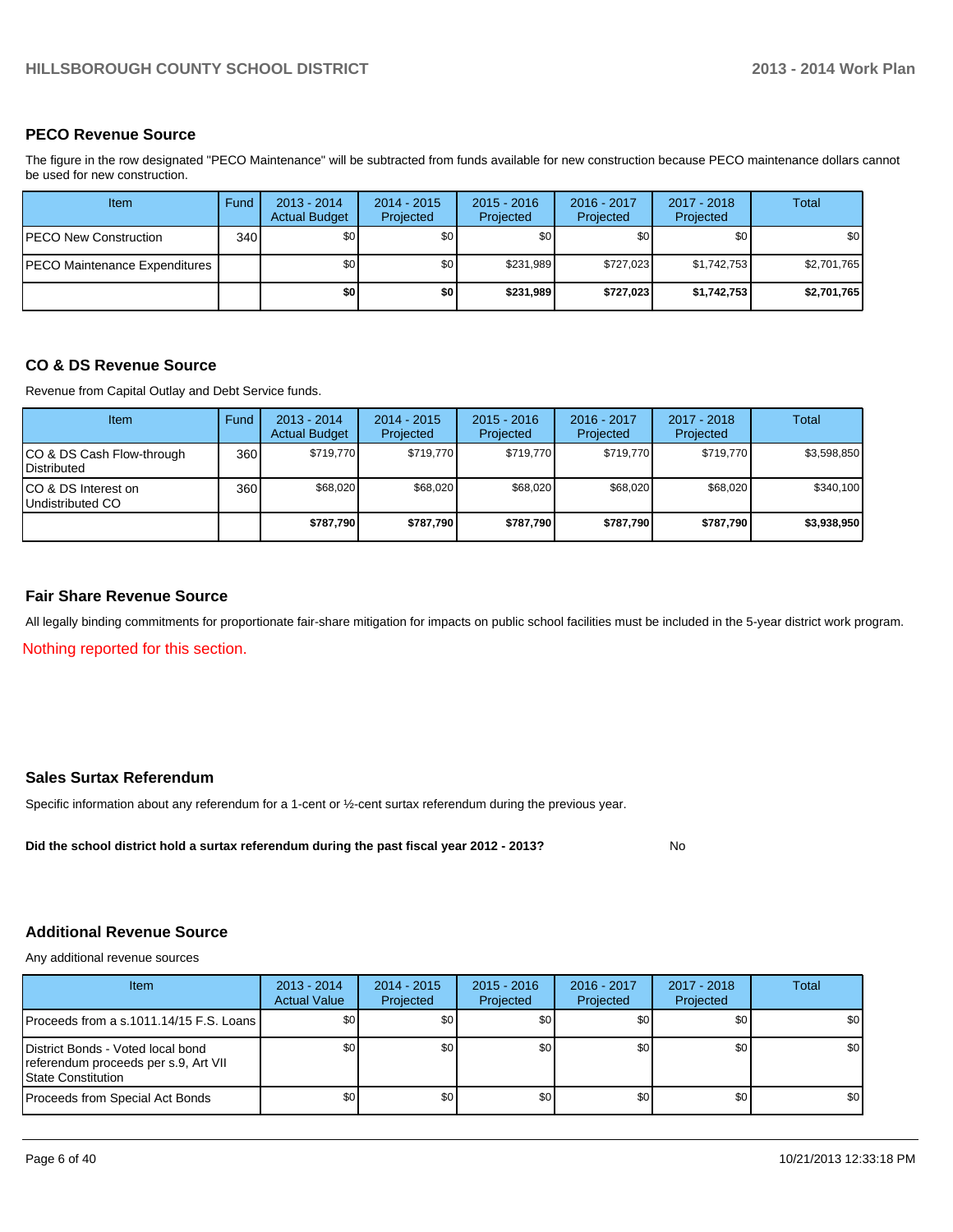| Estimated Revenue from CO & DS Bond<br>Sale                                                                               | \$0          | \$0          | \$0          | \$0          | \$0          | \$0           |
|---------------------------------------------------------------------------------------------------------------------------|--------------|--------------|--------------|--------------|--------------|---------------|
| Proceeds from Voted Capital<br>Improvements millage                                                                       | \$0          | \$0          | \$0          | \$0          | \$0          | \$0           |
| Other Revenue for Other Capital Projects                                                                                  | \$0          | \$0          | \$0          | \$0          | \$0          | \$0           |
| Proceeds from 1/2 cent sales surtax<br>authorized by school board                                                         | \$0          | \$0          | \$0          | \$0          | \$0          | \$0           |
| Proceeds from local governmental<br>infrastructure sales surtax                                                           | \$0          | \$0          | \$0          | \$0          | \$0          | \$0           |
| Proceeds from Certificates of<br>Participation (COP's) Sale                                                               | \$0          | \$0          | \$0          | \$0          | \$0          | \$0           |
| Classrooms First Bond proceeds amount<br>authorized in FY 1997-98                                                         | \$0          | \$0          | \$0          | \$0          | \$0          | \$0           |
| <b>Classrooms for Kids</b>                                                                                                | \$0          | \$0          | \$0          | \$0          | \$0          | \$0           |
| <b>District Equity Recognition</b>                                                                                        | \$0          | \$0          | \$0          | \$0          | \$0          | \$0           |
| <b>Federal Grants</b>                                                                                                     | \$0          | \$0          | \$0          | \$0          | \$0          | \$0           |
| Proportionate share mitigation (actual<br>cash revenue only, not in kind donations)                                       | \$0          | \$0          | \$0          | \$0          | \$0          | \$0           |
| Impact fees received                                                                                                      | \$14,371,413 | \$17,018,894 | \$17,527,377 | \$17,876,872 | \$18,411,053 | \$85,205,609  |
| Private donations                                                                                                         | \$0          | \$0          | \$0          | \$0          | \$0          | \$0           |
| Grants from local governments or not-for-<br>profit organizations                                                         | \$0          | \$0          | \$0          | \$0          | \$0          | \$0           |
| Interest, Including Profit On Investment                                                                                  | \$85,000     | \$85,000     | \$85,000     | \$85,000     | \$85,000     | \$425,000     |
| Revenue from Bonds pledging proceeds<br>from 1 cent or 1/2 cent Sales Surtax                                              | \$0          | \$0          | \$0          | \$0          | \$0          | \$0           |
| <b>Total Fund Balance Carried Forward</b>                                                                                 | \$39,344,287 | \$0          | \$0          | \$0          | \$0          | \$39,344,287  |
| General Capital Outlay Obligated Fund<br><b>Balance Carried Forward From Total</b><br><b>Fund Balance Carried Forward</b> | \$0          | \$0          | \$0          | \$0          | \$0          | \$0           |
| <b>Special Facilities Construction Account</b>                                                                            | \$0          | \$0          | \$0          | \$0          | \$0          | \$0           |
| One Cent - 1/2 Cent Sales Surtax Debt<br>Service From Total Fund Balance Carried<br>Forward                               | \$0          | \$0          | \$0          | \$0          | \$0          | \$0           |
| Capital Outlay Projects Funds Balance<br>Carried Forward From Total Fund<br><b>Balance Carried Forward</b>                | \$0          | \$0          | \$0          | \$0          | \$0          | \$0           |
| <b>Subtotal</b>                                                                                                           | \$53,800,700 | \$17,103,894 | \$17,612,377 | \$17,961,872 | \$18,496,053 | \$124,974,896 |

## **Total Revenue Summary**

| <b>Item Name</b>                                                | $2013 - 2014$<br><b>Budget</b> | $2014 - 2015$<br>Projected | $2015 - 2016$<br>Projected | $2016 - 2017$<br>Projected | $2017 - 2018$<br>Projected | <b>Five Year Total</b> |
|-----------------------------------------------------------------|--------------------------------|----------------------------|----------------------------|----------------------------|----------------------------|------------------------|
| Local 1.5 Mill Discretionary Capital Outlay<br><b>I</b> Revenue | \$100,392,971                  | \$102.400.830              | \$104.448.847              | \$106,537,824              | \$108.668.580              | \$522.449.052          |
| IPECO and 1.5 Mill Maint and Other 1.5<br>Mill Expenditures     | (\$120,890,904)                | (\$103, 273, 620)          | (\$105,321,637)            | (\$107,410,614)            | (\$109,541,370)            | $(\$546,438,145)$      |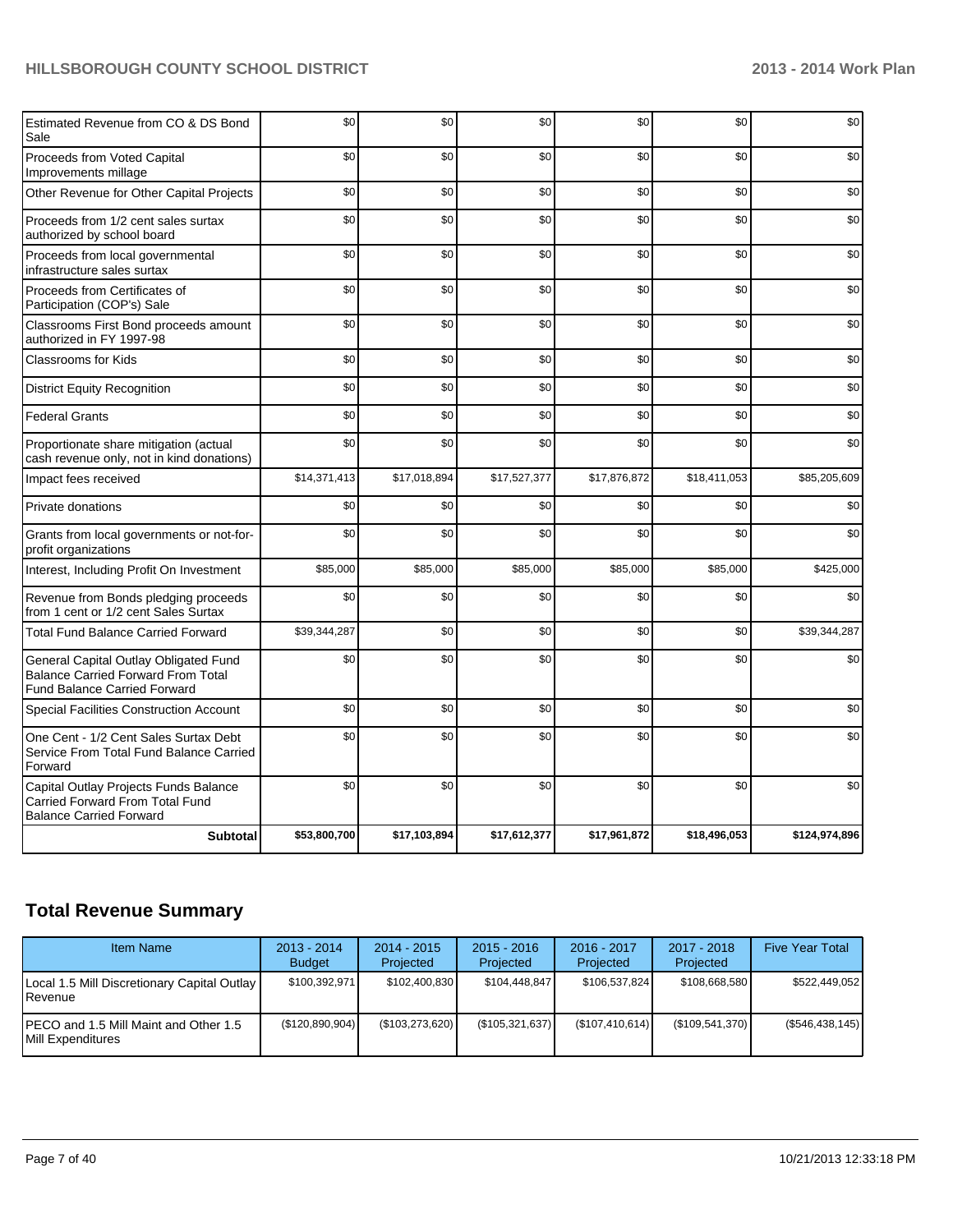| IPECO Maintenance Revenue                                 | \$0                            | \$0                        | \$231,989                  | \$727,023                | \$1,742,753              | \$2,701,765            |
|-----------------------------------------------------------|--------------------------------|----------------------------|----------------------------|--------------------------|--------------------------|------------------------|
| <b>Available 1.50 Mill for New</b><br><b>Construction</b> | ( \$20,497,933]                | (\$872,790)                | (\$872,790)                | (\$872,790)              | (\$872,790)              | ( \$23,989,093)        |
| <b>Item Name</b>                                          | $2013 - 2014$<br><b>Budget</b> | $2014 - 2015$<br>Projected | $2015 - 2016$<br>Projected | 2016 - 2017<br>Projected | 2017 - 2018<br>Projected | <b>Five Year Total</b> |
| ICO & DS Revenue                                          | \$787,790                      | \$787,790                  | \$787,790                  | \$787,790                | \$787,790                | \$3,938,950            |
| <b>IPECO New Construction Revenue</b>                     | \$0                            | \$0                        | \$0                        | \$0                      | \$0                      | \$0                    |
| Other/Additional Revenue                                  | \$53,800,700                   | \$17,103,894               | \$17,612,377               | \$17,961,872             | \$18,496,053             | \$124,974,896          |
| <b>Total Additional Revenuel</b>                          | \$54,588,490                   | \$17,891,684               | \$18,400,167               | \$18,749,662             | \$19,283,843             | \$128,913,846          |
| Total Available Revenue                                   | \$34,090,557                   | \$17,018,894               | \$17,527,377               | \$17,876,872             | \$18,411,053             | \$104,924,753          |

# **Project Schedules**

#### **Capacity Project Schedules**

A schedule of capital outlay projects necessary to ensure the availability of satisfactory classrooms for the projected student enrollment in K-12 programs.

| <b>Project Description</b>                                     | Location                  |                          | $2013 - 2014$ | 2014 - 2015  | $2015 - 2016$ | 2016 - 2017 | 2017 - 2018 | <b>Total</b>     | Funded |
|----------------------------------------------------------------|---------------------------|--------------------------|---------------|--------------|---------------|-------------|-------------|------------------|--------|
| New Middle School<br>South County Region specified             | Location not              | Planned<br>Cost:         | \$13,529,759  | \$17,018,894 | \$2,052,497   | \$0         | \$0         | \$32,601,150 Yes |        |
|                                                                | <b>Student Stations:</b>  |                          | $\Omega$      | $\Omega$     | $\Omega$      | 1,500       | $\Omega$    | 1,500            |        |
|                                                                | <b>Total Classrooms:</b>  |                          | $\mathbf 0$   | 0            | $\Omega$      | 61          | 0           | 61               |        |
|                                                                | Gross Sq Ft:              |                          | $\mathbf 0$   | 0            | 0             | 135,875     | 0           | 135,875          |        |
| <b>New Elementary</b><br><b>School South</b><br>County, K-5    | Location not<br>specified | Planned<br>Cost:         | \$841,654     | \$0          | \$0           | \$0         | \$0         | \$841,654 Yes    |        |
|                                                                |                           | <b>Student Stations:</b> | $\mathbf 0$   | 950          | $\mathbf 0$   | $\Omega$    | 0           | 950              |        |
|                                                                |                           | <b>Total Classrooms:</b> | $\mathbf 0$   | 55           | $\Omega$      | $\Omega$    | $\Omega$    | 55               |        |
|                                                                |                           | Gross Sq Ft:             | $\mathbf 0$   | 90,599       | $\Omega$      | 0           | $\Omega$    | 90,599           |        |
| Partial Funding South Location not<br><b>County Elementary</b> | specified                 | Planned<br>Cost:         | \$0           | \$0          | \$7,688,515   | \$7,938,436 | \$3,629,799 | \$19,256,750 Yes |        |
|                                                                |                           | <b>Student Stations:</b> | 0             | $\Omega$     | $\mathbf 0$   | $\Omega$    | $\Omega$    | $\Omega$         |        |
|                                                                | <b>Total Classrooms:</b>  |                          | $\mathbf 0$   | $\Omega$     | $\mathbf 0$   | $\Omega$    | $\Omega$    | 0                |        |
|                                                                |                           | Gross Sq Ft:             | $\mathbf 0$   | $\Omega$     | $\mathbf 0$   | $\Omega$    | 90,599      | 90,599           |        |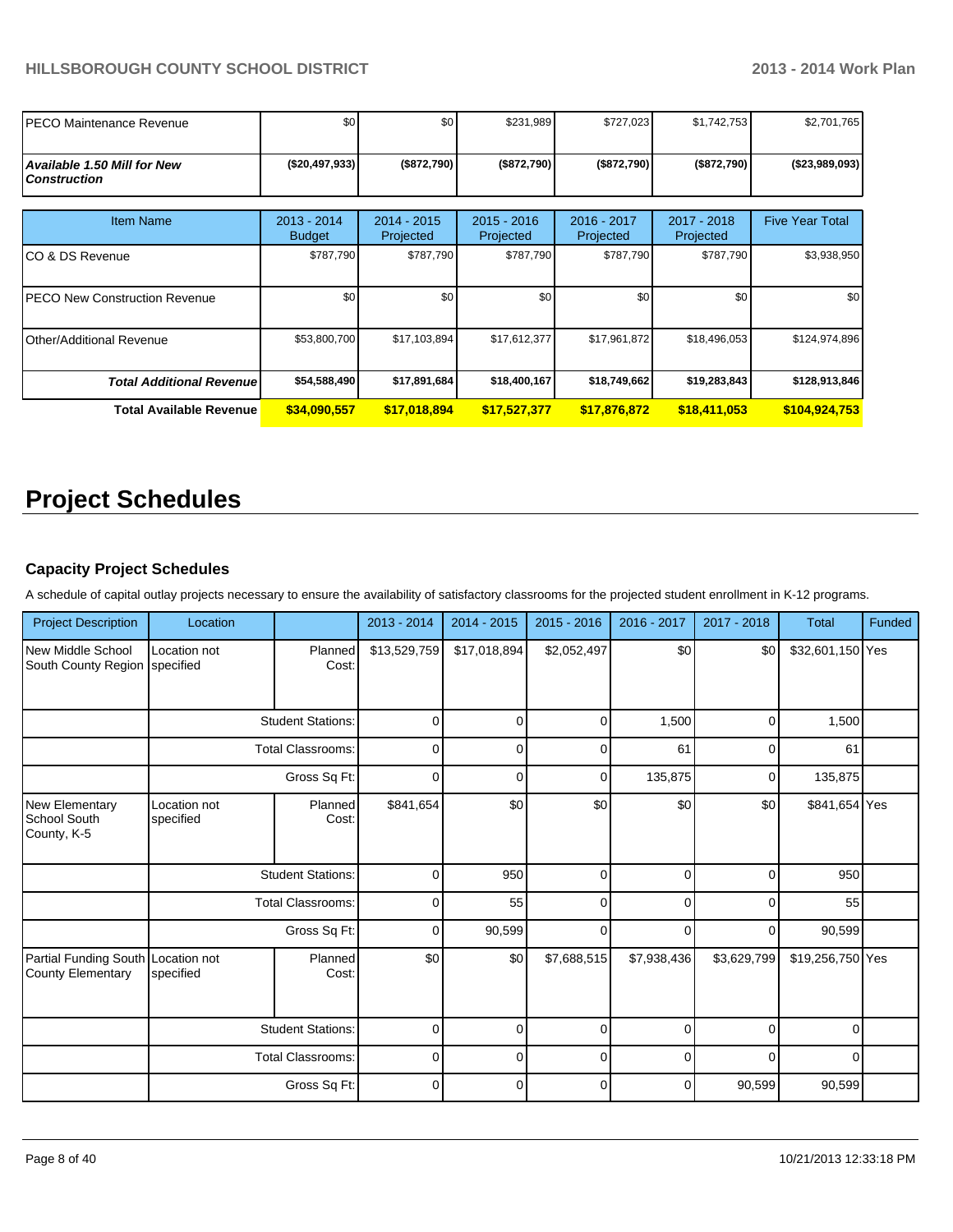| Partial Funding<br>Central Tampa<br>Meacham Middle<br>School | Location not<br>specified | Planned<br>Cost:    | \$0 | \$0 | \$7,786,365 | \$9,938,436 | \$14,781,254 | \$32,506,055 Yes |  |
|--------------------------------------------------------------|---------------------------|---------------------|-----|-----|-------------|-------------|--------------|------------------|--|
|                                                              |                           | Student Stations: I |     |     |             |             |              |                  |  |
|                                                              | Total Classrooms: I       |                     |     |     |             |             |              |                  |  |
|                                                              |                           | Gross Sq Ft:        | υι  |     |             |             | 100,000      | 100,000          |  |

| Planned Cost:   \$14,371,413   \$17,018,894   \$17,527,377   \$17,876,872   \$18,411,053 |        |         |         | \$85,205,609 |
|------------------------------------------------------------------------------------------|--------|---------|---------|--------------|
| <b>Student Stations:</b>                                                                 | 950 l  | 1,500   |         | 2,450        |
| <b>Total Classrooms: I</b>                                                               | 55     | 61      |         | 116          |
| Gross Sq Ft:                                                                             | 90,599 | 135,875 | 190.599 | 417,073      |

#### **Other Project Schedules**

Major renovations, remodeling, and additions of capital outlay projects that do not add capacity to schools.

| <b>Project Description</b> | Location                                                              | 2013 - 2014<br><b>Actual Budget</b> | 2014 - 2015<br>Projected | 2015 - 2016<br>Projected | 2016 - 2017<br>Projected | 2017 - 2018<br>Projected | <b>Total</b>    | <b>Funded</b> |
|----------------------------|-----------------------------------------------------------------------|-------------------------------------|--------------------------|--------------------------|--------------------------|--------------------------|-----------------|---------------|
| Renovation/Remodeling      | <b>CLAYWELL</b><br><b>ELEMENTARY</b>                                  | \$7,485,100                         | \$0                      | \$0                      | \$0                      | \$0                      | \$7,485,100 No  |               |
| Renovation/Remodeling      | <b>DUNBAR ELEMENTARY</b>                                              | \$5,038,832                         | \$0                      | \$0                      | \$0                      | \$0                      | \$5,038,832 No  |               |
| Renovation/Remodeling      | <b>ESSRIG ELEMENTARY</b>                                              | \$6,783,505                         | \$0                      | \$0                      | \$0                      | \$0                      | \$6,783,505 No  |               |
| Renovation/Remodeling      | <b>LOPEZ ELEMENTARY</b>                                               | \$6,860,903                         | \$0                      | \$0                      | \$0                      | \$0                      | \$6,860,903 No  |               |
| Renovation/Remodeling      | <b>LAVOY EXCEPTIONAL</b><br><b>STUDENT EDUCATION</b><br><b>CENTER</b> | \$3,806,277                         | \$0                      | \$0                      | \$0                      | \$0                      | \$3,806,277 No  |               |
| Renovation/Remodeling      | <b>TAMPA BAY</b><br><b>BOULEVARD</b><br><b>ELEMENTARY</b>             | \$7,984,586                         | \$0                      | \$0                      | \$0                      | \$0                      | \$7,984,586 No  |               |
| Renovation/Remodeling      | <b>BING ELEMENTARY</b>                                                | \$5,903,770                         | \$0                      | \$0                      | \$0                      | \$0                      | \$5,903,770 Yes |               |
| Renovation/Remodeling      | <b>BOYETTE SPRINGS</b><br><b>ELEMENTARY</b>                           | \$6,542,888                         | \$0                      | \$0                      | \$0                      | \$0                      | \$6,542,888 Yes |               |
| Renovation/Remodeling      | CANNELLA<br><b>ELEMENTARY</b>                                         | \$7,272,486                         | \$0                      | \$0                      | \$0                      | \$0                      | \$7,272,486 Yes |               |
| Renovation/Remodeling      | <b>FOREST HILLS</b><br><b>ELEMENTARY</b>                              | \$0                                 | \$0                      | \$6,986,511              | \$0                      | \$0                      | \$6,986,511 No  |               |
| Renovation/Remodeling      | <b>LINCOLN ELEMENTARY</b>                                             | \$0                                 | \$0                      | \$0                      | \$5,901,225              | \$0                      | \$5,901,225 No  |               |
| Renovation/Remodeling      | <b>MANGO ELEMENTARY</b>                                               | \$0                                 | \$0                      | \$0                      | \$8,031,968              | \$0                      | \$8,031,968 No  |               |
| Renovation/Remodeling      | <b>NORTHWEST</b><br><b>ELEMENTARY</b>                                 | \$0                                 | \$0                      | \$7,540,156              | \$0                      | \$0                      | \$7,540,156 No  |               |
| Renovation/Remodeling      | <b>ROOSEVELT</b><br><b>ELEMENTARY</b>                                 | \$0                                 | \$0                      | \$0                      | \$0                      | \$6,959,968              | \$6,959,968 No  |               |
| Renovation/Remodeling      | <b>TAMPA PALMS</b><br><b>ELEMENTARY</b>                               | \$0                                 | \$0                      | \$0                      | \$0                      | \$7,104,130              | \$7,104,130 No  |               |
| Renovation/Remodeling      | YATES ELEMENTARY                                                      | \$0                                 | \$0                      | \$0                      | \$0                      | \$6,918,840              | \$6,918,840 No  |               |
| Renovation/Remodeling      | <b>TEMPLE TERRACE</b><br><b>ELEMENTARY</b>                            | \$0                                 | \$8,034,710              | \$0                      | \$0                      | \$0                      | \$8,034,710 No  |               |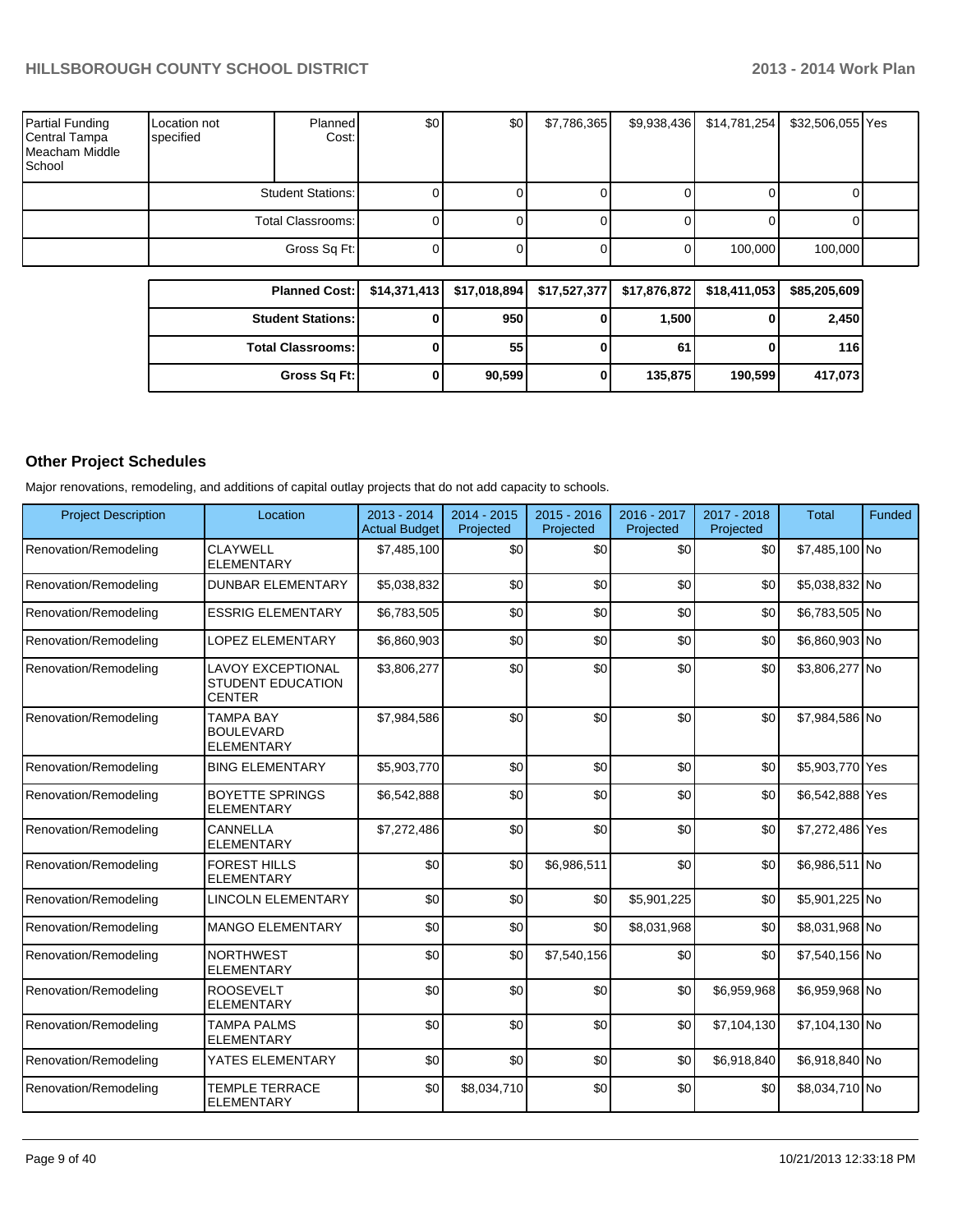|                       |                                        | \$57,678,347     | \$11,624,774 | \$14,526,667 | \$23,350,473     |             | \$29,925,338   \$137,105,599 |  |
|-----------------------|----------------------------------------|------------------|--------------|--------------|------------------|-------------|------------------------------|--|
| Renovation/Remodeling | <b>IWILSON MIDDLE</b>                  | \$0 I            | \$3,590,064  | 30           | \$0              | \$0         | \$3,590,064 No               |  |
| Renovation/Remodeling | <b>FERRELL MIDDLE</b><br><b>MAGNET</b> | \$0 <sub>1</sub> | \$٥Ι         | \$0          | \$0 <sub>1</sub> | \$8,942,400 | \$8,942,400 No               |  |
| Renovation/Remodeling | <b>IDOWDELL MIDDLE</b>                 | \$0              | \$0l         | 30           | \$9,417,280      | \$0         | \$9,417,280 No               |  |

#### **Additional Project Schedules**

Any projects that are not identified in the last approved educational plant survey.

Nothing reported for this section.

#### **Non Funded Growth Management Project Schedules**

Schedule indicating which projects, due to planned development, that CANNOT be funded from current revenues projected over the next five years.

Nothing reported for this section.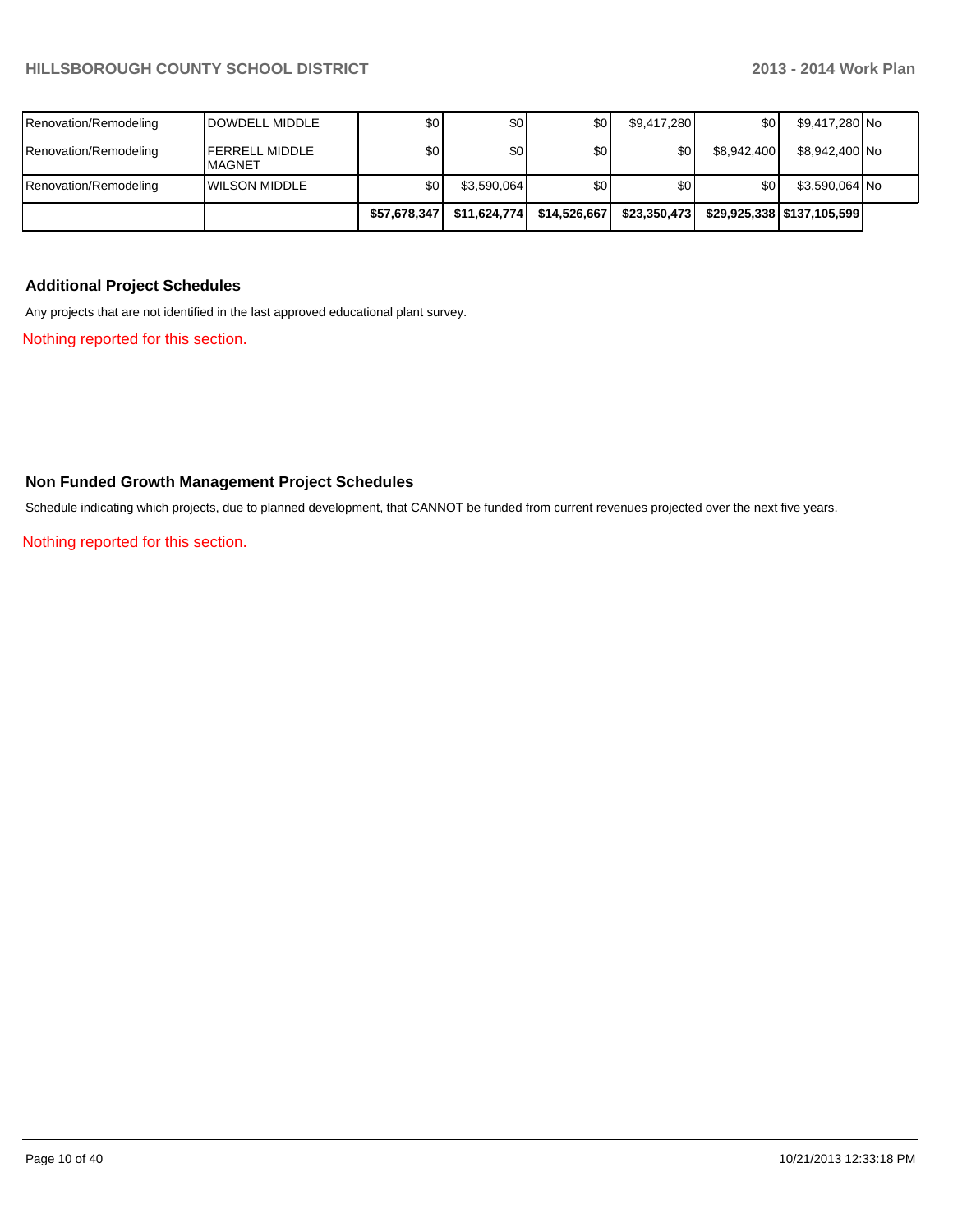## **Capacity Tracking**

| Location                                   | $2013 -$<br>2014 Satis.<br>Stu. Sta. | Actual<br>$2013 -$<br>2014 FISH<br>Capacity | Actual<br>$2012 -$<br>2013<br><b>COFTE</b> | # Class<br>Rooms | Actual<br>Average<br>$2013 -$<br>2014 Class<br><b>Size</b> | Actual<br>$2013 -$<br>2014<br>Utilization | <b>New</b><br>Stu.<br>Capacity | <b>New</b><br>Rooms to<br>be<br>Added/Re<br>moved | Projected<br>$2017 -$<br>2018<br><b>COFTE</b> | Projected<br>$2017 -$<br>2018<br><b>Utilization</b> | Projected<br>$2017 -$<br>2018 Class<br><b>Size</b> |
|--------------------------------------------|--------------------------------------|---------------------------------------------|--------------------------------------------|------------------|------------------------------------------------------------|-------------------------------------------|--------------------------------|---------------------------------------------------|-----------------------------------------------|-----------------------------------------------------|----------------------------------------------------|
| <b>ADAMS MIDDLE</b>                        | 1,667                                | 1,500                                       | 1,219                                      | 70               | 17                                                         | 81.00 %                                   | 0                              | $\Omega$                                          | 1,135                                         | 76.00 %                                             | 16                                                 |
| <b>FOREST HILLS</b><br><b>ELEMENTARY</b>   | 1,069                                | 1,069                                       | 926                                        | 58               | 16                                                         | 87.00 %                                   | $\Omega$                       | $\Omega$                                          | 900                                           | 84.00%                                              | 16                                                 |
| <b>MEMORIAL MIDDLE</b>                     | 1,161                                | 1,044                                       | 711                                        | 51               | 14                                                         | 68.00 %                                   | 0                              | $\Omega$                                          | 656                                           | 63.00 %                                             | 13                                                 |
| <b>ALEXANDER</b><br><b>ELEMENTARY</b>      | 726                                  | 726                                         | 661                                        | 39               | 17                                                         | 91.00 %                                   | 0                              | $\Omega$                                          | 620                                           | 85.00 %                                             | 16                                                 |
| PIERCE MIDDLE                              | 1,357                                | 1,221                                       | 1,033                                      | 58               | 18                                                         | 85.00 %                                   | 0                              | $\Omega$                                          | 951                                           | 78.00%                                              | 16                                                 |
| <b>ANDERSON</b><br><b>ELEMENTARY</b>       | 468                                  | 468                                         | 349                                        | 24               | 15                                                         | 74.00 %                                   | 0                              | $\Omega$                                          | 335                                           | 72.00%                                              | 14                                                 |
| STEINBRENNER HIGH<br>SCHOOL                | 2,509                                | 2,383                                       | 2,220                                      | 102              | 22                                                         | 93.00 %                                   | 0                              | $\Omega$                                          | 2,057                                         | 86.00 %                                             | 20                                                 |
| <b>STOWERS</b><br><b>ELEMENTARY SCHOOL</b> | 972                                  | 972                                         | 799                                        | 51               | 16                                                         | 82.00 %                                   | 0                              | $\Omega$                                          | 783                                           | 81.00%                                              | 15                                                 |
| <b>BARRINGTON MIDDLE</b><br><b>SCHOOL</b>  | 1,635                                | 1,471                                       | 1,160                                      | 69               | 17                                                         | 79.00 %                                   | 0                              | $\Omega$                                          | 1,077                                         | 73.00 %                                             | 16                                                 |
| STRAWBERRY CREST<br>HIGH SCHOOL            | 2,446                                | 2,323                                       | 2,204                                      | 101              | 22                                                         | 95.00 %                                   | 0                              | $\Omega$                                          | 2,036                                         | 88.00 %                                             | 20                                                 |
| <b>BAILEY ELEMENTARY</b><br><b>SCHOOL</b>  | 920                                  | 920                                         | 745                                        | 48               | 16                                                         | 81.00 %                                   | 0                              | $\Omega$                                          | 715                                           | 78.00 %                                             | 15                                                 |
| <b>OAK PARK</b><br><b>ELEMENTARY</b>       | 757                                  | 757                                         | 548                                        | 40               | 14                                                         | 72.00 %                                   | 0                              | $\Omega$                                          | 555                                           | 73.00 %                                             | 14                                                 |
| SMITH MIDDLE SCHOOL                        | 1,578                                | 1,420                                       | 1,046                                      | 66               | 16                                                         | 74.00 %                                   | $\Omega$                       | $\Omega$                                          | 921                                           | 65.00 %                                             | 14                                                 |
| <b>DEER PARK</b><br>ELEMENTARY             | 1,054                                | 1,054                                       | 1,033                                      | 55               | 19                                                         | 98.00 %                                   | 0                              | $\Omega$                                          | 987                                           | 94.00%                                              | 18                                                 |
| <b>HAMMOND</b><br><b>ELEMENTARY</b>        | 938                                  | 938                                         | 697                                        | 49               | 14                                                         | 74.00 %                                   | 0                              | $\Omega$                                          | 685                                           | 73.00 %                                             | 14                                                 |
| <b>REDDICK ELEMENTARY</b><br><b>SCHOOL</b> | 948                                  | 948                                         | 747                                        | 50               | 15                                                         | 79.00 %                                   | $\Omega$                       | $\Omega$                                          | 734                                           | 77.00 %                                             | 15                                                 |
| KIMBELL ELEMENTARY                         | 652                                  | 652                                         | 442                                        | 34               | 13                                                         | 68.00 %                                   | $\mathbf 0$                    | $\Omega$                                          | 516                                           | 79.00 %                                             | 15                                                 |
| NORTH TAMPA<br>ALTERNATIVE CENTER          | 450                                  | 450                                         | 147                                        | 21               | $\overline{7}$                                             | 33.00 %                                   | 0                              | $\Omega$                                          | 185                                           | 41.00%                                              | 9                                                  |
| <b>GARY ADULT CENTER</b>                   | 295                                  | 295                                         | 8 <sup>1</sup>                             | 22               | $\Omega$                                                   | 3.00 %                                    | 0                              | $\Omega$                                          | 10                                            | 3.00%                                               | $\mathbf 0$                                        |
| <b>CARVER EXCEPTIONAL</b><br><b>CENTER</b> | 210                                  | 210                                         | 82                                         | 20               | $\vert 4 \vert$                                            | 39.00 %                                   | 0                              | $\overline{0}$                                    | 104                                           | 50.00 %                                             | 5                                                  |
| <b>BARTELS MIDDLE</b><br><b>SCHOOL</b>     | 1,323                                | 1,190                                       | 884                                        | 56               | 16                                                         | 74.00 %                                   | 0                              | $\mathbf 0$                                       | 816                                           | 69.00 %                                             | 15                                                 |
| <b>SUMMERFIELD</b><br><b>CROSSINGS</b>     | 1,030                                | 1,030                                       | 902                                        | 55               | 16                                                         | 88.00 %                                   | 0                              | $\Omega$                                          | 728                                           | 71.00%                                              | 13                                                 |
| DOBY ELEMENTARY                            | 958                                  | 958                                         | 688                                        | 50               | 14                                                         | 72.00 %                                   | $\overline{0}$                 | $\overline{0}$                                    | 762                                           | 80.00%                                              | 15                                                 |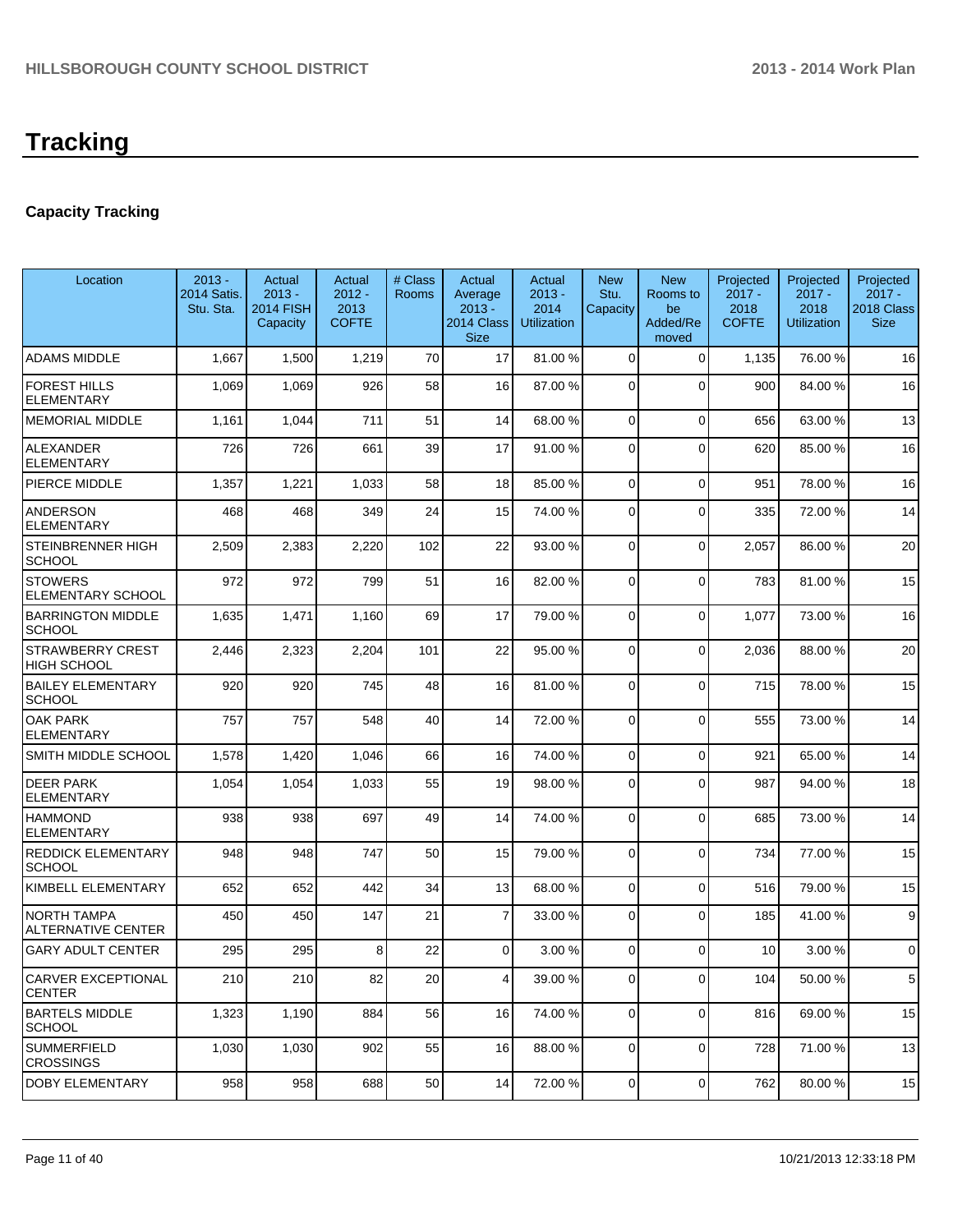| <b>FROST ELEMENTARY</b>                                  | 1,002 | 1,002 | 722   | 53  | 14 | 72.00 %  | 0              | $\Omega$       | 639   | 64.00 % | 12          |
|----------------------------------------------------------|-------|-------|-------|-----|----|----------|----------------|----------------|-------|---------|-------------|
| <b>GIUNTA MIDDLE</b><br><b>SCHOOL</b>                    | 1,726 | 1,553 | 973   | 73  | 13 | 63.00 %  | 0              | $\Omega$       | 856   | 55.00 % | 12          |
| APARICIO-LEVY<br><b>TECHNICAL CENTER</b>                 | 167   | 250   | 0     | 13  | 0  | 0.00%    | $\Omega$       | $\Omega$       | 0     | 0.00%   | $\mathbf 0$ |
| <b>LENNARD HIGH</b><br><b>SCHOOL</b>                     | 2,071 | 1,967 | 1,772 | 84  | 21 | 90.00 %  | 0              | $\Omega$       | 1,651 | 84.00%  | 20          |
| <b>TURNER ELEMENTARY</b>                                 | 1,200 | 1,200 | 1,065 | 60  | 18 | 89.00 %  | 0              | $\mathbf 0$    | 1,111 | 93.00 % | 19          |
| <b>COLLINS ELEMENTARY</b>                                | 1,146 | 1,146 | 955   | 61  | 16 | 83.00 %  | 0              | $\Omega$       | 990   | 86.00 % | 16          |
| SHEEHY ELEMENTARY                                        | 562   | 562   | 422   | 29  | 15 | 75.00 %  | 0              | $\Omega$       | 429   | 76.00%  | 15          |
| <b>RAMPELLO</b><br><b>DOWNTOWN</b><br><b>PARTNERSHIP</b> | 937   | 843   | 747   | 44  | 17 | 89.00 %  | 0              | $\Omega$       | 666   | 79.00 % | 15          |
| DAVIS ELEMENTARY                                         | 1,038 | 1,038 | 805   | 55  | 15 | 78.00 %  | 0              | $\Omega$       | 744   | 72.00 % | 14          |
| <b>BRANDON</b><br><b>ALTERNATIVE</b>                     | 457   | 457   | 125   | 22  | 6  | 27.00 %  | 0              | $\Omega$       | 189   | 41.00 % | 9           |
| <b>FISHHAWK CREEK</b><br>ELEMENTARY                      | 1,056 | 1,056 | 1,045 | 56  | 19 | 99.00 %  | 0              | $\Omega$       | 991   | 94.00 % | 18          |
| SPOTO HIGH SCHOOL                                        | 2,115 | 2,009 | 1,258 | 87  | 14 | 63.00 %  | 0              | $\Omega$       | 1,132 | 56.00 % | 13          |
| <b>NELSON ELEMENTARY</b>                                 | 963   | 963   | 781   | 51  | 15 | 81.00 %  | 0              | $\mathbf 0$    | 777   | 81.00%  | 15          |
| MULRENNAN MIDDLE                                         | 1,606 | 1,445 | 1,179 | 67  | 18 | 82.00 %  | 0              | $\Omega$       | 1,057 | 73.00 % | 16          |
| <b>SCHMIDT ELEMENTARY</b>                                | 717   | 717   | 644   | 38  | 17 | 90.00 %  | 0              | $\mathbf 0$    | 632   | 88.00 % | 17          |
| MULLER ELEMENTARY                                        | 484   | 484   | 335   | 26  | 13 | 69.00 %  | 0              | $\mathbf 0$    | 370   | 76.00 % | 14          |
| <b>CORR ELEMENTARY</b>                                   | 929   | 929   | 774   | 50  | 15 | 83.00 %  | 0              | $\Omega$       | 789   | 85.00 % | 16          |
| <b>BOWERS WHITLEY</b><br><b>CAREER CENTER</b>            | 627   | 627   | 289   | 24  | 12 | 46.00 %  | 0              | $\Omega$       | 299   | 48.00 % | 12          |
| <b>IPPOLITO ELEMENTARY</b>                               | 850   | 850   | 847   | 45  | 19 | 100.00 % | 0              | $\mathbf 0$    | 680   | 80.00 % | 15          |
| <b>NEWSOME SENIOR</b><br><b>HIGH</b>                     | 2,670 | 2,536 | 2,326 | 107 | 22 | 92.00 %  | 0              | $\Omega$       | 2,148 | 85.00 % | 20          |
| <b>JENNINGS MIDDLE</b>                                   | 1,337 | 1,203 | 862   | 56  | 15 | 72.00 %  | $\overline{0}$ | $\Omega$       | 802   | 67.00 % | 14          |
| SHIELDS MIDDLE                                           | 1,729 | 1,556 | 1,485 | 72  | 21 | 95.00 %  | 0              | $\Omega$       | 1,192 | 77.00 % | 17          |
| <b>HERITAGE</b><br><b>ELEMENTARY</b>                     | 747   | 747   | 585   | 39  | 15 | 78.00 %  |                | $\overline{0}$ | 590   | 79.00%  | 15          |
| <b>SESSUMS</b><br><b>ELEMENTARY</b>                      | 1,020 | 1,020 | 808   | 54  | 15 | 79.00 %  | 0              | $\Omega$       | 829   | 81.00%  | 15          |
| <b>FREEDOM SENIOR</b><br>HIGH                            | 2,694 | 2,559 | 1,970 | 108 | 18 | 77.00 %  | $\overline{0}$ | $\mathbf 0$    | 1,826 | 71.00%  | 17          |
| <b>MIDDLETON SENIOR</b><br>HIGH                          | 2,081 | 1,976 | 1,129 | 82  | 14 | 57.00 %  | $\overline{0}$ | $\overline{0}$ | 1,036 | 52.00 % | 13          |
| SOUTH COUNTY<br>CAREER CENTER                            | 687   | 687   | 310   | 32  | 10 | 45.00 %  | $\overline{0}$ | $\Omega$       | 280   | 41.00 % | 9           |
| <b>FARNELL MIDDLE</b>                                    | 1,434 | 1,290 | 1,369 | 60  | 23 | 106.00 % | $\overline{0}$ | $\Omega$       | 1,265 | 98.00 % | 21          |
| <b>BRYANT ELEMENTARY</b>                                 | 1,066 | 1,066 | 1,026 | 57  | 18 | 96.00 %  | 0              | $\mathbf 0$    | 995   | 93.00 % | 17          |
| <b>CIMINO ELEMENTARY</b>                                 | 1,045 | 1,045 | 816   | 56  | 15 | 78.00 %  | 0              | $\Omega$       | 804   | 77.00 % | 14          |
| <b>MCKITRICK</b><br><b>ELEMENTARY</b>                    | 1,045 | 1,045 | 1,006 | 56  | 18 | 96.00 %  | 0              | $\mathbf 0$    | 982   | 94.00%  | 18          |
| CHILES ELEMENTARY                                        | 963   | 963   | 783   | 51  | 15 | 81.00 %  | $\overline{0}$ | $\overline{0}$ | 778   | 81.00%  | 15          |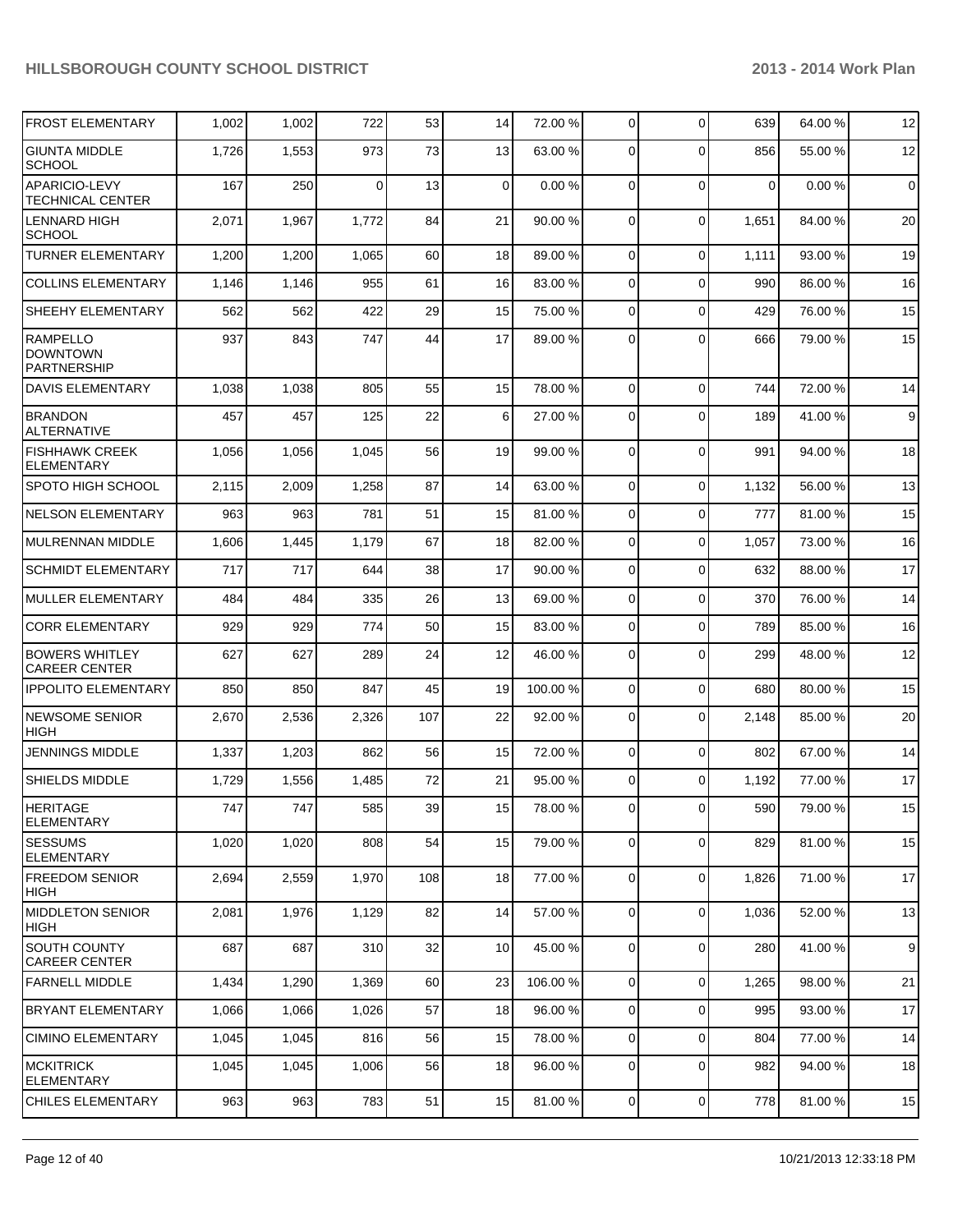| <b>SYMMES ELEMENTARY</b>               | 747      | 747            | 585         | 39  | 15          | 78.00 %  | $\overline{0}$ | $\Omega$       | 578   | 77.00 % | 15          |
|----------------------------------------|----------|----------------|-------------|-----|-------------|----------|----------------|----------------|-------|---------|-------------|
| MARTINEZ MIDDLE                        | 1,344    | 1,209          | 1,088       | 56  | 19          | 90.00 %  | $\overline{0}$ | $\Omega$       | 1,006 | 83.00 % | 18          |
| <b>LIBERTY MIDDLE</b>                  | 1,645    | 1,480          | 1,103       | 68  | 16          | 75.00 %  | $\overline{0}$ | $\Omega$       | 994   | 67.00 % | 15          |
| <b>ALONSO HIGH</b>                     | 2,731    | 2,594          | 2,450       | 109 | 22          | 94.00 %  | $\overline{0}$ | $\Omega$       | 2,246 | 87.00 % | 21          |
| <b>RODGERS MIDDLE</b>                  | 1,346    | 1,211          | 902         | 57  | 16          | 74.00 %  | $\overline{0}$ | $\Omega$       | 751   | 62.00 % | 13          |
| <b>RIVERVIEW SENIOR</b><br><b>HIGH</b> | 2,702    | 2,566          | 2,215       | 109 | 20          | 86.00 %  | $\mathbf 0$    | $\Omega$       | 2,141 | 83.00 % | 20          |
| <b>BEVIS ELEMENTARY</b>                | 945      | 945            | 802         | 50  | 16          | 85.00 %  | $\overline{0}$ | $\overline{0}$ | 770   | 81.00%  | 15          |
| <b>RANDALL MIDDLE</b>                  | 1,600    | 1,440          | 1,331       | 67  | 20          | 92.00 %  | $\overline{0}$ | $\overline{0}$ | 1,227 | 85.00 % | 18          |
| <b>DAVIDSEN MIDDLE</b>                 | 1,598    | 1,438          | 1,035       | 66  | 16          | 72.00 %  | $\overline{0}$ | $\Omega$       | 951   | 66.00 % | 14          |
| PRIDE ELEMENTARY                       | 1,018    | 1,018          | 897         | 53  | 17          | 88.00 %  | $\overline{0}$ | $\overline{0}$ | 904   | 89.00 % | 17          |
| <b>SICKLES SENIOR HIGH</b>             | 2,231    | 2,119          | 2,044       | 94  | 22          | 96.00 %  | $\overline{0}$ | $\overline{0}$ | 1,904 | 90.00 % | 20          |
| <b>WHARTON SENIOR</b><br><b>HIGH</b>   | 2,617    | 2,486          | 2,361       | 108 | 22          | 95.00 %  | $\Omega$       | $\Omega$       | 2,197 | 88.00 % | 20          |
| <b>BLAKE SENIOR HIGH</b>               | 1,795    | 1,705          | 1,699       | 72  | 24          | 100.00%  | $\mathbf 0$    | $\Omega$       | 1,590 | 93.00 % | 22          |
| <b>CLARK ELEMENTARY</b>                | 975      | 975            | 830         | 53  | 16          | 85.00 %  | $\mathbf 0$    | $\Omega$       | 814   | 83.00 % | 15          |
| <b>WESTCHASE</b><br><b>ELEMENTARY</b>  | 1,040    | 1,040          | 981         | 56  | 18          | 94.00 %  | $\mathbf 0$    | $\Omega$       | 942   | 91.00%  | 17          |
| PIZZO ELEMENTARY                       | 810      | 810            | 630         | 44  | 14          | 78.00 %  | $\Omega$       | $\Omega$       | 634   | 78.00%  | 14          |
| <b>DURANT SENIOR HIGH</b>              | 2,883    | 2,738          | 2,195       | 117 | 19          | 80.00 %  | $\mathbf 0$    | $\Omega$       | 2,034 | 74.00%  | 17          |
| <b>BURNETT MIDDLE</b>                  | 1,332    | 1,198          | 1,018       | 56  | 18          | 85.00 %  | $\Omega$       | $\Omega$       | 951   | 79.00 % | 17          |
| <b>VALRICO ELEMENTARY</b>              | 979      | 979            | 856         | 53  | 16          | 87.00 %  | $\mathbf 0$    | $\Omega$       | 831   | 85.00 % | 16          |
| <b>BENITO MIDDLE</b>                   | 1,473    | 1,325          | 1,074       | 63  | 17          | 81.00 %  | $\Omega$       | $\Omega$       | 983   | 74.00%  | 16          |
| <b>WALKER MIDDLE</b>                   | 1,091    | 981            | 801         | 47  | 17          | 82.00 %  | $\mathbf 0$    | $\Omega$       | 875   | 89.00%  | 19          |
| <b>WILLIAMS MIDDLE</b>                 | 948      | 853            | 742         | 42  | 18          | 87.00 %  | $\Omega$       | $\Omega$       | 711   | 83.00 % | 17          |
| <b>WIMAUMA</b><br><b>ELEMENTARY</b>    | 659      | 659            | 487         | 35  | 14          | 74.00 %  | $\Omega$       | $\Omega$       | 468   | 71.00%  | 13          |
| <b>WITTER ELEMENTARY</b>               | 737      | 737            | 445         | 38  | 12          | 60.00 %  | $\Omega$       | $\Omega$       | 431   | 58.00 % | 11          |
| WOODBRIDGE<br><b>ELEMENTARY</b>        | 883      | 883            | 577         | 47  | 12          | 65.00 %  | $\overline{0}$ | $\Omega$       | 540   | 61.00%  | 11          |
| YATES ELEMENTARY                       | 860      | 860            | 704         | 46  | 15          | 82.00 %  | $\overline{0}$ | $\overline{0}$ | 692   | 80.00 % | 15          |
| <b>YOUNG MIDDLE</b>                    | 1,083    | 974            | 553         | 47  | 12          | 57.00 %  | $\overline{0}$ | $\overline{0}$ | 510   | 52.00 % | 11          |
| KNIGHTS (OLD)                          | $\Omega$ | $\overline{0}$ | $\mathbf 0$ | 0   | $\mathbf 0$ | 0.00%    | $\overline{0}$ | $\overline{0}$ | 0     | 0.00%   | $\mathbf 0$ |
| <b>WASHINGTON</b><br><b>ELEMENTARY</b> | 638      | 638            | 471         | 37  | 13          | 74.00 %  | $\overline{0}$ | $\Omega$       | 472   | 74.00%  | 13          |
| <b>WEST SHORE</b><br><b>ELEMENTARY</b> | 395      | 395            | 289         | 21  | 14          | 73.00 %  | $\overline{0}$ | $\Omega$       | 282   | 71.00%  | 13          |
| <b>WEST TAMPA</b><br><b>ELEMENTARY</b> | 593      | 593            | 439         | 32  | 14          | 74.00 %  | $\overline{0}$ | $\Omega$       | 439   | 74.00 % | 14          |
| JAMES ELEMENTARY<br><b>SCHOOL</b>      | 876      | 876            | 628         | 44  | 14          | 72.00 %  | $\overline{0}$ | $\Omega$       | 625   | 71.00 % | 14          |
| <b>WILSON MIDDLE</b>                   | 647      | 582            | 599         | 28  | 21          | 103.00 % | $\overline{0}$ | $\overline{0}$ | 544   | 93.00 % | 19          |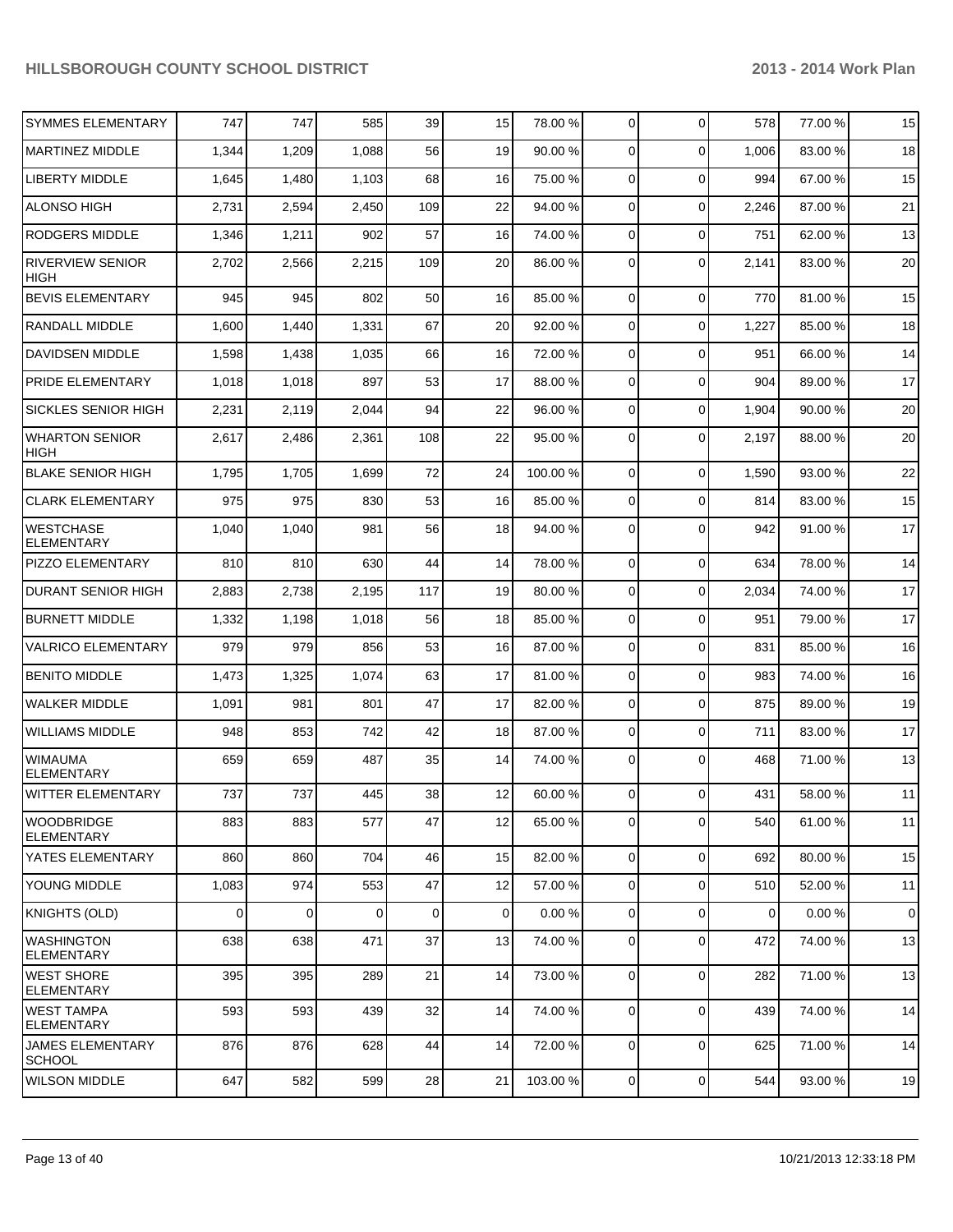| <b>WILSON ELEMENTARY</b>                                       | 405   | 405   | 352   | 22              | 16              | 87.00 % | $\overline{0}$ | $\Omega$       | 348   | 86.00 % | 16             |
|----------------------------------------------------------------|-------|-------|-------|-----------------|-----------------|---------|----------------|----------------|-------|---------|----------------|
| <b>WEBB MIDDLE</b>                                             | 1,157 | 1,041 | 882   | 51              | 17              | 85.00 % | 0              | $\Omega$       | 796   | 76.00 % | 16             |
| <b>TRAPNELL</b><br><b>ELEMENTARY</b>                           | 524   | 524   | 480   | 28              | 17              | 92.00 % | 0              | $\Omega$       | 420   | 80.00 % | 15             |
| <b>TURKEY CREEK MIDDLE</b>                                     | 1,363 | 1,226 | 979   | 58              | 17              | 80.00 % | $\overline{0}$ | $\mathbf 0$    | 871   | 71.00%  | 15             |
| <b>TWIN LAKES</b><br><b>ELEMENTARY</b>                         | 752   | 752   | 660   | 40              | 16              | 88.00 % | 0              | $\Omega$       | 656   | 87.00 % | 16             |
| CAMINITI EXCEPTIONAL<br>STUDENT EDUCATION<br><b>CENTER</b>     | 252   | 252   | 143   | 24              | 6               | 57.00 % | $\Omega$       | $\Omega$       | 165   | 65.00 % | $\overline{7}$ |
| <b>WALDEN LAKE</b><br><b>ELEMENTARY</b>                        | 983   | 983   | 855   | 53              | 16              | 87.00 % | 0              | $\Omega$       | 839   | 85.00 % | 16             |
| <b>TAMPA BAY</b><br><b>BOULEVARD</b><br><b>ELEMENTARY</b>      | 885   | 885   | 690   | 48              | 14              | 78.00 % | $\Omega$       | $\Omega$       | 683   | 77.00 % | 14             |
| <b>TAMPA PALMS</b><br><b>ELEMENTARY</b>                        | 965   | 965   | 770   | 52              | 15              | 80.00 % | 0              | $\Omega$       | 757   | 78.00 % | 15             |
| <b>TEMPLE TERRACE</b><br><b>ELEMENTARY</b>                     | 853   | 853   | 618   | 46              | 13              | 72.00 % | $\Omega$       | $\Omega$       | 623   | 73.00 % | 14             |
| <b>THONOTOSASSA</b><br><b>ELEMENTARY</b>                       | 551   | 551   | 402   | 29              | 14              | 73.00 % | 0              | $\Omega$       | 405   | 74.00%  | 14             |
| <b>TINKER ELEMENTARY</b>                                       | 688   | 688   | 537   | 36              | 15              | 78.00 % | $\overline{0}$ | $\Omega$       | 525   | 76.00%  | 15             |
| <b>TOWN &amp; COUNTRY</b><br><b>ELEMENTARY</b>                 | 732   | 732   | 429   | 38              | 11              | 59.00 % | $\Omega$       | $\Omega$       | 425   | 58.00 % | 11             |
| <b>SIMMONS CAREER</b><br><b>CENTER</b>                         | 344   | 344   | 269   | 29              | 9               | 78.00 % | $\overline{0}$ | $\Omega$       | 208   | 60.00%  | $\overline{7}$ |
| <b>BLOOMINGDALE</b><br><b>SENIOR HIGH</b>                      | 2,351 | 2,233 | 2,272 | 100             | 23              | 102.00% | $\Omega$       | $\Omega$       | 2,127 | 95.00 % | 21             |
| <b>SPRINGHEAD</b><br><b>ELEMENTARY</b>                         | 874   | 874   | 767   | 47              | 16              | 88.00 % | 0              | $\Omega$       | 750   | 86.00 % | 16             |
| <b>SULPHUR SPRINGS</b><br><b>ELEMENTARY</b>                    | 824   | 824   | 629   | 44              | 14              | 76.00 % | $\Omega$       | $\Omega$       | 560   | 68.00 % | 13             |
| <b>SUMMERFIELD</b><br><b>ELEMENTARY</b>                        | 1,012 | 1,012 | 808   | 54              | 15              | 80.00 % | $\overline{0}$ | $\Omega$       | 900   | 89.00 % | 17             |
| <b>TAMPA BAY TECHNICAL</b><br><b>HIGH SCHOOL</b>               | 2,551 | 3,061 | 2,003 | 116             | 17              | 65.00 % | 0              | $\Omega$       | 1,857 | 61.00 % | 16             |
| <b>RUSKIN ELEMENTARY</b>                                       | 1,016 | 1,016 | 987   | 56              | 18              | 97.00 % | 0              | $\Omega$       | 957   | 94.00 % | 17             |
| <b>SCHWARZKOPF</b><br><b>ELEMENTARY</b>                        | 677   | 677   | 602   | 36              | 17 <sup>1</sup> | 89.00 % | 0              | $\overline{0}$ | 598   | 88.00 % | 17             |
| <b>SEFFNER ELEMENTARY</b>                                      | 898   | 898   | 687   | 47              | 15              | 77.00 % | $\overline{0}$ | $\Omega$       | 678   | 76.00 % | 14             |
| <b>SEMINOLE</b><br><b>ELEMENTARY</b>                           | 560   | 560   | 432   | 30 <sup>2</sup> | 14              | 77.00 % | $\overline{0}$ | $\Omega$       | 434   | 78.00 % | 14             |
| <b>SHAW ELEMENTARY</b>                                         | 846   | 846   | 554   | 45              | 12              | 65.00 % | $\overline{0}$ | $\Omega$       | 529   | 63.00 % | 12             |
| <b>SHORE ELEMENTARY</b>                                        | 445   | 445   | 377   | 24              | 16              | 85.00 % | $\Omega$       | $\mathbf 0$    | 376   | 84.00%  | 16             |
| <b>ROBINSON SENIOR</b><br><b>HIGH</b>                          | 1,684 | 1,599 | 1,557 | 75              | 21              | 97.00 % | $\Omega$       | 0              | 1,439 | 90.00 % | 19             |
| ROBLES ELEMENTARY                                              | 832   | 832   | 634   | 44              | 14              | 76.00 % | $\overline{0}$ | $\Omega$       | 619   | 74.00%  | 14             |
| <b>ROLAND PARK K-8</b>                                         | 1,035 | 931   | 669   | 47              | 14              | 72.00 % | $\overline{0}$ | $\Omega$       | 721   | 77.00 % | 15             |
| LAVOY EXCEPTIONAL<br><b>STUDENT EDUCATION</b><br><b>CENTER</b> | 270   | 270   | 105   | 24              | 4               | 39.00 % | 0              | 0              | 108   | 40.00 % | $\,$ 5 $\,$    |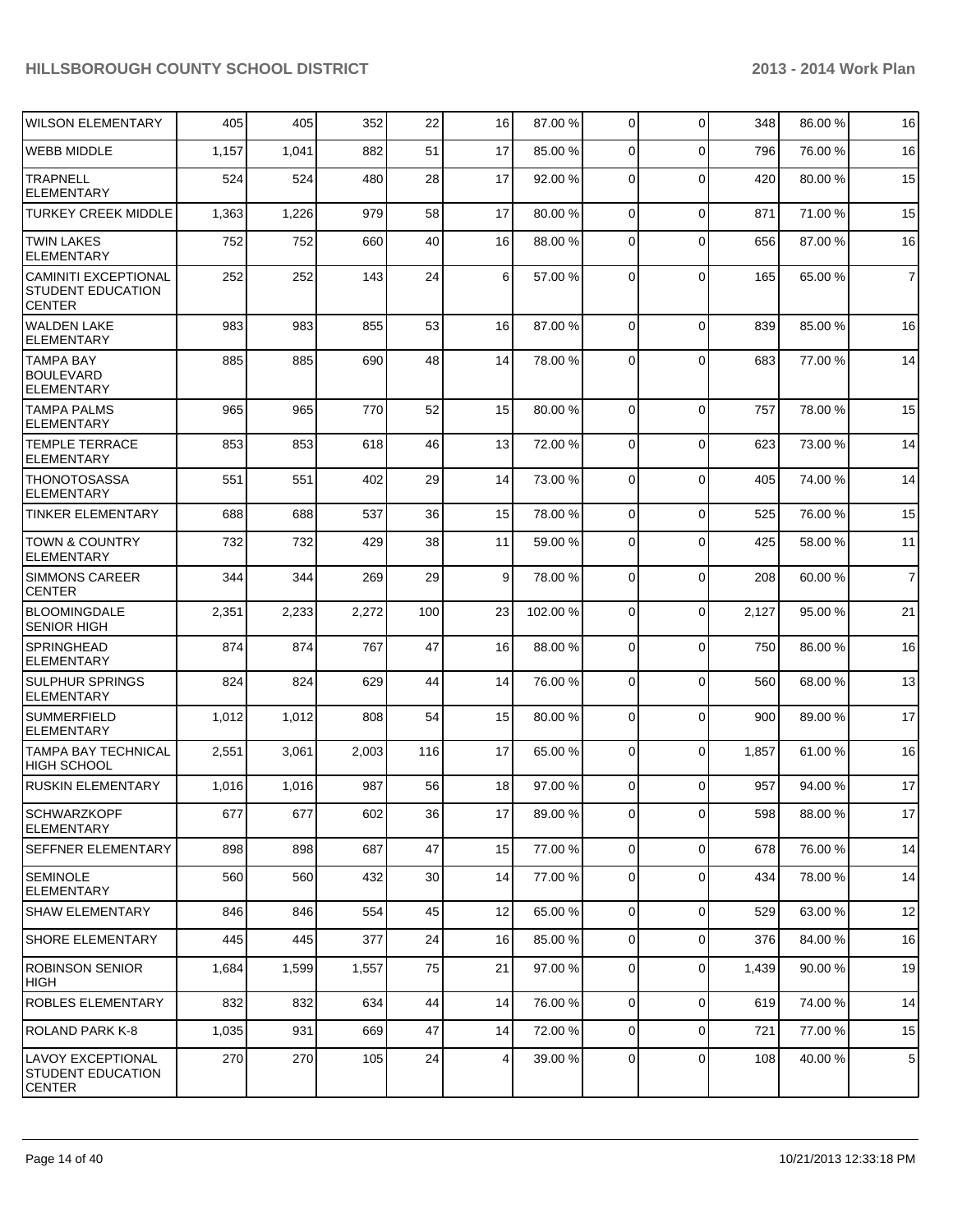| <b>JEFFERSON SENIOR</b><br><b>HIGH</b>   | 2,184 | 2,074 | 1,590 | 89  | 18 | 77.00 % | 0              | $\Omega$       | 1,464 | 71.00 % | 16 |
|------------------------------------------|-------|-------|-------|-----|----|---------|----------------|----------------|-------|---------|----|
| <b>ROOSEVELT</b><br><b>ELEMENTARY</b>    | 745   | 745   | 707   | 40  | 18 | 95.00 % | 0              | $\Omega$       | 701   | 94.00%  | 18 |
| <b>TOMLIN MIDDLE</b>                     | 1,904 | 1,713 | 1,588 | 80  | 20 | 93.00 % | 0              | $\mathbf 0$    | 1,451 | 85.00 % | 18 |
| POTTER ELEMENTARY                        | 744   | 744   | 543   | 40  | 14 | 73.00 % | 0              | $\mathbf 0$    | 533   | 72.00 % | 13 |
| <b>PROGRESS VILLAGE</b><br><b>MIDDLE</b> | 1,111 | 999   | 828   | 48  | 17 | 83.00 % | 0              | $\Omega$       | 735   | 74.00 % | 15 |
| <b>RIVERHILLS</b><br><b>ELEMENTARY</b>   | 590   | 590   | 316   | 31  | 10 | 54.00 % | 0              | $\mathbf 0$    | 475   | 81.00%  | 15 |
| <b>RIVERVIEW</b><br><b>ELEMENTARY</b>    | 972   | 972   | 592   | 53  | 11 | 61.00 % | 0              | $\Omega$       | 574   | 59.00 % | 11 |
| <b>ROBINSON</b><br><b>ELEMENTARY</b>     | 656   | 656   | 551   | 40  | 14 | 84.00 % | 0              | $\mathbf 0$    | 531   | 81.00 % | 13 |
| <b>OAK GROVE</b><br><b>ELEMENTARY</b>    | 1,000 | 1,000 | 802   | 52  | 15 | 80.00 % | $\Omega$       | $\Omega$       | 810   | 81.00%  | 16 |
| <b>ORANGE GROVE</b><br><b>MIDDLE</b>     | 652   | 586   | 553   | 29  | 19 | 94.00 % | 0              | $\Omega$       | 534   | 91.00%  | 18 |
| <b>PALM RIVER</b><br><b>ELEMENTARY</b>   | 707   | 707   | 487   | 37  | 13 | 69.00 % | 0              | $\Omega$       | 501   | 71.00%  | 14 |
| PINECREST<br><b>ELEMENTARY</b>           | 820   | 820   | 511   | 44  | 12 | 62.00 % | $\mathbf 0$    | $\Omega$       | 499   | 61.00%  | 11 |
| <b>PLANT SENIOR HIGH</b>                 | 2,621 | 2,489 | 2,281 | 105 | 22 | 92.00 % | $\mathbf 0$    | $\Omega$       | 1,894 | 76.00 % | 18 |
| PLANT CITY SENIOR<br><b>HIGH</b>         | 2,614 | 2,483 | 2,033 | 112 | 18 | 82.00 % | $\mathbf 0$    | $\Omega$       | 2,164 | 87.00 % | 19 |
| <b>MILES ELEMENTARY</b>                  | 835   | 835   | 699   | 45  | 16 | 84.00 % | 0              | $\Omega$       | 709   | 85.00 % | 16 |
| <b>MINTZ ELEMENTARY</b>                  | 1,009 | 1,009 | 808   | 54  | 15 | 80.00 % | 0              | $\Omega$       | 810   | 80.00%  | 15 |
| <b>MITCHELL</b><br><b>ELEMENTARY</b>     | 728   | 728   | 577   | 38  | 15 | 79.00 % | 0              | $\mathbf 0$    | 596   | 82.00%  | 16 |
| <b>MORGAN WOODS</b><br><b>ELEMENTARY</b> | 769   | 769   | 543   | 42  | 13 | 71.00 % | $\Omega$       | $\Omega$       | 503   | 65.00 % | 12 |
| <b>MORT ELEMENTARY</b>                   | 1,026 | 1,026 | 788   | 56  | 14 | 77.00 % | $\mathbf 0$    | $\mathbf 0$    | 825   | 80.00%  | 15 |
| <b>NORTHWEST</b><br><b>ELEMENTARY</b>    | 865   | 865   | 620   | 46  | 13 | 72.00 % | 0              | $\Omega$       | 617   | 71.00 % | 13 |
| <b>MANISCALCO</b><br><b>ELEMENTARY</b>   | 857   | 857   | 542   | 46  | 12 | 63.00 % | 0              | $\Omega$       | 569   | 66.00 % | 12 |
| <b>MANN MIDDLE</b>                       | 1,484 | 1,335 | 1,154 | 63  | 18 | 86.00 % | 01             | $\overline{0}$ | 1,028 | 77.00 % | 16 |
| IMARSHALL MIDDLE                         | 1,277 | 1,149 | 841   | 53  | 16 | 73.00 % | 0              | $\Omega$       | 775   | 67.00%  | 15 |
| MCDONALD<br><b>ELEMENTARY</b>            | 675   | 675   | 539   | 35  | 15 | 80.00 % | 0              | 0              | 573   | 85.00 % | 16 |
| <b>IMENDENHALL</b><br><b>ELEMENTARY</b>  | 835   | 835   | 664   | 45  | 15 | 80.00 % | 0              | $\mathbf 0$    | 663   | 79.00 % | 15 |
| <b>FERRELL MIDDLE</b><br><b>MAGNET</b>   | 977   | 879   | 349   | 41  | 9  | 40.00 % | $\overline{0}$ | $\mathbf 0$    | 337   | 38.00 % | 8  |
| <b>LOWRY ELEMENTARY</b>                  | 1,063 | 1,063 | 915   | 57  | 16 | 86.00 % | 0              | $\mathbf 0$    | 870   | 82.00%  | 15 |
| LUTZ ELEMENTARY                          | 893   | 893   | 588   | 48  | 12 | 66.00 % | 0              | $\mathbf 0$    | 580   | 65.00 % | 12 |
| <b>MABRY ELEMENTARY</b>                  | 853   | 853   | 794   | 46  | 17 | 93.00 % | 0              | $\mathbf 0$    | 770   | 90.00%  | 17 |
| <b>MACFARLANE</b><br><b>ELEMENTARY</b>   | 406   | 406   | 364   | 21  | 17 | 90.00 % | 0              | 0              | 359   | 88.00 % | 17 |
| <b>MADISON MIDDLE</b>                    | 1,058 | 952   | 780   | 46  | 17 | 82.00 % | 0              | $\mathbf 0$    | 697   | 73.00 % | 15 |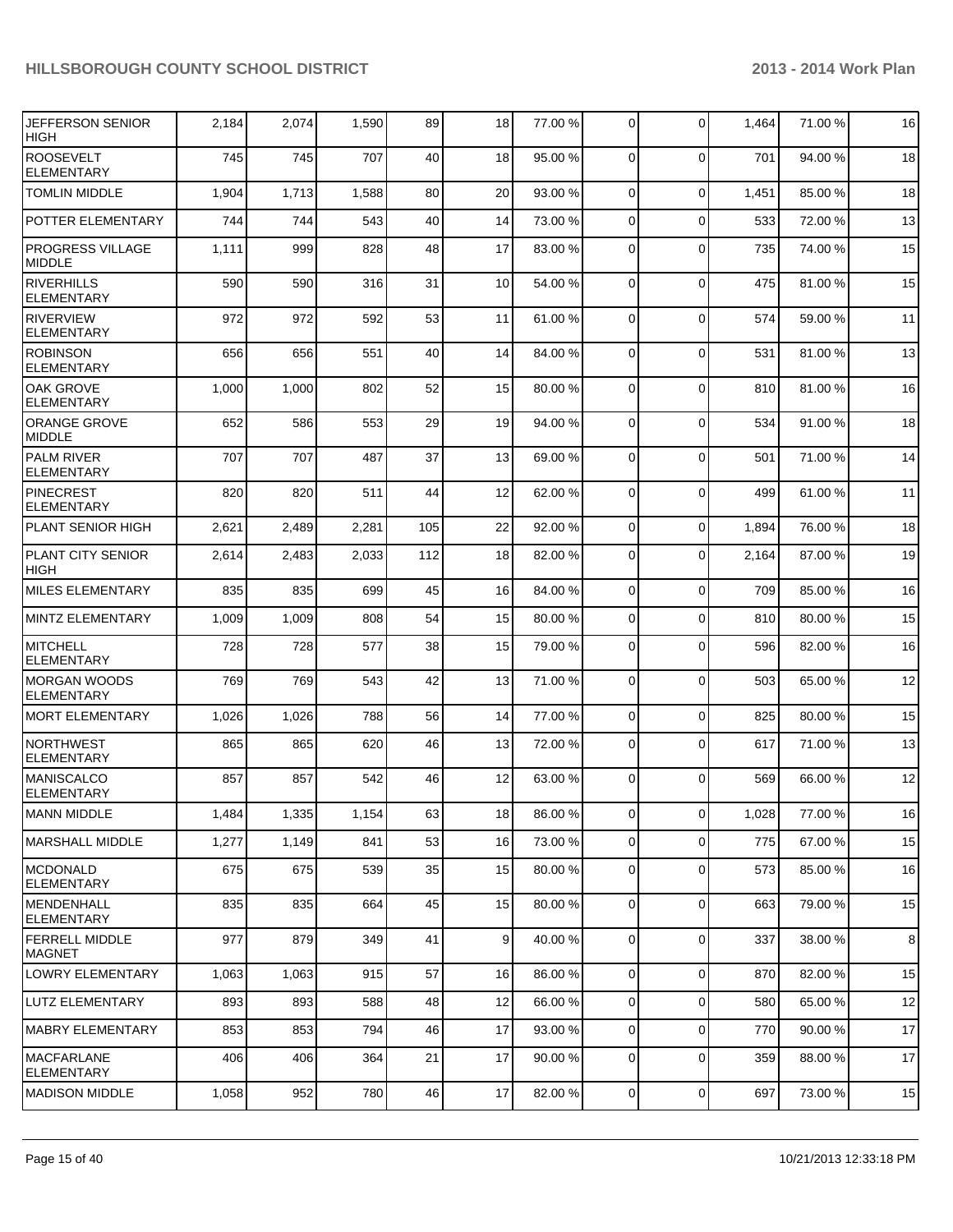| <b>MANGO ELEMENTARY</b>                                 | 811   | 811   | 692      | 43  | 16              | 85.00 %  | 0              | $\Omega$       | 691      | 85.00 % | 16          |
|---------------------------------------------------------|-------|-------|----------|-----|-----------------|----------|----------------|----------------|----------|---------|-------------|
| <b>LIMONA ELEMENTARY</b>                                | 710   | 710   | 469      | 37  | 13              | 66.00 %  | 0              | $\Omega$       | 463      | 65.00 % | 13          |
| <b>LINCOLN ELEMENTARY</b>                               | 450   | 450   | 378      | 23  | 16              | 84.00 %  | 0              | $\Omega$       | 375      | 83.00 % | 16          |
| <b>LEWIS ELEMENTARY</b>                                 | 945   | 945   | 784      | 50  | 16              | 83.00 %  | 0              | $\Omega$       | 781      | 83.00 % | 16          |
| LITHIA SPRINGS<br><b>ELEMENTARY</b>                     | 731   | 731   | 585      | 39  | 15              | 80.00 %  | 0              | $\Omega$       | 566      | 77.00 % | 15          |
| <b>LOMAX ELEMENTARY</b>                                 | 509   | 509   | 364      | 26  | 14              | 71.00 %  | $\overline{0}$ | $\Omega$       | 344      | 68.00 % | 13          |
| <b>LOPEZ ELEMENTARY</b>                                 | 889   | 889   | 562      | 52  | 11              | 63.00 %  | $\overline{0}$ | $\Omega$       | 485      | 55.00 % | 9           |
| LAKE MAGDALENE<br><b>ELEMENTARY</b>                     | 1,110 | 1,110 | 852      | 60  | 14              | 77.00 %  | 0              | $\Omega$       | 838      | 75.00 % | 14          |
| <b>LANIER ELEMENTARY</b>                                | 456   | 456   | 355      | 24  | 15              | 78.00 %  | $\Omega$       | $\Omega$       | 349      | 77.00 % | 15          |
| <b>MONROE MIDDLE</b>                                    | 982   | 883   | 589      | 42  | 14              | 67.00 %  | $\Omega$       | $\Omega$       | 566      | 64.00%  | 13          |
| <b>LEAREY ADULT</b><br><b>CENTER</b>                    | 60    | 90    | $\Omega$ | 3   | $\Omega$        | 0.00 %   | 0              | $\Omega$       | $\Omega$ | 0.00%   | $\mathbf 0$ |
| <b>LEE ELEMENTARY</b><br>SCHOOL OF<br><b>TECHNOLOGY</b> | 399   | 399   | 253      | 21  | 12              | 63.00 %  | $\Omega$       | $\Omega$       | 254      | 64.00 % | 12          |
| <b>LETO SENIOR HIGH</b>                                 | 2,384 | 2,264 | 1,691    | 104 | 16              | 75.00 %  | $\overline{0}$ | $\Omega$       | 1,556    | 69.00 % | 15          |
| <b>JACKSON ELEMENTARY</b>                               | 594   | 594   | 478      | 31  | 15              | 80.00 %  | 0              | $\Omega$       | 473      | 80.00 % | 15          |
| D. W. WATERS CENTER                                     | 491   | 491   | 288      | 24  | 12              | 59.00 %  | 0              | $\Omega$       | 190      | 39.00 % | 8           |
| <b>KENLY ELEMENTARY</b>                                 | 731   | 731   | 511      | 39  | 13              | 70.00 %  | 0              | $\Omega$       | 526      | 72.00 % | 13          |
| KING SENIOR HIGH                                        | 2,533 | 2,406 | 1,785    | 104 | 17              | 74.00 %  | 0              | $\Omega$       | 1,656    | 69.00 % | 16          |
| <b>KINGSWOOD</b><br><b>ELEMENTARY</b>                   | 781   | 781   | 652      | 42  | 16              | 83.00 %  | 0              | $\Omega$       | 595      | 76.00 % | 14          |
| KNIGHTS ELEMENTARY                                      | 926   | 926   | 651      | 50  | 13              | 70.00 %  | 0              | $\Omega$       | 631      | 68.00 % | 13          |
| <b>GRAHAM ELEMENTARY</b>                                | 444   | 444   | 290      | 24  | 12              | 65.00 %  | 0              | $\Omega$       | 303      | 68.00 % | 13          |
| <b>BELLAMY ELEMENTARY</b>                               | 904   | 904   | 712      | 48  | 15              | 79.00 %  | 0              | $\Omega$       | 658      | 73.00 % | 14          |
| <b>GRECO MIDDLE</b><br><b>SCHOOL</b>                    | 1,437 | 1,293 | 934      | 60  | 16              | 72.00 %  | $\Omega$       | $\Omega$       | 847      | 66.00%  | 14          |
| <b>HILL MIDDLE</b>                                      | 1,285 | 1,156 | 967      | 55  | 18              | 84.00 %  | $\Omega$       | $\Omega$       | 885      | 77.00 % | 16          |
| <b>HILLSBOROUGH</b><br><b>SENIOR HIGH</b>               | 2,210 | 2,099 | 1,801    | 104 | 17              | 86.00 %  | $\overline{0}$ | $\Omega$       | 1,667    | 79.00 % | 16          |
| HUNTERS GREEN<br><b>ELEMENTARY</b>                      | 1,034 | 1,034 | 838      | 56  | 15              | 81.00 %  | $\overline{0}$ | $\Omega$       | 819      | 79.00 % | 15          |
| <b>SLIGH MIDDLE</b>                                     | 1,256 | 1,130 | 704      | 54  | 13              | 62.00 %  | $\overline{0}$ | $\Omega$       | 666      | 59.00 % | 12          |
| <b>FRANKLIN MIDDLE</b>                                  | 1,012 | 910   | 347      | 44  | 8               | 38.00 %  | $\overline{0}$ | $\Omega$       | 340      | 37.00 % | $\bf8$      |
| <b>GAITHER SENIOR HIGH</b>                              | 2,275 | 2,161 | 1,988    | 99  | 20 <sub>2</sub> | 92.00 %  | $\overline{0}$ | $\Omega$       | 1,832    | 85.00 % | 19          |
| <b>GIBSONTON</b><br><b>ELEMENTARY</b>                   | 816   | 816   | 546      | 44  | 12              | 67.00 %  | $\overline{0}$ | $\Omega$       | 516      | 63.00 % | 12          |
| <b>GORRIE ELEMENTARY</b>                                | 529   | 529   | 569      | 28  | 20              | 108.00 % | $\overline{0}$ | $\overline{0}$ | 529      | 100.00% | 19          |
| <b>GRADY ELEMENTARY</b>                                 | 522   | 522   | 423      | 29  | 15              | 81.00 %  | $\overline{0}$ | $\Omega$       | 424      | 81.00%  | 15          |
| <b>EDISON ELEMENTARY</b>                                | 618   | 618   | 483      | 33  | 15              | 78.00 %  | $\overline{0}$ | $\Omega$       | 477      | 77.00 % | 14          |
| <b>EGYPT LAKE</b><br><b>ELEMENTARY</b>                  | 680   | 680   | 504      | 36  | 14              | 74.00 %  | 0              | 0              | 505      | 74.00 % | 14          |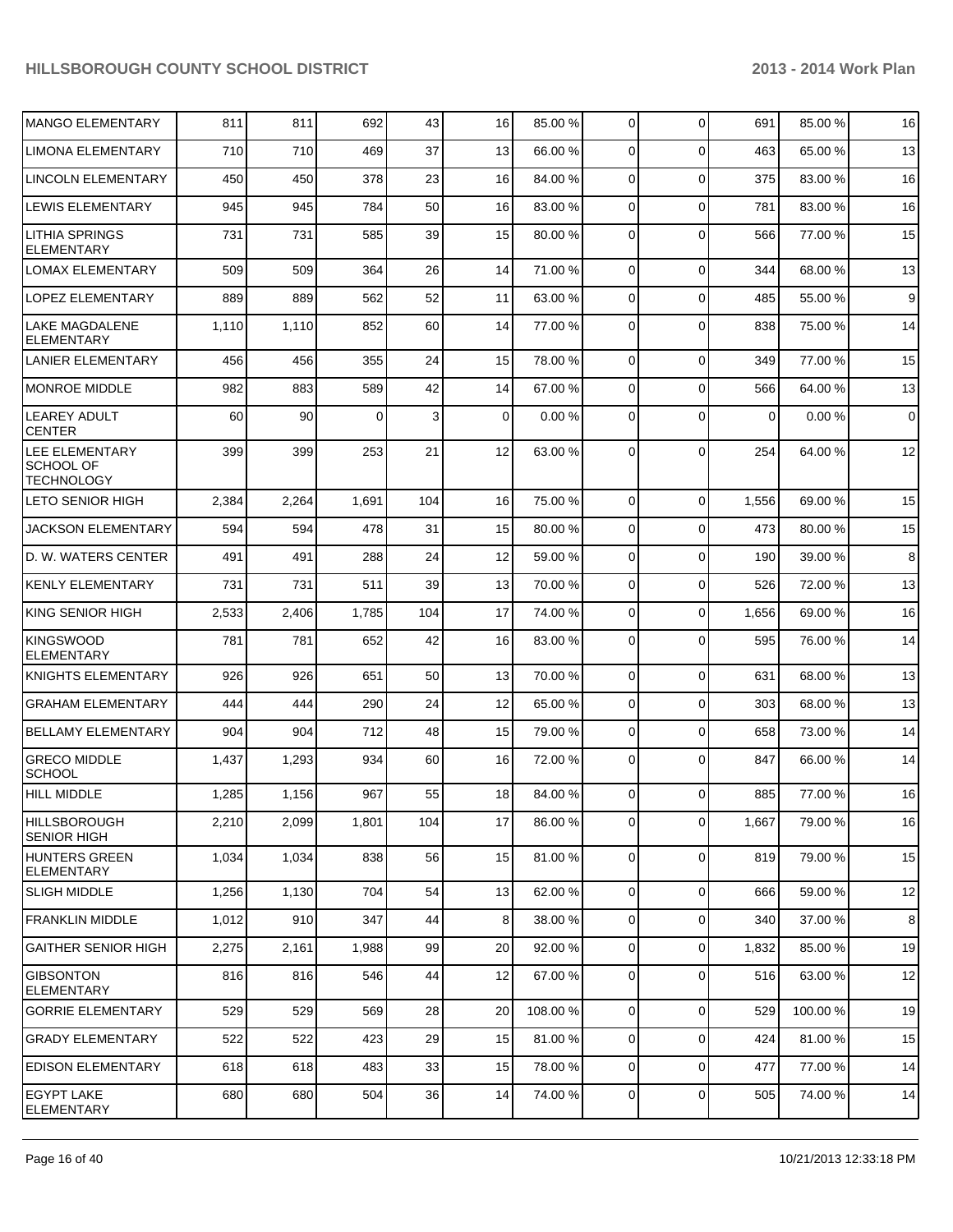| <b>ERWIN AREA</b><br><b>VOCATIONAL-</b><br>TECHNICAL CENTER | 732   | 878   | $\Omega$ | 47  | $\Omega$        | 0.00%    | $\Omega$       | $\Omega$     | 0     | 0.00%   | $\overline{0}$ |
|-------------------------------------------------------------|-------|-------|----------|-----|-----------------|----------|----------------|--------------|-------|---------|----------------|
| <b>ESSRIG ELEMENTARY</b>                                    | 825   | 825   | 743      | 44  | 17              | 90.00 %  | $\Omega$       | $\Omega$     | 700   | 85.00 % | 16             |
| <b>FOLSOM ELEMENTARY</b>                                    | 698   | 698   | 533      | 37  | 14              | 76.00 %  | $\Omega$       | $\mathbf{0}$ | 526   | 75.00 % | 14             |
| <b>FOSTER ELEMENTARY</b>                                    | 659   | 659   | 494      | 40  | 12              | 75.00 %  | $\Omega$       | $\mathbf{0}$ | 488   | 74.00%  | 12             |
| <b>DESOTO ELEMENTARY</b>                                    | 322   | 322   | 186      | 17  | 11              | 58.00 %  | $\Omega$       | $\mathbf{0}$ | 180   | 56.00 % | 11             |
| <b>DICKENSON</b><br><b>ELEMENTARY</b>                       | 703   | 703   | 570      | 37  | 15              | 81.00 %  | $\Omega$       | $\Omega$     | 561   | 80.00 % | 15             |
| <b>DOVER ELEMENTARY</b>                                     | 949   | 949   | 808      | 58  | 14              | 85.00 %  | $\Omega$       | $\Omega$     | 655   | 69.00%  | 11             |
| <b>DUNBAR ELEMENTARY</b>                                    | 355   | 355   | 248      | 19  | 13              | 70.00 %  | $\Omega$       | $\Omega$     | 238   | 67.00%  | 13             |
| <b>EAST BAY SENIOR HIGH</b>                                 | 2,124 | 2,017 | 2,097    | 88  | 24              | 104.00 % | $\Omega$       | $\Omega$     | 1,951 | 97.00 % | 22             |
| <b>EISENHOWER MIDDLE</b>                                    | 1,742 | 1,567 | 1,366    | 74  | 18              | 87.00 %  | $\Omega$       | $\mathbf{0}$ | 1,093 | 70.00%  | 15             |
| <b>COLEMAN MIDDLE</b>                                       | 1,055 | 949   | 931      | 46  | 20              | 98.00 %  | $\Omega$       | $\Omega$     | 862   | 91.00%  | 19             |
| <b>COLSON ELEMENTARY</b>                                    | 888   | 888   | 689      | 48  | 14              | 78.00 %  | $\Omega$       | $\Omega$     | 687   | 77.00 % | 14             |
| <b>LOCKHART</b><br><b>ELEMENTARY</b>                        | 659   | 659   | 347      | 37  | 9 <sup>1</sup>  | 53.00 %  | $\Omega$       | $\Omega$     | 359   | 54.00 % | 10             |
| <b>CORK ELEMENTARY</b>                                      | 949   | 949   | 703      | 50  | 14              | 74.00 %  | $\Omega$       | $\Omega$     | 685   | 72.00 % | 14             |
| CRESTWOOD<br><b>ELEMENTARY</b>                              | 1,089 | 1,089 | 911      | 58  | 16              | 84.00 %  | $\Omega$       | $\Omega$     | 912   | 84.00%  | 16             |
| <b>CYPRESS CREEK</b><br><b>ELEMENTARY</b>                   | 1,021 | 1,021 | 1,139    | 55  | 21              | 112.00 % | $\Omega$       | $\mathbf{0}$ | 556   | 54.00 % | 10             |
| <b>CHIARAMONTE</b><br><b>ELEMENTARY</b>                     | 511   | 511   | 400      | 27  | 15              | 78.00 %  | $\Omega$       | $\mathbf{0}$ | 415   | 81.00%  | 15             |
| <b>CITRUS PARK</b><br><b>ELEMENTARY</b>                     | 876   | 876   | 605      | 46  | 13              | 69.00 %  | $\Omega$       | $\Omega$     | 575   | 66.00 % | 13             |
| <b>CLAIR-MEL</b><br><b>ELEMENTARY</b>                       | 883   | 883   | 524      | 47  | 11              | 59.00 %  | $\Omega$       | $\Omega$     | 529   | 60.00%  | 11             |
| DOWDELL MIDDLE                                              | 1,178 | 1,060 | 655      | 52  | 13              | 62.00 %  | $\Omega$       | $\mathbf{0}$ | 599   | 57.00 % | 12             |
| <b>CLAYWELL</b><br><b>ELEMENTARY</b>                        | 898   | 898   | 761      | 47  | 16              | 85.00 %  | $\Omega$       | $\mathbf{0}$ | 756   | 84.00 % | 16             |
| <b>CLEVELAND</b><br> ELEMENTARY                             | 416   | 416   | 360      | 22  | 16              | 86.00 %  | $\Omega$       | $\Omega$     | 364   | 88.00 % | 17             |
| <b>BURNS MIDDLE</b>                                         | 1,650 | 1,485 | 1,341    | 68  | 20 <sub>l</sub> | 90.00 %  | $\overline{0}$ | 0            | 1,241 | 84.00 % | 18             |
| <b>CAHOON ELEMENTARY</b>                                    | 663   | 663   | 388      | 35  | 11              | 59.00 %  | $\overline{0}$ | 0            | 368   | 56.00 % | 11             |
| VAN BUREN MIDDLE                                            | 1,091 | 981   | 590      | 49  | 12              | 60.00 %  | $\overline{0}$ | 0            | 523   | 53.00 % | 11             |
| <b>CANNELLA</b><br>ELEMENTARY                               | 979   | 979   | 659      | 53  | 12              | 67.00 %  | $\overline{0}$ | $\mathbf 0$  | 644   | 66.00 % | 12             |
| lcarrollwood<br>IELEMENTARY                                 | 864   | 864   | 728      | 46  | 16              | 84.00 %  | $\Omega$       | 0            | 720   | 83.00 % | 16             |
| CHAMBERLAIN SENIOR<br> HIGH                                 | 2,496 | 2,371 | 1,789    | 105 | 17              | 75.00 %  | $\overline{0}$ | 0            | 1,643 | 69.00 % | 16             |
| <b>BROOKER</b><br><b>ELEMENTARY</b>                         | 1,053 | 1,053 | 863      | 56  | 15              | 82.00 %  | $\overline{0}$ | 0            | 820   | 78.00 % | 15             |
| <b>BROWARD</b><br><b>ELEMENTARY</b>                         | 548   | 548   | 387      | 28  | 14              | 71.00 %  | $\overline{0}$ | 0            | 375   | 68.00 % | 13             |
| <b>BRYAN ELEMENTARY</b>                                     | 771   | 771   | 698      | 41  | 17              | 91.00 %  | $\overline{0}$ | $\mathbf 0$  | 674   | 87.00%  | 16             |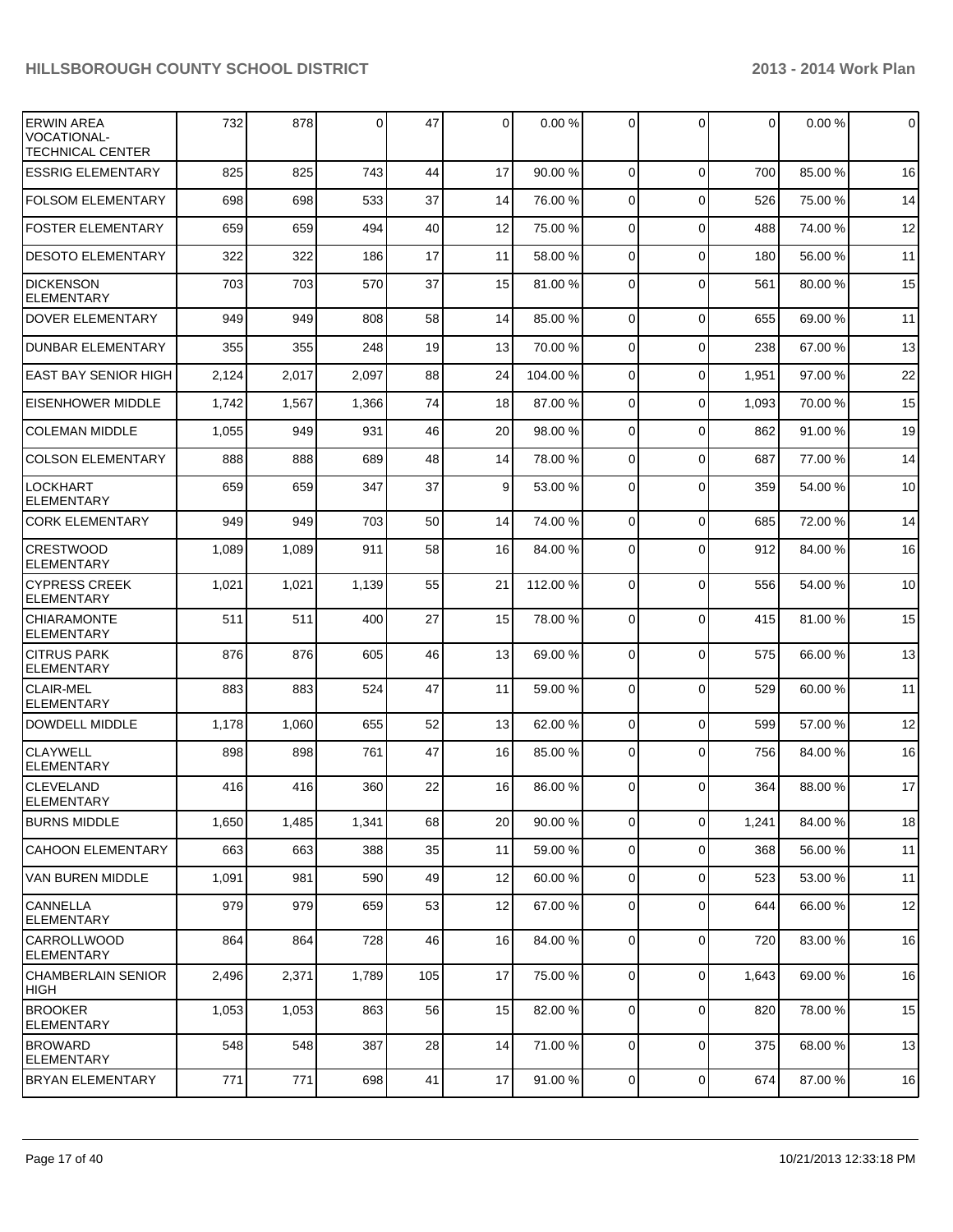| <b>BUCHANAN MIDDLE</b>                      | 1,125   | 1,012   | 741     | 49              | 15              | 73.00 % | $\Omega$       | $\Omega$ | 657      | 65.00 % | 13          |
|---------------------------------------------|---------|---------|---------|-----------------|-----------------|---------|----------------|----------|----------|---------|-------------|
| <b>IBUCKHORN</b><br><b>IELEMENTARY</b>      | 843     | 843     | 693     | 45              | 15              | 82.00 % | 0              | $\Omega$ | 685      | 81.00%  | 15          |
| <b>BURNEY ELEMENTARY</b>                    | 456     | 456     | 333     | 24              | 14              | 73.00 % | $\Omega$       | $\Omega$ | 330      | 72.00 % | 14          |
| <b>JUST ELEMENTARY</b>                      | 598     | 598     | 504     | 31              | 16 <sup>1</sup> | 84.00 % | $\Omega$       | $\Omega$ | 550      | 92.00 % | 18          |
| <b>STEWART MIDDLE</b>                       | 1,349   | 1,214   | 849     | 58              | 15              | 70.00 % | $\Omega$       | $\Omega$ | 761      | 63.00 % | 13          |
| <b>BRANDON SENIOR</b><br><b>HIGH</b>        | 2,622   | 2,490   | 1,948   | 110             | 18 <sup>1</sup> | 78.00 % | $\Omega$       | $\Omega$ | 1.786    | 72.00%  | 16          |
| <b>BOYETTE SPRINGS</b><br><b>ELEMENTARY</b> | 1,019   | 1,019   | 560     | 55              | 10              | 55.00 % | $\Omega$       | $\Omega$ | 480      | 47.00%  | 9           |
| <b>IMCLANE MIDDLE</b>                       | 1,648   | 1,483   | 1,016   | 68              | 15              | 68.00 % | $\Omega$       | $\Omega$ | 941      | 63.00 % | 14          |
| <b>BREWSTER ADULT</b><br>ICENTER            | 497     | 745     | 0       | 24              | $\Omega$        | 0.00%   | $\Omega$       | $\Omega$ | $\Omega$ | 0.00%   | $\mathbf 0$ |
| <b>ARMWOOD SENIOR</b><br><b>HIGH</b>        | 2,518   | 2,392   | 1,682   | 109             | 15              | 70.00 % | $\overline{0}$ | $\Omega$ | 1,556    | 65.00 % | 14          |
| <b>APOLLO BEACH</b><br><b>ELEMENTARY</b>    | 721     | 721     | 595     | 38 <sup>1</sup> | 16 <sup>1</sup> | 82.00 % | $\Omega$       | $\Omega$ | 600      | 83.00 % | 16          |
| <b>IBALLAST POINT</b><br><b>ELEMENTARY</b>  | 485     | 485     | 373     | 26              | 14              | 77.00 % | $\Omega$       | $\Omega$ | 357      | 74.00 % | 14          |
| <b>IBAY CREST</b><br><b>ELEMENTARY</b>      | 954     | 954     | 799     | 53              | 15              | 84.00 % | $\Omega$       | $\Omega$ | 745      | 78.00 % | 14          |
| <b>BING ELEMENTARY</b>                      | 738     | 738     | 593     | 39              | 15              | 80.00 % | $\Omega$       | $\Omega$ | 581      | 79.00 % | 15          |
| <b>ALAFIA ELEMENTARY</b>                    | 845     | 845     | 573     | 44              | 13              | 68.00 % | 0              | $\Omega$ | 540      | 64.00%  | 12          |
|                                             | 241,353 | 233,184 | 184,188 | 11,514          | 16 <sup>1</sup> | 78.99 % | 0              | $\bf{0}$ | 174,430  | 74.80%  | 15          |

The COFTE Projected Total (174,430) for 2017 - 2018 must match the Official Forecasted COFTE Total (177,108 ) for 2017 - 2018 before this section can be completed. In the event that the COFTE Projected Total does not match the Official forecasted COFTE, then the Balanced Projected COFTE Table should be used to balance COFTE.

| Projected COFTE for 2017 - 2018 |         |
|---------------------------------|---------|
| Elementary (PK-3)               | 59,205  |
| Middle (4-8)                    | 67,974  |
| High (9-12)                     | 49,929  |
|                                 | 177,108 |

| <b>Grade Level Type</b> | <b>Balanced Projected</b><br>COFTE for 2017 - 2018 |
|-------------------------|----------------------------------------------------|
| Elementary (PK-3)       | 1,816                                              |
| Middle (4-8)            | 862                                                |
| High (9-12)             |                                                    |
|                         | 177,108                                            |

#### **Relocatable Replacement**

Number of relocatable classrooms clearly identified and scheduled for replacement in the school board adopted financially feasible 5-year district work program.

| Location         | 2013 - 2014   2014 - 2015   2015 - 2016   2016 - 2017   2017 - 2018   Year 5 Total |  |    |
|------------------|------------------------------------------------------------------------------------|--|----|
| IJUST ELEMENTARY |                                                                                    |  | 81 |
| LOPEZ ELEMENTARY |                                                                                    |  | 31 |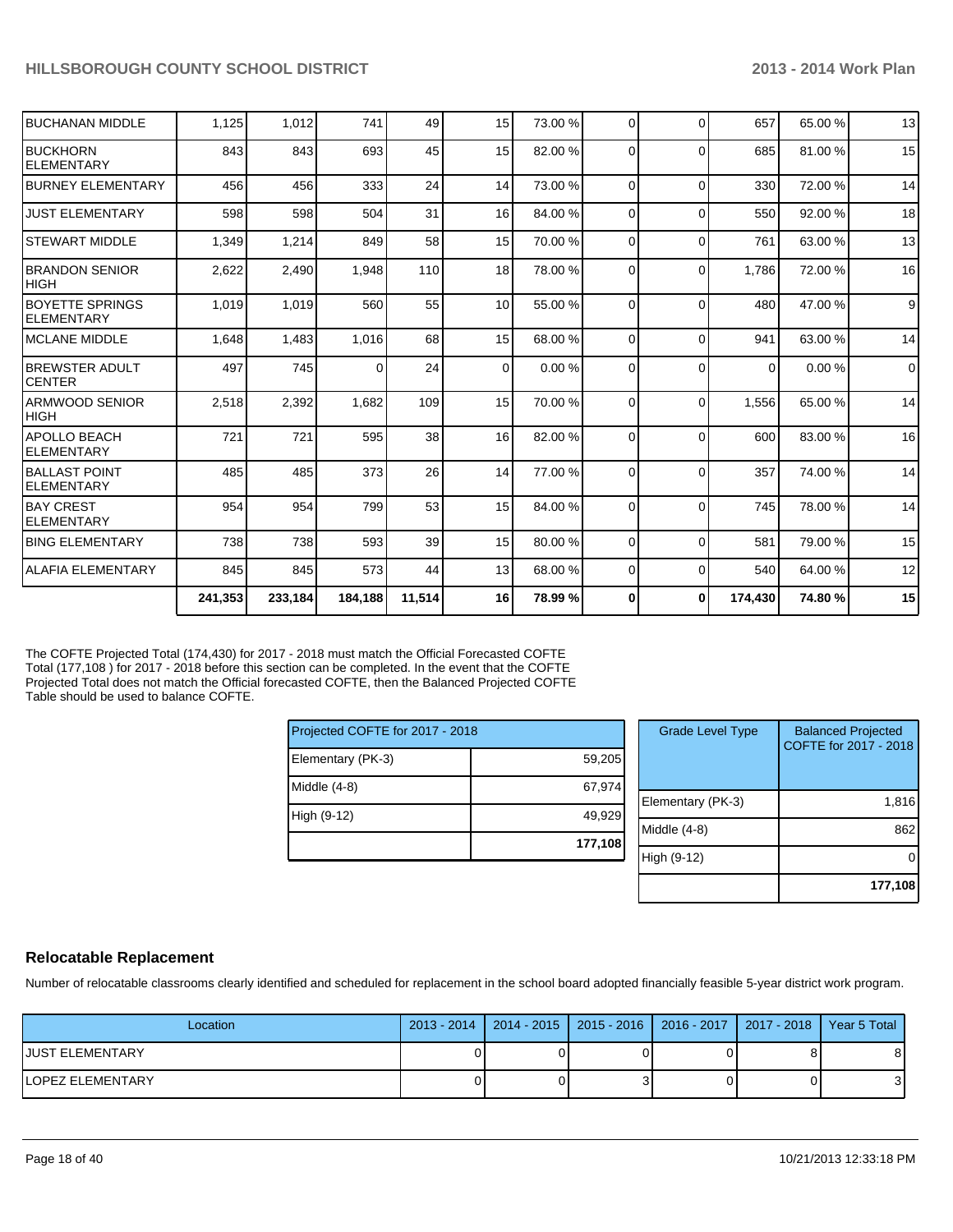| LDS MIDDLE<br>SHIEL                    |  |  |               |
|----------------------------------------|--|--|---------------|
| <b>Total Relocatable Replacements:</b> |  |  | $\sim$<br>. . |

## **Charter Schools Tracking**

Information regarding the use of charter schools.

| Location-Type                                   | # Relocatable<br>units or<br>permanent<br>classrooms | Owner      | <b>Year Started or</b><br><b>Scheduled</b> | <b>Student</b><br><b>Stations</b> | <b>Students</b><br>Enrolled | Years in<br>Contract | <b>Total Charter</b><br><b>Students</b><br>projected for<br>2017 - 2018 |
|-------------------------------------------------|------------------------------------------------------|------------|--------------------------------------------|-----------------------------------|-----------------------------|----------------------|-------------------------------------------------------------------------|
| Kid's Community College                         |                                                      | 15 PRIVATE | 2005                                       | 324                               | 317                         | 1                    | 348                                                                     |
| Learning Gate                                   |                                                      | 32 PRIVATE | 2000                                       | 600                               | 600                         |                      | 600                                                                     |
| Literacy/Leadership/Tech Middle<br>School       |                                                      | 14 PRIVATE | 2005                                       | 325                               | 280                         |                      | 525                                                                     |
| <b>Mount Pleasant</b>                           |                                                      | 12 PRIVATE | 2003                                       | 250                               | 72                          | 4                    | 120                                                                     |
| Pepin Academy                                   |                                                      | 22 PRIVATE | 1999                                       | 157                               | 157                         | 5                    | 170                                                                     |
| RCMA Wimauma                                    |                                                      | 6 PRIVATE  | 2000                                       | 240                               | 234                         | 3                    | 244                                                                     |
| Richardson Montessori                           |                                                      | 6 PRIVATE  | 1997                                       | 126                               | 71                          | 3                    | 110                                                                     |
| Tampa Charter                                   |                                                      | 8 PRIVATE  | 2003                                       | 165                               | 165                         | 4                    | 264                                                                     |
| <b>Terrace Community</b>                        |                                                      | 31 PRIVATE | 1998                                       | 660                               | 652                         | 14                   | 660                                                                     |
| Trinity School for Children                     |                                                      | 23 PRIVATE | 1999                                       | 500                               | 475                         | 1                    | 565                                                                     |
| <b>Trinity Upper School</b>                     |                                                      | 13 PRIVATE | 2004                                       | 252                               | 252                         | 1                    | 304                                                                     |
| Village of Excellence                           |                                                      | 15 PRIVATE | 2000                                       | 240                               | 210                         | 10                   | 546                                                                     |
| <b>Walton Academy</b>                           |                                                      | 14 PRIVATE | 2004                                       | 210                               | 151                         | $\overline{2}$       | 232                                                                     |
| Brooks DeBartolo High School                    |                                                      | 22 PRIVATE | 2007                                       | 500                               | 415                         | 4                    | 500                                                                     |
| Florida Autism Charter School of<br>Excellence  |                                                      | 12 PRIVATE | 2007                                       | 128                               | 105                         | 4                    | 127                                                                     |
| Shiloh Elementary Charter School                |                                                      | 29 PRIVATE | 2007                                       | 480                               | 435                         | 5                    | 480                                                                     |
| Advantage Academy of<br>Hillsborough            |                                                      | 25 PRIVATE | 2009                                       | 450                               | 336                         | 5                    | 425                                                                     |
| Advantage Academy Middle<br>School              |                                                      | 15 PRIVATE | 2009                                       | 295                               | 140                         | 5                    | 264                                                                     |
| Community Charter School of<br>Excellence       |                                                      | 16 PRIVATE | 2008                                       | 301                               | 276                         | 5                    | 360                                                                     |
| Newpoint High of Tampa                          |                                                      | 14 PRIVATE | 2009                                       | 258                               | 162                         | 1                    | $\mathbf 0$                                                             |
| Shiloh Middle Charter School                    |                                                      | 18 PRIVATE | 2009                                       | 440                               | 190                         | 1                    | 440                                                                     |
| Valrico Lake Advantage Academy                  |                                                      | 37 PRIVATE | 2009                                       | 900                               | 665                         | 5                    | 850                                                                     |
| Kids Community College Middle<br>Charter School |                                                      | 11 PRIVATE | 2010                                       | 198                               | 154                         | 1                    | 198                                                                     |
| New Springs School                              |                                                      | 10 PRIVATE | 2010                                       | 198                               | 169                         | $\overline{c}$       | 264                                                                     |
| Seminole Heights Charter High<br>School         |                                                      | 9 PRIVATE  | 2010                                       | 160                               | 375                         | 5                    | 400                                                                     |
| Channelside Academy, Math &<br>Science          |                                                      | 22 PRIVATE | 2011                                       | 400                               | 312                         | 4                    | 400                                                                     |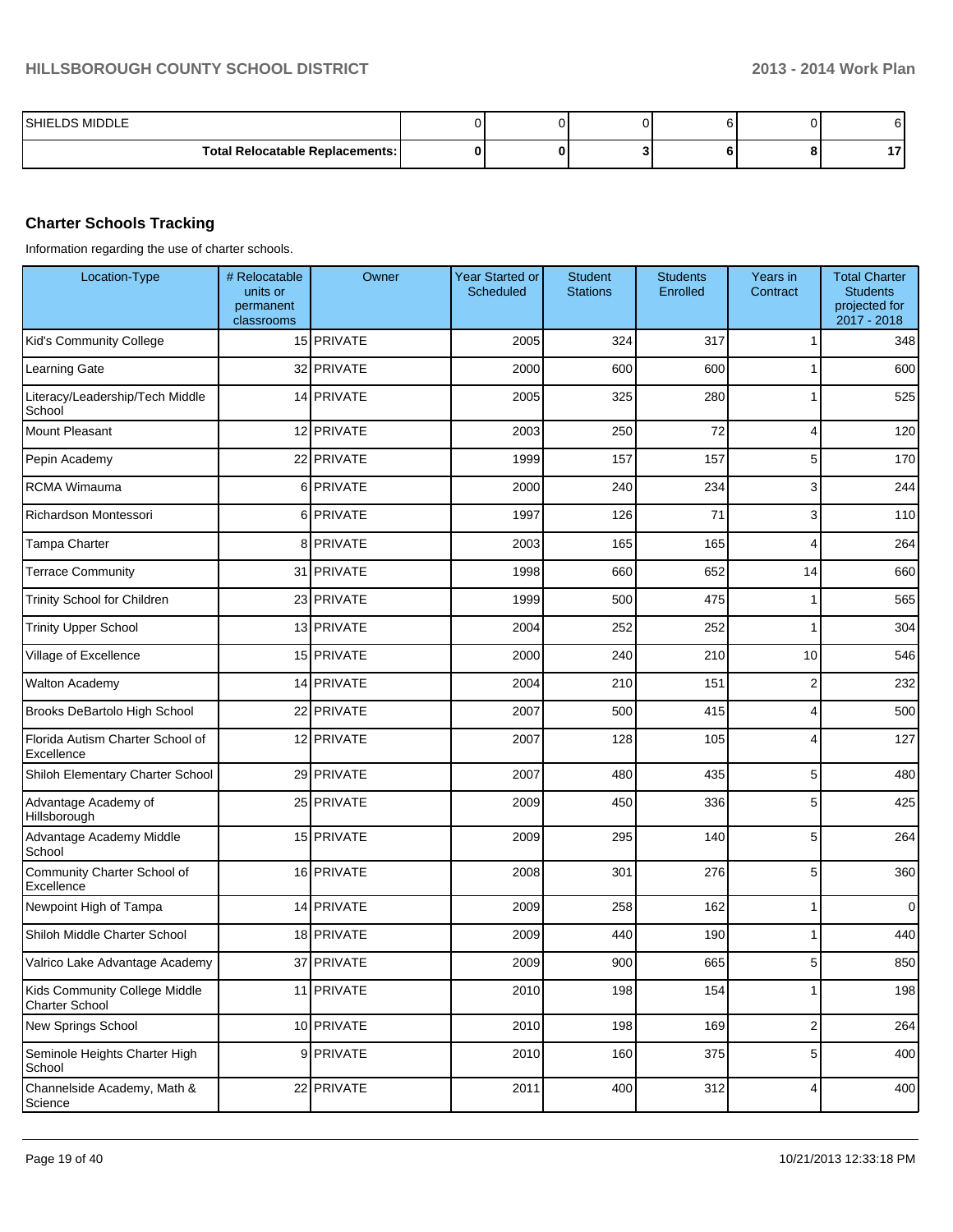| <b>Community Charter Middle School</b><br>of Excellence |     | 7 PRIVATE  | 2011 | 110    | 96     |                | 154    |
|---------------------------------------------------------|-----|------------|------|--------|--------|----------------|--------|
| Lutz Preparatory School                                 |     | 34 PRIVATE | 2011 | 486    | 480    | $\overline{2}$ | 724    |
| New Springs Elementary School                           |     | 13 PRIVATE | 2011 | 210    | 173    | 3              | 250    |
| Pepin Elementary School                                 |     | 8 PRIVATE  | 2005 | 111    | 108    | 10             | $111$  |
| Pepin Middle School                                     |     | 16 PRIVATE | 2005 | 162    | 162    | 10             | 162    |
| Pepin Transitional School                               |     | 4 PRIVATE  | 2006 | 68     | 67     | 10             | 68     |
| <b>Pivot Charter School</b>                             |     | 10 PRIVATE | 2011 | 400    | 239    | 3              | 475    |
| Winthrop Charter School                                 |     | 62 PRIVATE | 2011 | 1,084  | 1,076  | 3              | 1,280  |
| <b>Woodmont Charter School</b>                          |     | 51 PRIVATE | 2011 | 1,100  | 640    | 3              | 1,100  |
| <b>GATES Senior High</b>                                |     | 5 PRIVATE  | 2012 | 70     | 70     |                | 650    |
| <b>Hederson Hammock</b>                                 |     | 65 PRIVATE | 2012 | 661    | 623    |                | 1,145  |
| Kid's Community College SE                              |     | 9 PRIVATE  | 2012 | 180    | 120    |                | 232    |
| King's Kids Academy of Health<br><b>Sciences</b>        |     | 10 PRIVATE | 2012 | 54     | 54     | 5              | 248    |
| <b>RCMA Leadership Academy</b>                          |     | 6 PRIVATE  | 2012 | 100    | 52     | 4              | 132    |
| W.E. Phillips Learning Academy                          |     | 3 PRIVATE  | 2012 | 54     | 24     | Δ              | 115    |
| West University Charter High<br>School                  |     | 10 PRIVATE | 2012 | 159    | 221    | 4              | 400    |
|                                                         | 764 |            |      | 13,766 | 11,575 |                | 16,642 |

## **Special Purpose Classrooms Tracking**

The number of classrooms that will be used for certain special purposes in the current year, by facility and type of classroom, that the district will, 1), not use for educational purposes, and 2), the co-teaching classrooms that are not open plan classrooms and will be used for educational purposes.

| <b>School</b>                          | <b>School Type</b> | $\parallel$ # of Elementary $\parallel$ # of Middle 4-8 $\parallel$ # of High 9-12 $\parallel$<br><b>K-3 Classrooms M</b> | <b>Classrooms</b> | <b>Classrooms</b> | # of $ESE$<br><b>Classrooms</b> | # of Combo<br><b>Classrooms</b> | Total<br><b>Classrooms</b> |
|----------------------------------------|--------------------|---------------------------------------------------------------------------------------------------------------------------|-------------------|-------------------|---------------------------------|---------------------------------|----------------------------|
| <b>Total Educational Classrooms: I</b> |                    |                                                                                                                           | 01                | OΙ                |                                 | 0                               | 0                          |

| School                          | <b>School Type</b> | # of Elementary<br>K-3 Classrooms | # of Middle 4-8<br><b>Classrooms</b> | # of High 9-12<br><b>Classrooms</b> | $#$ of ESE<br><b>Classrooms</b> | # of Combo<br><b>Classrooms</b> | Total<br><b>Classrooms</b> |
|---------------------------------|--------------------|-----------------------------------|--------------------------------------|-------------------------------------|---------------------------------|---------------------------------|----------------------------|
| <b>IPIERCE MIDDLE</b>           | Co-Teaching        |                                   |                                      |                                     |                                 |                                 | 9                          |
| IARMWOOD SENIOR HIGH            | Co-Teaching        |                                   |                                      |                                     |                                 |                                 |                            |
| IAPOLLO BEACH ELEMENTARY        | Co-Teaching        |                                   |                                      |                                     |                                 |                                 | 6                          |
| <b>BALLAST POINT ELEMENTARY</b> | Co-Teaching        |                                   |                                      |                                     |                                 |                                 |                            |
| <b>IBRYAN ELEMENTARY</b>        | Co-Teaching        |                                   |                                      |                                     | 0                               |                                 |                            |
| <b>IBUCHANAN MIDDLE</b>         | Co-Teaching        |                                   |                                      |                                     |                                 |                                 | 5                          |
| <b>BUCKHORN ELEMENTARY</b>      | Co-Teaching        |                                   |                                      |                                     |                                 |                                 |                            |
| ICARROLLWOOD ELEMENTARY         | Co-Teaching        |                                   |                                      |                                     |                                 |                                 |                            |
| ICHIARAMONTE ELEMENTARY         | Co-Teaching        |                                   |                                      |                                     | ∩                               |                                 | 2                          |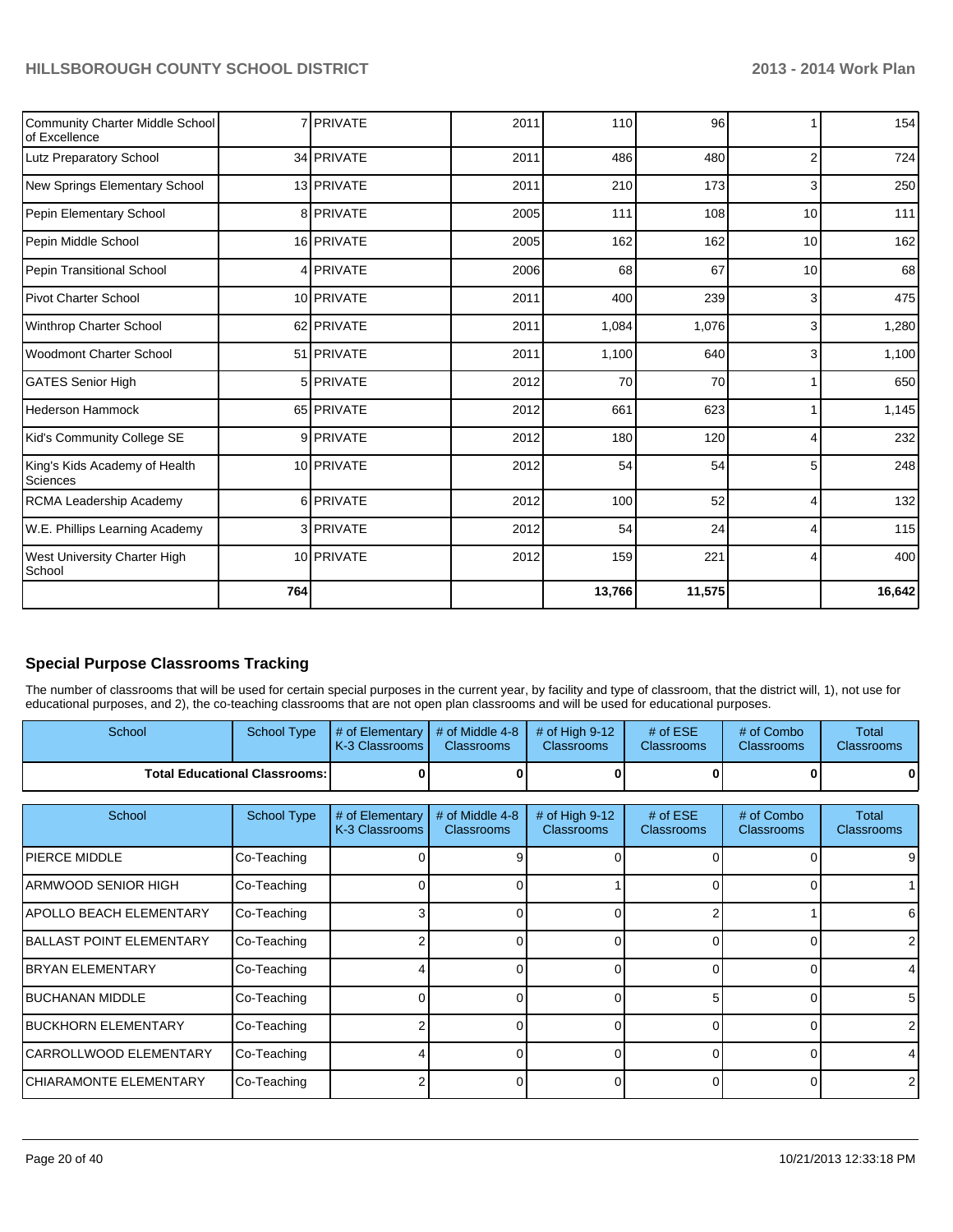| <b>CLAYWELL ELEMENTARY</b>      | Co-Teaching | 2 | 0         | $\Omega$       | 0        | 0                   | $\sqrt{2}$       |
|---------------------------------|-------------|---|-----------|----------------|----------|---------------------|------------------|
| <b>CLEVELAND ELEMENTARY</b>     | Co-Teaching |   | C         | 0              | 0        | 0                   | $\mathbf{1}$     |
| CYPRESS CREEK ELEMENTARY        | Co-Teaching | 9 | 0         | $\Omega$       | $\Omega$ | $\mathbf 0$         | $\boldsymbol{9}$ |
| <b>DICKENSON ELEMENTARY</b>     | Co-Teaching | 3 | C         | 0              | 0        | $\mathbf 0$         | $\mathbf{3}$     |
| EGYPT LAKE ELEMENTARY           | Co-Teaching | 2 | C         | 0              | 0        | $\mathbf 0$         | $\sqrt{2}$       |
| <b>ESSRIG ELEMENTARY</b>        | Co-Teaching |   | C         | 0              |          | $\mathbf 0$         | $\sqrt{2}$       |
| <b>FOLSOM ELEMENTARY</b>        | Co-Teaching | 2 | C         | $\Omega$       | $\Omega$ | $\mathbf 0$         | $\sqrt{2}$       |
| <b>FOSTER ELEMENTARY</b>        | Co-Teaching |   | C         | 0              | 0        | $\mathbf 0$         | $\mathbf{1}$     |
| <b>GORRIE ELEMENTARY</b>        | Co-Teaching |   | C         | 0              | 0        | $\mathbf 0$         | $\overline{7}$   |
| <b>GRADY ELEMENTARY</b>         | Co-Teaching | 4 | C         | 0              | 3        | $\mathbf 0$         | $\overline{7}$   |
| <b>GRAHAM ELEMENTARY</b>        | Co-Teaching | 2 | C         | 0              | $\Omega$ | $\mathbf 0$         | $\sqrt{2}$       |
| <b>GRECO MIDDLE SCHOOL</b>      | Co-Teaching | 0 | C         | 0              | 2        | $\mathbf 0$         | $\overline{c}$   |
| HILLSBOROUGH SENIOR HIGH        | Co-Teaching | 0 | C         |                | 0        | $\Omega$            | 4                |
| HUNTERS GREEN ELEMENTARY        | Co-Teaching |   | C         | 0              | 0        | $\mathbf 0$         | $\mathbf{1}$     |
| JACKSON ELEMENTARY              | Co-Teaching |   | C         | 0              | 3        | $\mathbf 0$         | 4                |
| KINGSWOOD ELEMENTARY            | Co-Teaching |   | C         | 0              | 0        | $\mathbf 0$         | $\mathbf{1}$     |
| <b>LANIER ELEMENTARY</b>        | Co-Teaching |   | C         | 0              |          | $\Omega$            | $\sqrt{2}$       |
| <b>LIMONA ELEMENTARY</b>        | Co-Teaching | 0 | C         | 0              | 5        | $\mathbf 0$         | $\,$ 5 $\,$      |
| <b>LEWIS ELEMENTARY</b>         | Co-Teaching |   | C         | $\Omega$       | 0        | $\mathbf 0$         | $\mathbf{1}$     |
| <b>MABRY ELEMENTARY</b>         | Co-Teaching | 5 | C         | 0              | 0        | $\mathbf 0$         | $\,$ 5 $\,$      |
| MANN MIDDLE                     | Co-Teaching | 0 | C         | 0              | 9        | $\Omega$            | 9                |
| MCDONALD ELEMENTARY             | Co-Teaching |   | C         | 0              | 0        | $\mathbf 0$         | $\mathbf{1}$     |
| MENDENHALL ELEMENTARY           | Co-Teaching | 2 | C         | 0              | $\Omega$ | $\Omega$            | $\sqrt{2}$       |
| FERRELL MIDDLE MAGNET           | Co-Teaching | 0 |           | 0              | 0        | $\Omega$            | $\mathbf{1}$     |
| MILES ELEMENTARY                | Co-Teaching | 0 |           |                |          | 0                   | 4                |
| MITCHELL ELEMENTARY             | Co-Teaching | 2 | 0         | $\overline{0}$ | 0        | 0                   | $\sqrt{2}$       |
| OAK GROVE ELEMENTARY            | Co-Teaching |   | 0         | 0              | 0        | 0                   | $\mathbf{1}$     |
| ORANGE GROVE MIDDLE             | Co-Teaching | 0 | 9         | 0              | 0        | $\mathsf 0$         | $\boldsymbol{9}$ |
| PLANT CITY SENIOR HIGH          | Co-Teaching | 0 | 0         | 0              | 2        | 0                   | $\sqrt{2}$       |
| ROBLES ELEMENTARY               | Co-Teaching | 2 | 0         | 0              | 0        | 0                   | $\sqrt{2}$       |
| ROOSEVELT ELEMENTARY            | Co-Teaching | 5 | 0         | 0              | 0        | 0                   | $\sqrt{5}$       |
| <b>RUSKIN ELEMENTARY</b>        | Co-Teaching | 3 | 0         | 0              | 0        | 0                   | $\sqrt{3}$       |
| SEFFNER ELEMENTARY              | Co-Teaching | 3 | 0         | 0              | 0        | 0                   | $\mathbf{3}$     |
| SEMINOLE ELEMENTARY             | Co-Teaching | 3 | 0         | 0              | 0        | 0                   | $\sqrt{3}$       |
| <b>SHAW ELEMENTARY</b>          | Co-Teaching | 0 | 0         | 0              | 6        | $\mathbf 0$         | 6                |
| <b>BLOOMINGDALE SENIOR HIGH</b> | Co-Teaching | 0 | $\pmb{0}$ | 11             | 4        | $\mathsf{O}\xspace$ | 15               |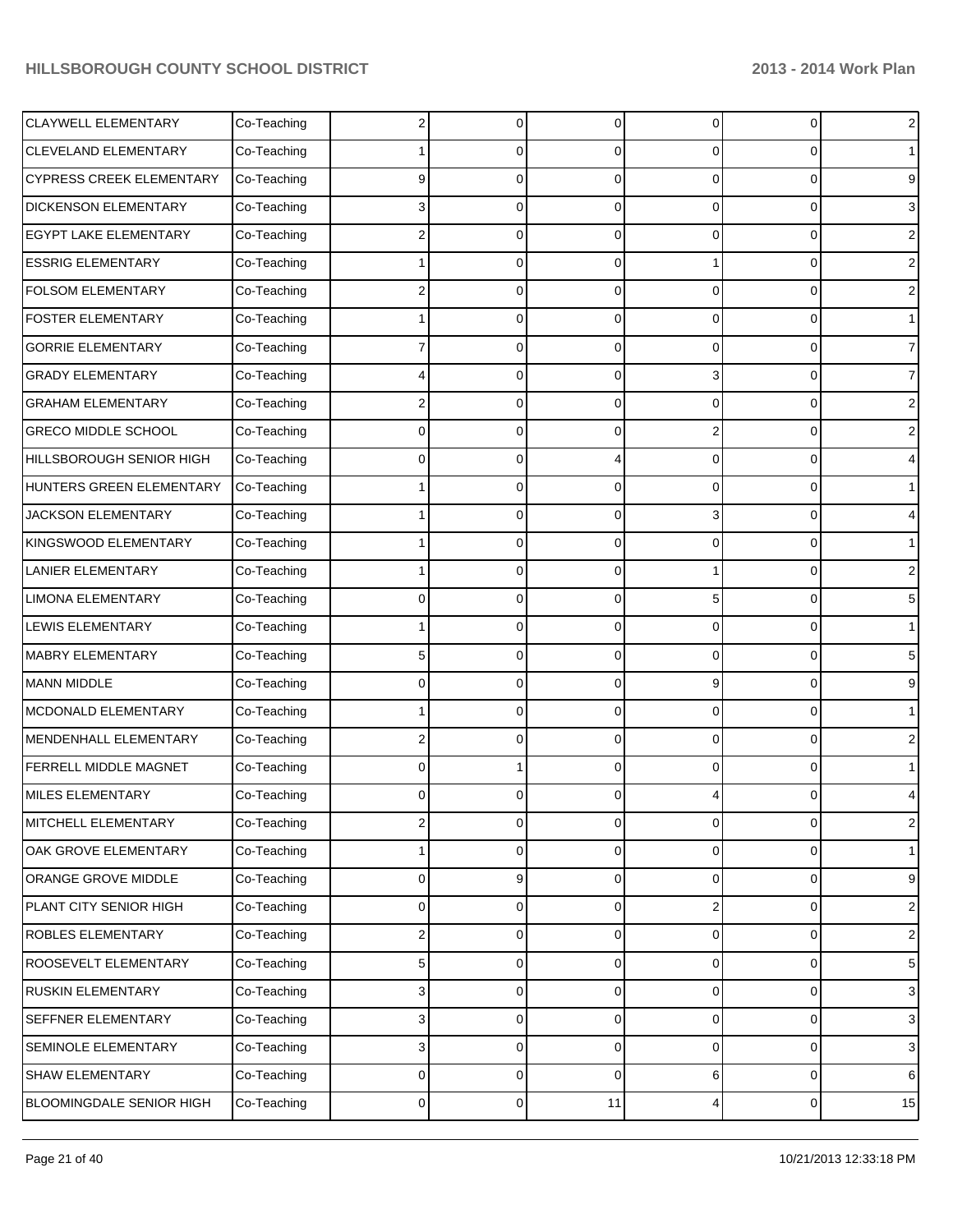| THONOTOSASSA ELEMENTARY                       | Co-Teaching |             | $\Omega$ | $\Omega$    | 0 | 0 | $\mathbf{1}$   |
|-----------------------------------------------|-------------|-------------|----------|-------------|---|---|----------------|
| <b>TINKER ELEMENTARY</b>                      | Co-Teaching | 2           | 0        | 0           | 0 | 0 | 2              |
| <b>TRAPNELL ELEMENTARY</b>                    | Co-Teaching | 2           | 0        | 0           | 0 | 0 | $\overline{2}$ |
| TWIN LAKES ELEMENTARY                         | Co-Teaching | 2           | 0        | 0           | 0 | 0 | 2              |
| <b>WEST SHORE ELEMENTARY</b>                  | Co-Teaching | 0           | 0        | 0           |   | 0 | $\mathbf{1}$   |
| JAMES ELEMENTARY SCHOOL                       | Co-Teaching |             | 0        | 0           | 0 | 0 | $\mathbf 1$    |
| <b>WIMAUMA ELEMENTARY</b>                     | Co-Teaching |             | 0        | 0           | 0 | 0 | $\mathbf{1}$   |
| WITTER ELEMENTARY                             | Co-Teaching |             | 0        | 0           | 4 | 0 | 5              |
| <b>DURANT SENIOR HIGH</b>                     | Co-Teaching | 0           | 0        | 2           | 0 | 0 | 2              |
| <b>BENITO MIDDLE</b>                          | Co-Teaching | 0           | 0        | $\Omega$    | 5 | 0 | 5              |
| <b>WILLIAMS MIDDLE</b>                        | Co-Teaching | 0           | 6        | 0           | 0 | 0 | 6              |
| RANDALL MIDDLE                                | Co-Teaching | 0           | 6        | $\Omega$    | 0 | 0 | 6              |
| <b>MCKITRICK ELEMENTARY</b>                   | Co-Teaching | 0           | 0        | 0           | 0 |   | $\mathbf 1$    |
| SYMMES ELEMENTARY                             | Co-Teaching |             | $\Omega$ | $\Omega$    | 0 | 0 | $\mathbf 1$    |
| <b>LIBERTY MIDDLE</b>                         | Co-Teaching | 0           | 0        | 0           | 5 | 0 | 5              |
| FREEDOM SENIOR HIGH                           | Co-Teaching | 0           | 0        | $\Omega$    | 2 | 0 | 2              |
| SOUTH COUNTY CAREER<br><b>CENTER</b>          | Co-Teaching | 0           | 0        | n           | 2 | 0 | $\overline{c}$ |
| <b>FARNELL MIDDLE</b>                         | Co-Teaching | 0           |          | $\Omega$    | 0 | 0 | $\overline{4}$ |
| <b>BRYANT ELEMENTARY</b>                      | Co-Teaching | 0           | 0        | $\Omega$    |   | 0 | $\mathbf 1$    |
| <b>IPPOLITO ELEMENTARY</b>                    | Co-Teaching | 5           | 0        | $\Omega$    | 4 | 0 | 9              |
| NEWSOME SENIOR HIGH                           | Co-Teaching | 0           | 0        | 8           | 6 | 0 | 14             |
| <b>JENNINGS MIDDLE</b>                        | Co-Teaching | 0           |          | $\Omega$    | 0 | 0 | $\mathbf{1}$   |
| SHIELDS MIDDLE                                | Co-Teaching | $\Omega$    | 12       | $\Omega$    | 0 | 0 | 12             |
| HERITAGE ELEMENTARY                           | Co-Teaching |             | 0        | $\Omega$    |   | 0 | $\mathbf{2}$   |
| <b>BOWERS WHITLEY CAREER</b><br><b>CENTER</b> | Co-Teaching | 0           | 0        | $\Omega$    | 4 | 0 | 4              |
| RAMPELLO DOWNTOWN<br>PARTNERSHIP              | Co-Teaching | 1           | 0        | 0           | 0 | 0 | $\mathbf{1}$   |
| FISHHAWK CREEK ELEMENTARY                     | Co-Teaching | 5           | 0        | 0           | 1 | 0 | 6              |
| <b>TURNER ELEMENTARY</b>                      | Co-Teaching | 5           | 0        | $\mathbf 0$ | 0 | 0 | 5              |
| <b>BARTELS MIDDLE SCHOOL</b>                  | Co-Teaching | 0           | 0        | $\mathbf 0$ | 3 | 0 | $\mathbf{3}$   |
| <b>DOBY ELEMENTARY</b>                        | Co-Teaching | 0           | 0        | $\mathbf 0$ |   | 1 | $\sqrt{2}$     |
| <b>DEER PARK ELEMENTARY</b>                   | Co-Teaching | 5           | 0        | $\mathbf 0$ | 0 | 0 | 5              |
| REDDICK ELEMENTARY SCHOOL                     | Co-Teaching | 0           | 0        | $\mathbf 0$ | 5 | 0 | 5              |
| KIMBELL ELEMENTARY                            | Co-Teaching | 0           | 0        | $\mathbf 0$ |   | 1 | $\sqrt{2}$     |
| STEINBRENNER HIGH SCHOOL                      | Co-Teaching | 0           | 0        | 2           |   | 0 | $\mathbf{3}$   |
| STRAWBERRY CREST HIGH<br><b>SCHOOL</b>        | Co-Teaching | $\mathbf 0$ | 0        | $\mathbf 0$ | 0 | 1 | $\mathbf{1}$   |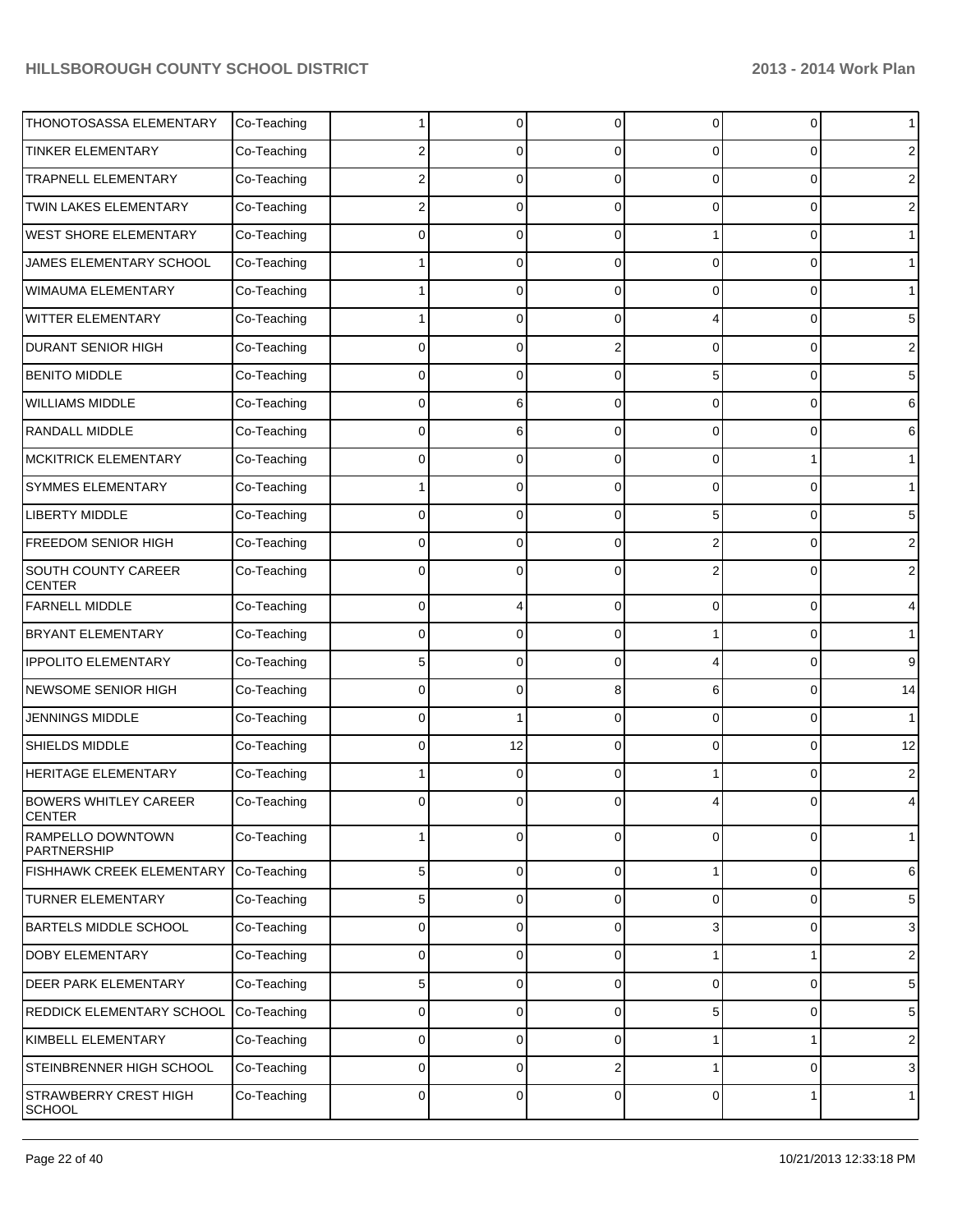| <b>ELEMENTARY SCHOOL</b><br><b>IBAILEY</b> | ICo-<br>-Teaching                    |     |    |    |    |     |
|--------------------------------------------|--------------------------------------|-----|----|----|----|-----|
|                                            | <b>Total Co-Teaching Classrooms:</b> | 116 | 48 | 28 | 96 | 293 |

#### **Infrastructure Tracking**

**Necessary offsite infrastructure requirements resulting from expansions or new schools. This section should include infrastructure information related to capacity project schedules and other project schedules (Section 4).**

None

**Proposed location of planned facilities, whether those locations are consistent with the comprehensive plans of all affected local governments, and recommendations for infrastructure and other improvements to land adjacent to existing facilities. Provisions of 1013.33(12), (13) and (14) and 1013.36 must be addressed for new facilities planned within the 1st three years of the plan (Section 5).**

Not Specified

**Consistent with Comp Plan?** No

#### **Net New Classrooms**

The number of classrooms, by grade level and type of construction, that were added during the last fiscal year.

| List the net new classrooms added in the 2012 - 2013 fiscal year.                                                                                       |                               |                            |                                                                        |                        | List the net new classrooms to be added in the 2013 - 2014 fiscal<br>vear. |                            |                                |                        |
|---------------------------------------------------------------------------------------------------------------------------------------------------------|-------------------------------|----------------------------|------------------------------------------------------------------------|------------------------|----------------------------------------------------------------------------|----------------------------|--------------------------------|------------------------|
| "Classrooms" is defined as capacity carrying classrooms that are added to increase<br>capacity to enable the district to meet the Class Size Amendment. |                               |                            | Totals for fiscal year 2013 - 2014 should match totals in Section 15A. |                        |                                                                            |                            |                                |                        |
| Location                                                                                                                                                | $2012 - 2013 \#$<br>Permanent | $2012 - 2013$ #<br>Modular | $2012 - 2013 \#$<br>Relocatable                                        | $2012 - 2013$<br>Total | $2013 - 2014$ #<br>Permanent                                               | $2013 - 2014$ #<br>Modular | $2013 - 2014$ #<br>Relocatable | $2013 - 2014$<br>Total |
| Elementary (PK-3)                                                                                                                                       |                               |                            |                                                                        |                        |                                                                            |                            |                                |                        |
| Middle (4-8)                                                                                                                                            |                               |                            |                                                                        |                        |                                                                            |                            |                                |                        |
| High (9-12)                                                                                                                                             |                               |                            |                                                                        |                        |                                                                            |                            |                                |                        |
|                                                                                                                                                         |                               |                            |                                                                        |                        |                                                                            |                            |                                | 01                     |

#### **Relocatable Student Stations**

Number of students that will be educated in relocatable units, by school, in the current year, and the projected number of students for each of the years in the workplan.

| <b>Site</b>                     | $2013 - 2014$ | $2014 - 2015$ | $2015 - 2016$ | 2016 - 2017 | 2017 - 2018 | 5 Year Average |
|---------------------------------|---------------|---------------|---------------|-------------|-------------|----------------|
| INELSON ELEMENTARY              |               |               |               |             |             | 0              |
| <b>CRESTWOOD ELEMENTARY</b>     |               |               |               |             |             | $\Omega$       |
| <b>CYPRESS CREEK ELEMENTARY</b> |               |               |               |             |             | 0              |
| IDESOTO ELEMENTARY              |               |               |               |             |             | $\Omega$       |
| DICKENSON ELEMENTARY            |               |               |               |             |             | $\Omega$       |
| IDOVER ELEMENTARY               |               |               |               |             |             | $\Omega$       |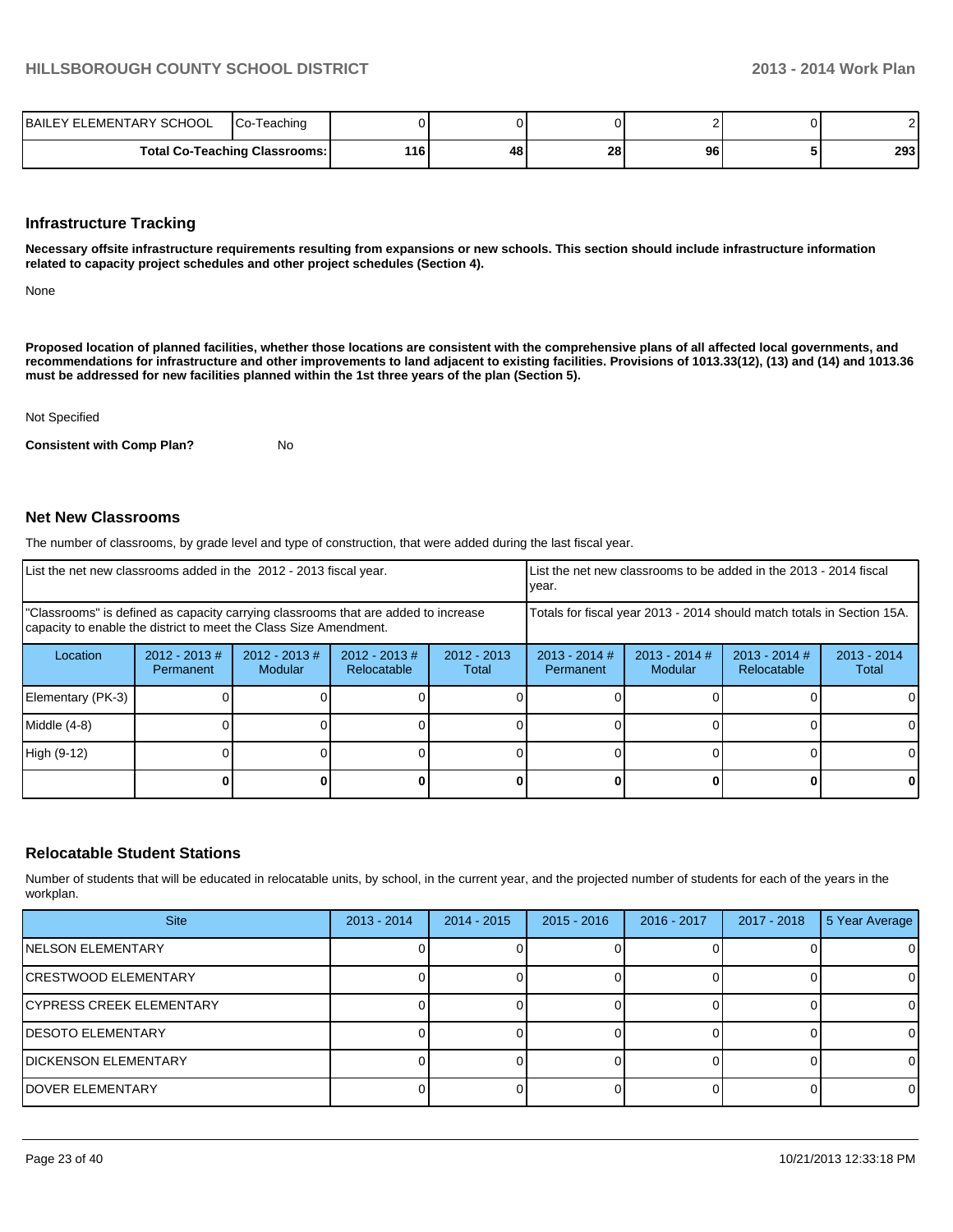| <b>DUNBAR ELEMENTARY</b>                                | 0              | $\overline{0}$ | $\Omega$       | $\overline{0}$ | $\overline{0}$ | $\pmb{0}$           |
|---------------------------------------------------------|----------------|----------------|----------------|----------------|----------------|---------------------|
| <b>EAST BAY SENIOR HIGH</b>                             | 0              | 0              | 0              | 0              | 0              | $\mathbf 0$         |
| <b>EISENHOWER MIDDLE</b>                                | 0              | 0              | $\Omega$       | $\Omega$       | 0              | $\pmb{0}$           |
| <b>EDISON ELEMENTARY</b>                                | 0              | 0              | $\Omega$       | 0              | 0              | $\mathbf 0$         |
| <b>EGYPT LAKE ELEMENTARY</b>                            | 0              | 0              | C              | $\Omega$       | 0              | $\pmb{0}$           |
| ERWIN AREA VOCATIONAL-TECHNICAL CENTER                  | 0              | 0              | 0              | 0              | 0              | $\mathbf 0$         |
| <b>ESSRIG ELEMENTARY</b>                                | 0              | 0              | C              | $\Omega$       | 0              | $\pmb{0}$           |
| <b>FOLSOM ELEMENTARY</b>                                | 0              | 0              | ∩              | 0              | 0              | $\mathbf 0$         |
| <b>FOSTER ELEMENTARY</b>                                | 0              | 0              | C              | $\Omega$       | 0              | $\pmb{0}$           |
| <b>SLIGH MIDDLE</b>                                     | 0              | 0              | $\Omega$       | $\Omega$       | 0              | $\mathbf 0$         |
| <b>FRANKLIN MIDDLE</b>                                  | 0              | 0              | ∩              | $\Omega$       | 0              | $\pmb{0}$           |
| IGAITHER SENIOR HIGH                                    | 0              | 0              | ∩              | 0              | 0              | $\mathbf 0$         |
| <b>LOMAX ELEMENTARY</b>                                 | 0              | 0              | ∩              | $\Omega$       | 0              | $\pmb{0}$           |
| LOPEZ ELEMENTARY                                        | 0              | 43             | $\Omega$       | $\Omega$       | 0              | $\boldsymbol{9}$    |
| LOWRY ELEMENTARY                                        | 0              | 0              | C              | $\Omega$       | 0              | $\pmb{0}$           |
| LUTZ ELEMENTARY                                         | 0              | 0              | $\Omega$       | $\Omega$       | $\overline{0}$ | $\pmb{0}$           |
| MABRY ELEMENTARY                                        | 0              | 0              | ∩              | $\Omega$       | 0              | $\pmb{0}$           |
| TEMPLE TERRACE ELEMENTARY                               | 0              | 0              | $\Omega$       | $\Omega$       | 0              | $\mathsf{O}\xspace$ |
| THONOTOSASSA ELEMENTARY                                 | 0              | 0              | ∩              | $\Omega$       | 0              | $\pmb{0}$           |
| <b>TINKER ELEMENTARY</b>                                | 0              | 0              | $\Omega$       | $\Omega$       | 0              | $\mathbf 0$         |
| TOWN & COUNTRY ELEMENTARY                               | 0              | 0              | ∩              | $\Omega$       | 0              | $\pmb{0}$           |
| <b>WEBB MIDDLE</b>                                      | 0              | 0              | $\Omega$       | $\Omega$       | 0              | $\pmb{0}$           |
| <b>TRAPNELL ELEMENTARY</b>                              | 0              | 0              | $\Omega$       | $\Omega$       | 0              | $\pmb{0}$           |
| <b>TURKEY CREEK MIDDLE</b>                              | 0              | 0              | $\Omega$       | 0              | 0              | $\mathbf 0$         |
| <b>TWIN LAKES ELEMENTARY</b>                            | 0              | 0              |                | 0              | 0              | $\mathbf 0$         |
| CAMINITI EXCEPTIONAL STUDENT EDUCATION<br><b>CENTER</b> | $\Omega$       | 0              | $\Omega$       | $\Omega$       | 0              | $\mathbf 0$         |
| <b>WALDEN LAKE ELEMENTARY</b>                           | $\Omega$       | $\overline{0}$ | $\overline{0}$ | $\overline{0}$ | $\overline{0}$ | $\mathbf 0$         |
| <b>WASHINGTON ELEMENTARY</b>                            | $\Omega$       | $\Omega$       | $\Omega$       | $\Omega$       | $\overline{0}$ | $\mathbf 0$         |
| <b>WEST SHORE ELEMENTARY</b>                            | $\Omega$       | $\Omega$       | $\Omega$       | $\Omega$       | $\overline{0}$ | $\mathbf 0$         |
| <b>I</b> WEST TAMPA ELEMENTARY                          | $\Omega$       | $\Omega$       | $\Omega$       | $\overline{0}$ | $\overline{0}$ | $\mathbf 0$         |
| JAMES ELEMENTARY SCHOOL                                 | $\Omega$       | $\Omega$       | $\Omega$       | $\Omega$       | $\overline{0}$ | $\mathbf 0$         |
| <b>WILSON MIDDLE</b>                                    | $\Omega$       | 0              | $\Omega$       | $\Omega$       | $\overline{0}$ | $\mathbf 0$         |
| WHARTON SENIOR HIGH                                     | $\Omega$       | $\Omega$       | $\Omega$       | $\Omega$       | $\overline{0}$ | $\mathbf 0$         |
| <b>BLAKE SENIOR HIGH</b>                                | $\Omega$       | $\Omega$       | $\Omega$       | $\Omega$       | $\overline{0}$ | $\mathbf 0$         |
| <b>CLARK ELEMENTARY</b>                                 | $\overline{0}$ | 0              | $\overline{0}$ | $\overline{0}$ | $\overline{0}$ | $\mathbf 0$         |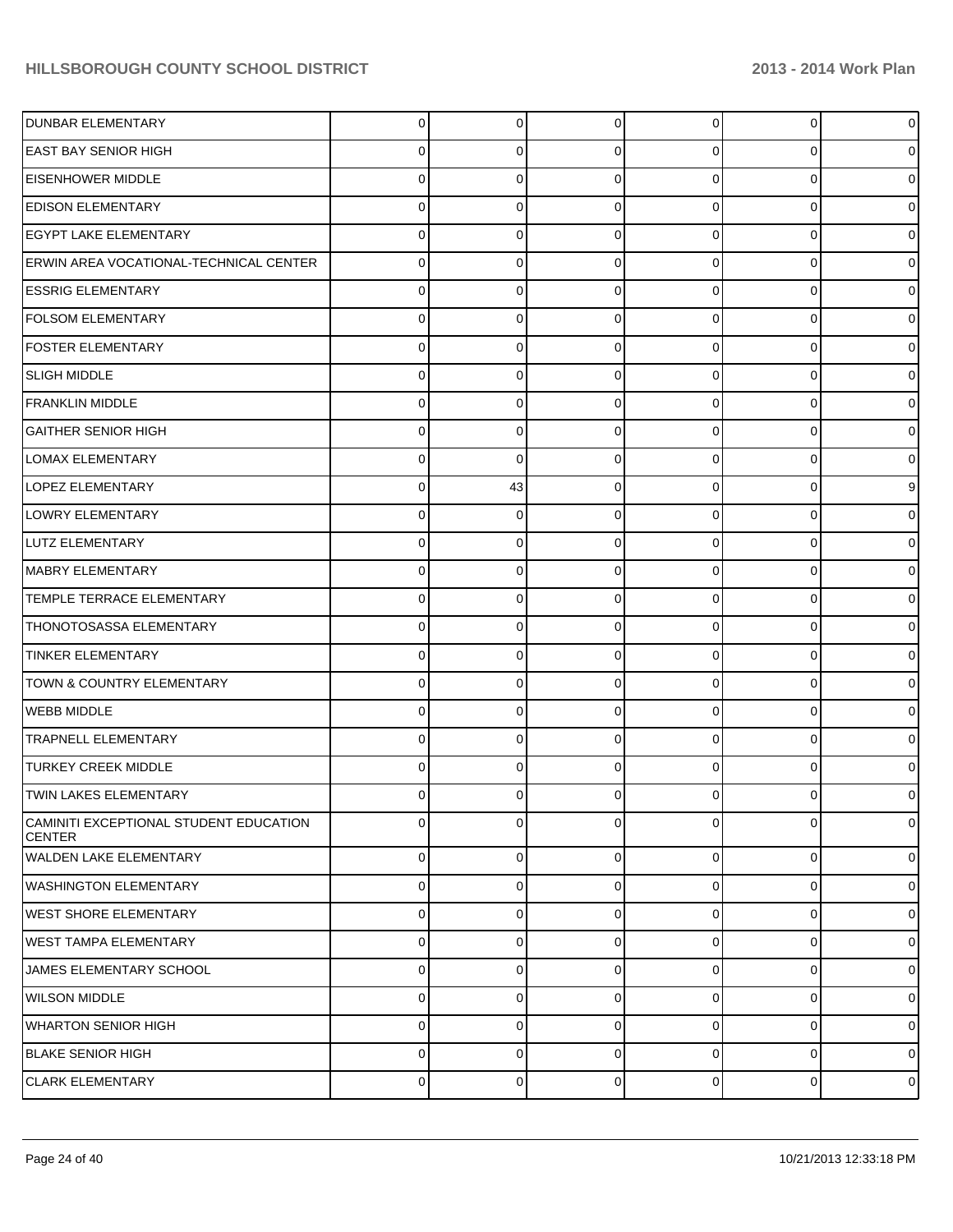| <b>WESTCHASE ELEMENTARY</b>       | 0 | $\overline{0}$ | $\mathbf 0$ | 0              | $\overline{0}$ | $\pmb{0}$   |
|-----------------------------------|---|----------------|-------------|----------------|----------------|-------------|
| PIZZO ELEMENTARY                  |   | 0              | $\Omega$    | 0              | 0              | $\mathbf 0$ |
| <b>RODGERS MIDDLE</b>             |   | 0              | $\Omega$    | 0              | 0              | $\pmb{0}$   |
| RIVERVIEW SENIOR HIGH             |   | 0              | $\Omega$    | 0              | 0              | $\mathbf 0$ |
| <b>BEVIS ELEMENTARY</b>           |   | 0              | $\Omega$    | 0              | 0              | $\pmb{0}$   |
| GIUNTA MIDDLE SCHOOL              |   | 0              | $\Omega$    | 0              | 0              | $\mathbf 0$ |
| NORTH TAMPA ALTERNATIVE CENTER    |   | 0              | $\Omega$    | 0              | 0              | $\pmb{0}$   |
| <b>OAK PARK ELEMENTARY</b>        | 0 | 0              | $\Omega$    | 0              | 0              | $\mathbf 0$ |
| SMITH MIDDLE SCHOOL               |   | 0              | $\Omega$    | 0              | 0              | $\pmb{0}$   |
| <b>DEER PARK ELEMENTARY</b>       | 0 | 0              | $\Omega$    | 0              | 0              | $\mathbf 0$ |
| <b>GARY ADULT CENTER</b>          |   | 0              | $\Omega$    | 0              | 0              | $\pmb{0}$   |
| CARVER EXCEPTIONAL CENTER         | 0 | 0              | $\Omega$    | 0              | 0              | $\mathbf 0$ |
| <b>BARTELS MIDDLE SCHOOL</b>      |   | 0              | $\Omega$    | 0              | 0              | $\pmb{0}$   |
| SUMMERFIELD CROSSINGS             | 0 | 0              | $\Omega$    | 0              | 0              | $\mathbf 0$ |
| DOBY ELEMENTARY                   |   | 0              | $\Omega$    | 0              | 0              | $\pmb{0}$   |
| HAMMOND ELEMENTARY                | 0 | 0              | $\Omega$    | 0              | 0              | $\mathbf 0$ |
| <b>FARNELL MIDDLE</b>             |   | 0              | $\Omega$    | 0              | 0              | $\pmb{0}$   |
| <b>BRYANT ELEMENTARY</b>          | 0 | 0              | $\Omega$    | 0              | $\overline{0}$ | $\mathbf 0$ |
| <b>CIMINO ELEMENTARY</b>          |   | 0              | $\Omega$    | 0              | 0              | $\pmb{0}$   |
| SPOTO HIGH SCHOOL                 | 0 | 0              | $\Omega$    | 0              | 0              | $\mathbf 0$ |
| <b>BING ELEMENTARY</b>            |   | 0              | $\Omega$    | 0              | 0              | $\pmb{0}$   |
| <b>ALAFIA ELEMENTARY</b>          | 0 | 0              | $\Omega$    | 0              | $\overline{0}$ | $\mathbf 0$ |
| JUST ELEMENTARY                   | 0 | 133            | 133         | 133            | 0              | 80          |
| STEWART MIDDLE                    | 0 | 0              | $\Omega$    | 0              | $\overline{0}$ | $\mathbf 0$ |
| <b>BRANDON SENIOR HIGH</b>        | 0 | 0              | $\Omega$    | 0              | 0              | $\mathbf 0$ |
| <b>BOYETTE SPRINGS ELEMENTARY</b> | 0 | 0              | $\mathbf 0$ | 0              | $\overline{0}$ | $\mathbf 0$ |
| MCLANE MIDDLE                     | 0 | 0              | 0           | 0              | 0              | $\mathbf 0$ |
| <b>BREWSTER ADULT CENTER</b>      | 0 | 0              | $\Omega$    | 0              | 0              | $\mathbf 0$ |
| HUNTERS GREEN ELEMENTARY          | 0 | 0              | 0           | 0              | $\overline{0}$ | $\mathbf 0$ |
| JACKSON ELEMENTARY                | 0 | 0              | $\Omega$    | 0              | 0              | $\mathbf 0$ |
| D. W. WATERS CENTER               | 0 | 0              | 0           | 0              | $\overline{0}$ | $\mathbf 0$ |
| KENLY ELEMENTARY                  | 0 | 0              | $\Omega$    | 0              | $\overline{0}$ | $\mathbf 0$ |
| KING SENIOR HIGH                  | 0 | 0              | 0           | 0              | $\overline{0}$ | $\mathbf 0$ |
| KINGSWOOD ELEMENTARY              | 0 | 0              | $\Omega$    | 0              | 0              | $\mathbf 0$ |
| KNIGHTS ELEMENTARY                | 0 | 0              | $\mathbf 0$ | $\overline{0}$ | $\overline{0}$ | $\mathbf 0$ |
| LAKE MAGDALENE ELEMENTARY         | 0 | 0              | 0           | $\overline{0}$ | $\overline{0}$ | $\pmb{0}$   |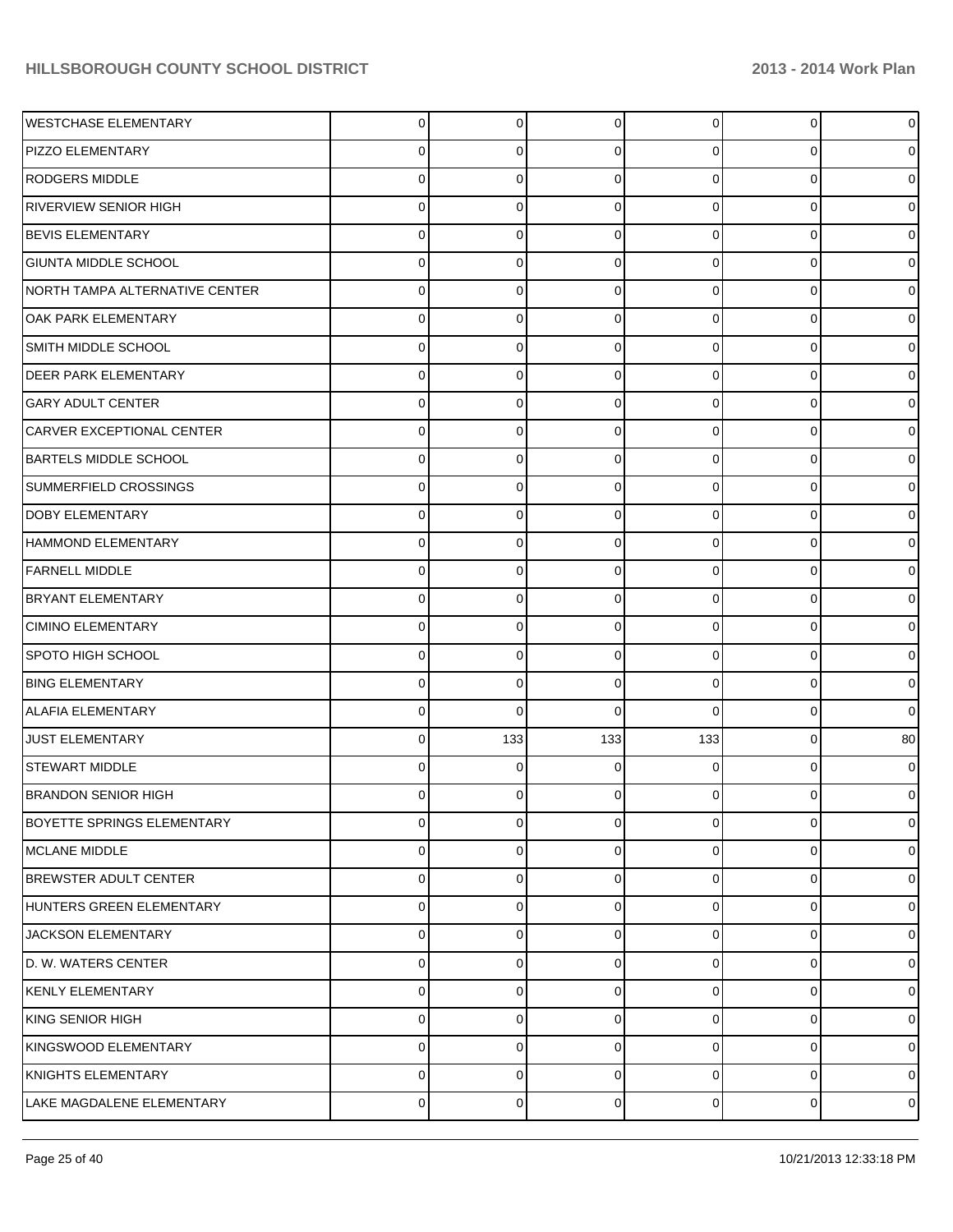| <b>LANIER ELEMENTARY</b>            | 0  | 0        | $\mathbf 0$ | 0              | $\overline{0}$ | $\pmb{0}$           |
|-------------------------------------|----|----------|-------------|----------------|----------------|---------------------|
| MONROE MIDDLE                       | 0  | 0        | $\Omega$    | 0              | 0              | $\mathbf 0$         |
| LEAREY ADULT CENTER                 | 0  | $\Omega$ | $\Omega$    | 0              | 0              | $\pmb{0}$           |
| LEE ELEMENTARY SCHOOL OF TECHNOLOGY | 0  | 0        | $\Omega$    | 0              | $\mathbf 0$    | $\pmb{0}$           |
| <b>LETO SENIOR HIGH</b>             | 0  | 0        | $\Omega$    | 0              | 0              | $\pmb{0}$           |
| <b>LIMONA ELEMENTARY</b>            | 0  | 0        | $\Omega$    | 0              | $\mathbf 0$    | $\mathbf 0$         |
| <b>LINCOLN ELEMENTARY</b>           | 0  | 0        | $\Omega$    | 0              | 0              | $\pmb{0}$           |
| LEWIS ELEMENTARY                    | 0  | 0        | $\Omega$    | 0              | $\mathbf 0$    | $\pmb{0}$           |
| <b>LITHIA SPRINGS ELEMENTARY</b>    | 0  | $\Omega$ | $\Omega$    | 0              | 0              | $\pmb{0}$           |
| <b>ORANGE GROVE MIDDLE</b>          | 0  | 0        | $\Omega$    | 0              | $\mathbf 0$    | $\mathbf 0$         |
| PALM RIVER ELEMENTARY               | 0  | $\Omega$ | $\Omega$    | 0              | 0              | $\pmb{0}$           |
| PINECREST ELEMENTARY                | 0  | 0        | $\Omega$    | 0              | $\mathbf 0$    | $\pmb{0}$           |
| PLANT SENIOR HIGH                   | 0  | 0        | $\Omega$    | 0              | 0              | $\mathbf 0$         |
| PLANT CITY SENIOR HIGH              | 19 | 19       | 19          | 19             | 19             | 19                  |
| <b>TOMLIN MIDDLE</b>                | 0  | 0        | $\Omega$    | 0              | 0              | $\mathbf 0$         |
| IDURANT SENIOR HIGH                 | 0  | 0        | $\Omega$    | 0              | $\mathbf 0$    | $\pmb{0}$           |
| <b>BURNETT MIDDLE</b>               | 0  | $\Omega$ | $\Omega$    | 0              | 0              | $\pmb{0}$           |
| <b>VALRICO ELEMENTARY</b>           | 0  | 0        | $\Omega$    | 0              | $\mathbf 0$    | $\mathbf 0$         |
| <b>BENITO MIDDLE</b>                | 0  | 0        | $\Omega$    | 0              | 0              | $\pmb{0}$           |
| WALKER MIDDLE                       | 0  | $\Omega$ | $\Omega$    | 0              | $\mathbf 0$    | $\pmb{0}$           |
| <b>WILLIAMS MIDDLE</b>              | 0  | $\Omega$ | $\Omega$    | 0              | 0              | $\pmb{0}$           |
| SICKLES SENIOR HIGH                 | 0  | 0        | $\Omega$    | 0              | $\mathbf 0$    | $\pmb{0}$           |
| <b>BROOKER ELEMENTARY</b>           | 0  | $\Omega$ | $\Omega$    | 0              | 0              | $\pmb{0}$           |
| <b>BROWARD ELEMENTARY</b>           | 0  | 0        | $\Omega$    | 0              | $\mathbf 0$    | $\mathbf 0$         |
| <b>BRYAN ELEMENTARY</b>             | 0  | 0        | $\Omega$    | 0              | $\mathbf 0$    | $\mathbf 0$         |
| <b>BUCHANAN MIDDLE</b>              | 0  | 0        | $\mathbf 0$ | $\overline{0}$ | 0              | $\mathbf 0$         |
| <b>BUCKHORN ELEMENTARY</b>          | 0  | 0        | 0           | 0              | $\mathbf 0$    | $\mathbf 0$         |
| <b>BURNEY ELEMENTARY</b>            | 0  | 0        | $\Omega$    | 0              | $\mathbf 0$    | $\mathbf 0$         |
| <b>BURNS MIDDLE</b>                 | 0  | 0        | 0           | 0              | $\mathbf 0$    | $\mathbf 0$         |
| CAHOON ELEMENTARY                   | 0  | 0        | 0           | 0              | $\mathbf 0$    | $\mathbf 0$         |
| VAN BUREN MIDDLE                    | 0  | 0        | 0           | 0              | $\mathbf 0$    | $\mathbf 0$         |
| CANNELLA ELEMENTARY                 | 0  | $\Omega$ | $\Omega$    | 0              | $\mathbf 0$    | $\mathbf 0$         |
| CARROLLWOOD ELEMENTARY              | 0  | 0        | 0           | 0              | $\mathbf 0$    | $\mathbf 0$         |
| CHAMBERLAIN SENIOR HIGH             | 0  | 0        | $\mathbf 0$ | $\overline{0}$ | 0              | $\mathbf 0$         |
| CHIARAMONTE ELEMENTARY              | 0  | 0        | $\mathbf 0$ | $\overline{0}$ | 0              | $\mathsf{O}\xspace$ |
| <b>CITRUS PARK ELEMENTARY</b>       | 0  | 0        | 0           | $\overline{0}$ | $\overline{0}$ | $\pmb{0}$           |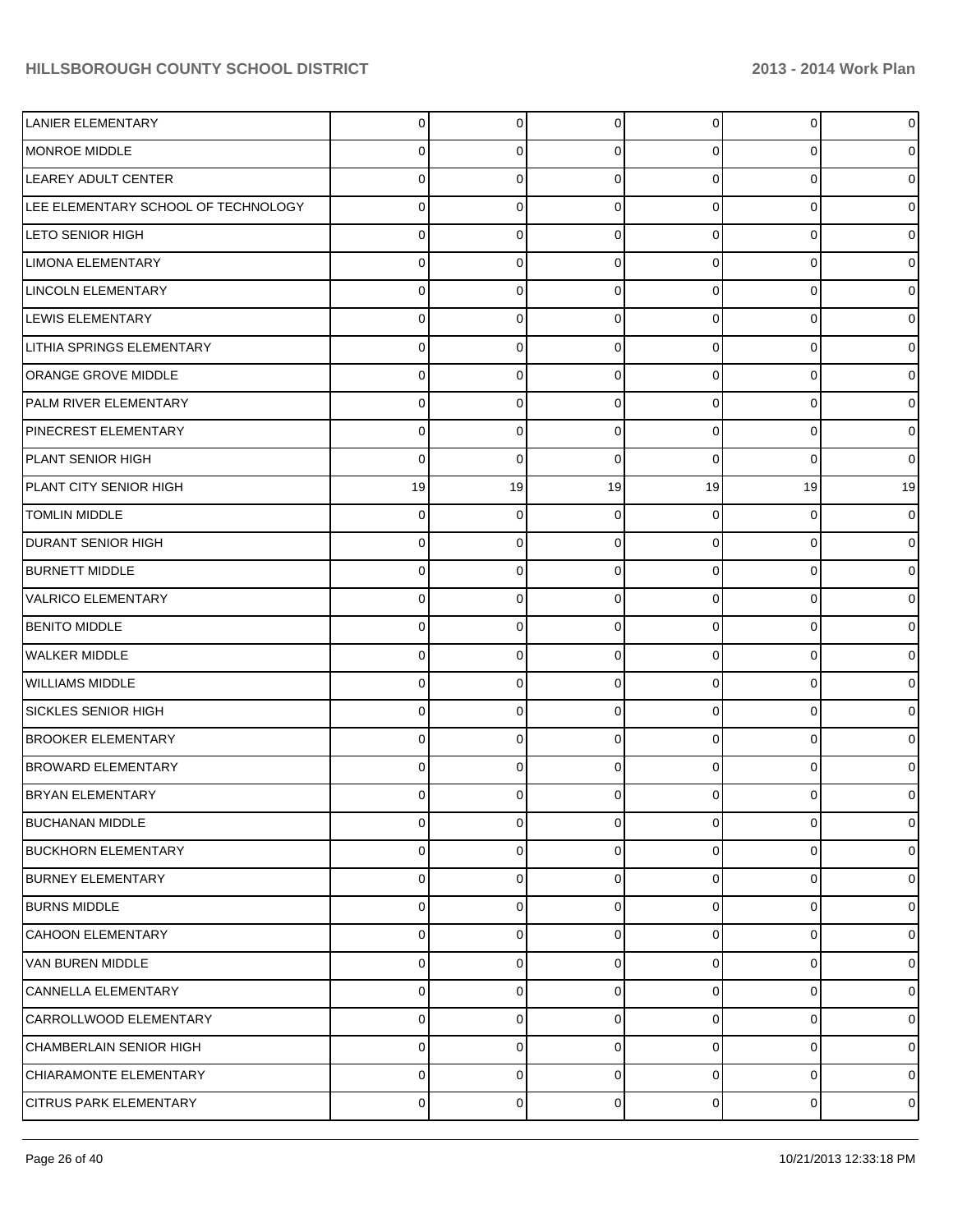| <b>CLAIR-MEL ELEMENTARY</b>         | $\Omega$ | $\overline{0}$ | $\Omega$       | 0              | 0              | $\mathbf 0$    |
|-------------------------------------|----------|----------------|----------------|----------------|----------------|----------------|
| DOWDELL MIDDLE                      | 0        | 0              | $\Omega$       | 0              | $\overline{0}$ | $\mathbf 0$    |
| <b>CLAYWELL ELEMENTARY</b>          | $\Omega$ | $\Omega$       | $\Omega$       | $\Omega$       | $\overline{0}$ | $\mathbf 0$    |
| <b>GIBSONTON ELEMENTARY</b>         | $\Omega$ | $\Omega$       | $\Omega$       | $\Omega$       | $\overline{0}$ | $\mathbf 0$    |
| <b>GORRIE ELEMENTARY</b>            | $\Omega$ | $\Omega$       | $\Omega$       | $\Omega$       | $\overline{0}$ | $\mathbf 0$    |
| <b>GRADY ELEMENTARY</b>             | $\Omega$ | $\Omega$       | $\Omega$       | $\Omega$       | $\overline{0}$ | $\mathbf 0$    |
| <b>GRAHAM ELEMENTARY</b>            | $\Omega$ | $\Omega$       | $\Omega$       | $\Omega$       | $\overline{0}$ | $\overline{0}$ |
| BELLAMY ELEMENTARY                  | $\Omega$ | $\Omega$       | $\Omega$       | $\Omega$       | $\overline{0}$ | $\mathbf 0$    |
| <b>GRECO MIDDLE SCHOOL</b>          | 0        | $\Omega$       | $\Omega$       | $\Omega$       | $\overline{0}$ | $\mathbf 0$    |
| <b>HILL MIDDLE</b>                  | $\Omega$ | $\Omega$       | $\Omega$       | $\Omega$       | $\overline{0}$ | $\mathbf 0$    |
| HILLSBOROUGH SENIOR HIGH            | $\Omega$ | $\Omega$       | $\Omega$       | $\Omega$       | $\overline{0}$ | $\mathbf 0$    |
| MULRENNAN MIDDLE                    | $\Omega$ | $\Omega$       | $\Omega$       | $\Omega$       | $\overline{0}$ | $\mathbf 0$    |
| <b>SCHMIDT ELEMENTARY</b>           | 0        | 0              | $\Omega$       | $\Omega$       | $\overline{0}$ | $\mathbf 0$    |
| MULLER ELEMENTARY                   | $\Omega$ | $\Omega$       | $\Omega$       | $\Omega$       | $\overline{0}$ | $\mathbf 0$    |
| CORR ELEMENTARY                     | $\Omega$ | $\Omega$       | $\Omega$       | $\Omega$       | $\overline{0}$ | $\overline{0}$ |
| <b>BOWERS WHITLEY CAREER CENTER</b> | $\Omega$ | $\Omega$       | $\Omega$       | $\Omega$       | $\overline{0}$ | $\mathbf 0$    |
| APARICIO-LEVY TECHNICAL CENTER      | 0        | 0              | $\Omega$       | $\Omega$       | $\overline{0}$ | $\mathbf 0$    |
| LENNARD HIGH SCHOOL                 | $\Omega$ | $\Omega$       | $\Omega$       | $\Omega$       | $\overline{0}$ | $\mathbf 0$    |
| <b>TURNER ELEMENTARY</b>            | $\Omega$ | $\Omega$       | $\Omega$       | $\Omega$       | $\overline{0}$ | $\overline{0}$ |
| <b>COLLINS ELEMENTARY</b>           | $\Omega$ | $\Omega$       | $\Omega$       | $\Omega$       | $\overline{0}$ | $\mathbf 0$    |
| <b>ADAMS MIDDLE</b>                 | 0        | 0              | $\Omega$       | $\Omega$       | $\overline{0}$ | $\mathbf 0$    |
| FOREST HILLS ELEMENTARY             | $\Omega$ | $\Omega$       | $\Omega$       | $\Omega$       | $\overline{0}$ | $\mathbf 0$    |
| MEMORIAL MIDDLE                     | $\Omega$ | $\Omega$       | $\Omega$       | $\Omega$       | $\Omega$       | $\overline{0}$ |
| ALEXANDER ELEMENTARY                | $\Omega$ | $\Omega$       | $\Omega$       | 0              | $\overline{0}$ | $\overline{0}$ |
| PIERCE MIDDLE                       |          | ŋ              |                |                | 0              | $\overline{0}$ |
| ANDERSON ELEMENTARY                 | 0        | $\overline{0}$ | $\overline{0}$ | $\overline{0}$ | 0              | $\mathbf 0$    |
| ARMWOOD SENIOR HIGH                 | $\Omega$ | $\Omega$       | $\Omega$       | 0              | $\overline{0}$ | $\mathbf 0$    |
| APOLLO BEACH ELEMENTARY             | $\Omega$ | $\Omega$       | $\Omega$       | $\mathbf 0$    | $\overline{0}$ | $\mathbf 0$    |
| <b>BALLAST POINT ELEMENTARY</b>     | $\Omega$ | $\Omega$       | $\Omega$       | $\mathbf 0$    | $\overline{0}$ | $\mathbf 0$    |
| <b>BAY CREST ELEMENTARY</b>         | $\Omega$ | $\Omega$       | $\Omega$       | 0              | $\overline{0}$ | $\mathbf 0$    |
| <b>CLEVELAND ELEMENTARY</b>         | $\Omega$ | $\Omega$       | $\Omega$       | $\mathbf 0$    | $\overline{0}$ | $\mathbf 0$    |
| <b>COLEMAN MIDDLE</b>               | $\Omega$ | $\Omega$       | $\Omega$       | $\mathbf 0$    | $\overline{0}$ | $\mathbf 0$    |
| <b>COLSON ELEMENTARY</b>            | $\Omega$ | $\Omega$       | $\Omega$       | $\mathbf 0$    | $\overline{0}$ | $\mathbf 0$    |
| LOCKHART ELEMENTARY                 | 0        | $\Omega$       | $\Omega$       | 0              | $\mathbf 0$    | $\mathbf 0$    |
| <b>CORK ELEMENTARY</b>              | $\Omega$ | 0              | 0              | 0              | $\mathbf 0$    | $\mathbf 0$    |
| MACFARLANE ELEMENTARY               | 0        | 0              | 0              | $\overline{0}$ | $\overline{0}$ | $\mathbf 0$    |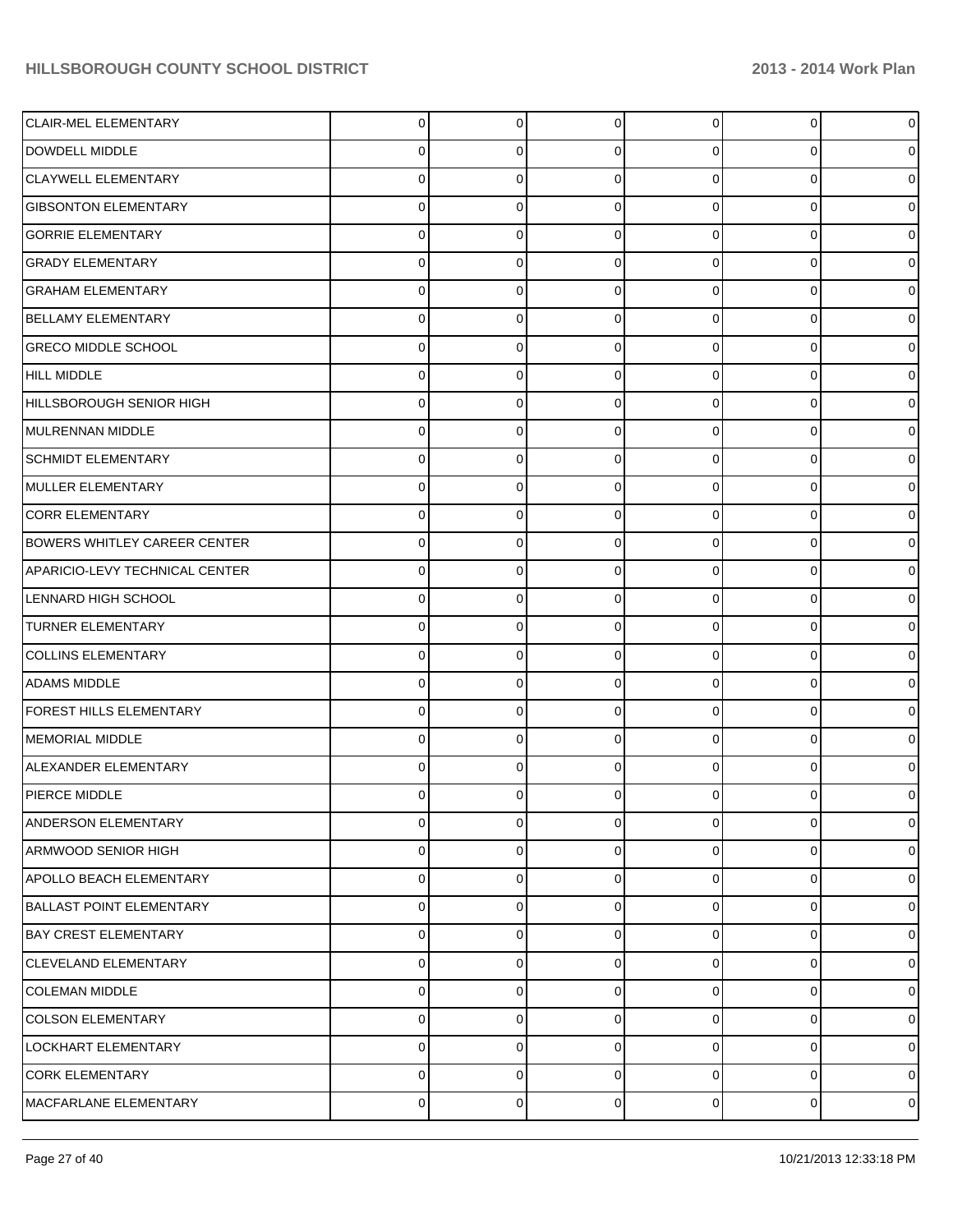| MADISON MIDDLE                    | $\Omega$ | $\overline{0}$ | $\Omega$    | 0              | $\overline{0}$ | $\mathbf 0$    |
|-----------------------------------|----------|----------------|-------------|----------------|----------------|----------------|
| MANGO ELEMENTARY                  | 0        | 0              | $\Omega$    | 0              | $\overline{0}$ | $\overline{0}$ |
| MANISCALCO ELEMENTARY             | 0        | 0              | $\Omega$    | 0              | $\overline{0}$ | $\mathbf 0$    |
| MANN MIDDLE                       | 0        | 0              | $\Omega$    | 0              | $\overline{0}$ | $\mathbf 0$    |
| MARSHALL MIDDLE                   | 0        | 0              | $\Omega$    | 0              | $\overline{0}$ | $\mathbf 0$    |
| MCDONALD ELEMENTARY               | 0        | 0              | $\Omega$    | 0              | $\mathbf{0}$   | $\mathbf 0$    |
| MENDENHALL ELEMENTARY             | 0        | 0              | $\Omega$    | 0              | $\overline{0}$ | $\mathbf 0$    |
| <b>FERRELL MIDDLE MAGNET</b>      | 0        | 0              | $\Omega$    | 0              | $\mathbf 0$    | $\mathbf 0$    |
| MILES ELEMENTARY                  | 0        | 0              | $\Omega$    | 0              | $\overline{0}$ | $\mathbf 0$    |
| MINTZ ELEMENTARY                  | 0        | 0              | $\Omega$    | 0              | $\mathbf{0}$   | $\mathbf 0$    |
| MITCHELL ELEMENTARY               | 0        | 0              | $\Omega$    | 0              | $\overline{0}$ | $\mathbf 0$    |
| IMORGAN WOODS ELEMENTARY          | 0        | 0              | $\Omega$    | 0              | $\mathbf 0$    | $\mathbf 0$    |
| MORT ELEMENTARY                   | 0        | 0              | $\Omega$    | 0              | $\overline{0}$ | $\mathbf 0$    |
| NORTHWEST ELEMENTARY              | 0        | 0              | $\Omega$    | 0              | $\mathbf{0}$   | $\mathbf 0$    |
| OAK GROVE ELEMENTARY              | 0        | 0              | $\Omega$    | 0              | $\overline{0}$ | $\mathbf 0$    |
| BLOOMINGDALE SENIOR HIGH          | 0        | 0              | $\Omega$    | 0              | $\mathbf 0$    | $\mathbf 0$    |
| SPRINGHEAD ELEMENTARY             | 0        | 0              | $\Omega$    | 0              | $\overline{0}$ | $\mathbf 0$    |
| <b>SULPHUR SPRINGS ELEMENTARY</b> | 0        | 0              | $\Omega$    | 0              | $\mathbf 0$    | $\mathbf 0$    |
| SUMMERFIELD ELEMENTARY            | 0        | 0              | $\Omega$    | 0              | $\overline{0}$ | $\mathbf 0$    |
| TAMPA BAY TECHNICAL HIGH SCHOOL   | 0        | 0              | $\Omega$    | 0              | $\mathbf 0$    | $\mathbf 0$    |
| TAMPA BAY BOULEVARD ELEMENTARY    | 0        | 0              | $\Omega$    | 0              | 0              | $\mathbf 0$    |
| <b>TAMPA PALMS ELEMENTARY</b>     | 0        | 0              | $\Omega$    | 0              | $\mathbf 0$    | $\mathbf 0$    |
| RANDALL MIDDLE                    | 0        | 0              | $\Omega$    | 0              | $\overline{0}$ | $\mathbf 0$    |
| <b>DAVIDSEN MIDDLE</b>            | 0        | 0              | $\Omega$    | 0              | $\overline{0}$ | $\mathbf 0$    |
| PRIDE ELEMENTARY                  | 0        | o              | ∩           |                | 0              | $\mathbf 0$    |
| <b>MCKITRICK ELEMENTARY</b>       | 0        | $\overline{0}$ | $\mathbf 0$ | $\overline{0}$ | 0              | $\mathbf 0$    |
| <b>CHILES ELEMENTARY</b>          | 0        | 0              | 0           | $\overline{0}$ | $\mathbf 0$    | $\mathbf 0$    |
| <b>SYMMES ELEMENTARY</b>          | 0        | 0              | 0           | 0              | $\mathbf 0$    | $\mathbf 0$    |
| MARTINEZ MIDDLE                   | 0        | 0              | 0           | $\overline{0}$ | $\mathbf 0$    | $\mathbf 0$    |
| <b>LIBERTY MIDDLE</b>             | 0        | 0              | $\Omega$    | 0              | 0              | $\mathbf 0$    |
| <b>ALONSO HIGH</b>                | 0        | 0              | 0           | $\overline{0}$ | $\mathbf 0$    | $\mathbf 0$    |
| <b>FREEDOM SENIOR HIGH</b>        | 0        | 0              | $\Omega$    | 0              | 0              | $\mathbf 0$    |
| MIDDLETON SENIOR HIGH             | 0        | 0              | 0           | $\overline{0}$ | $\mathbf 0$    | $\mathbf 0$    |
| SOUTH COUNTY CAREER CENTER        | 0        | 0              | $\Omega$    | 0              | 0              | $\mathbf 0$    |
| <b>IPPOLITO ELEMENTARY</b>        | 0        | 0              | 0           | 0              | $\mathbf 0$    | $\overline{0}$ |
| NEWSOME SENIOR HIGH               | 0        | 0              | 0           | $\overline{0}$ | $\overline{0}$ | $\mathbf 0$    |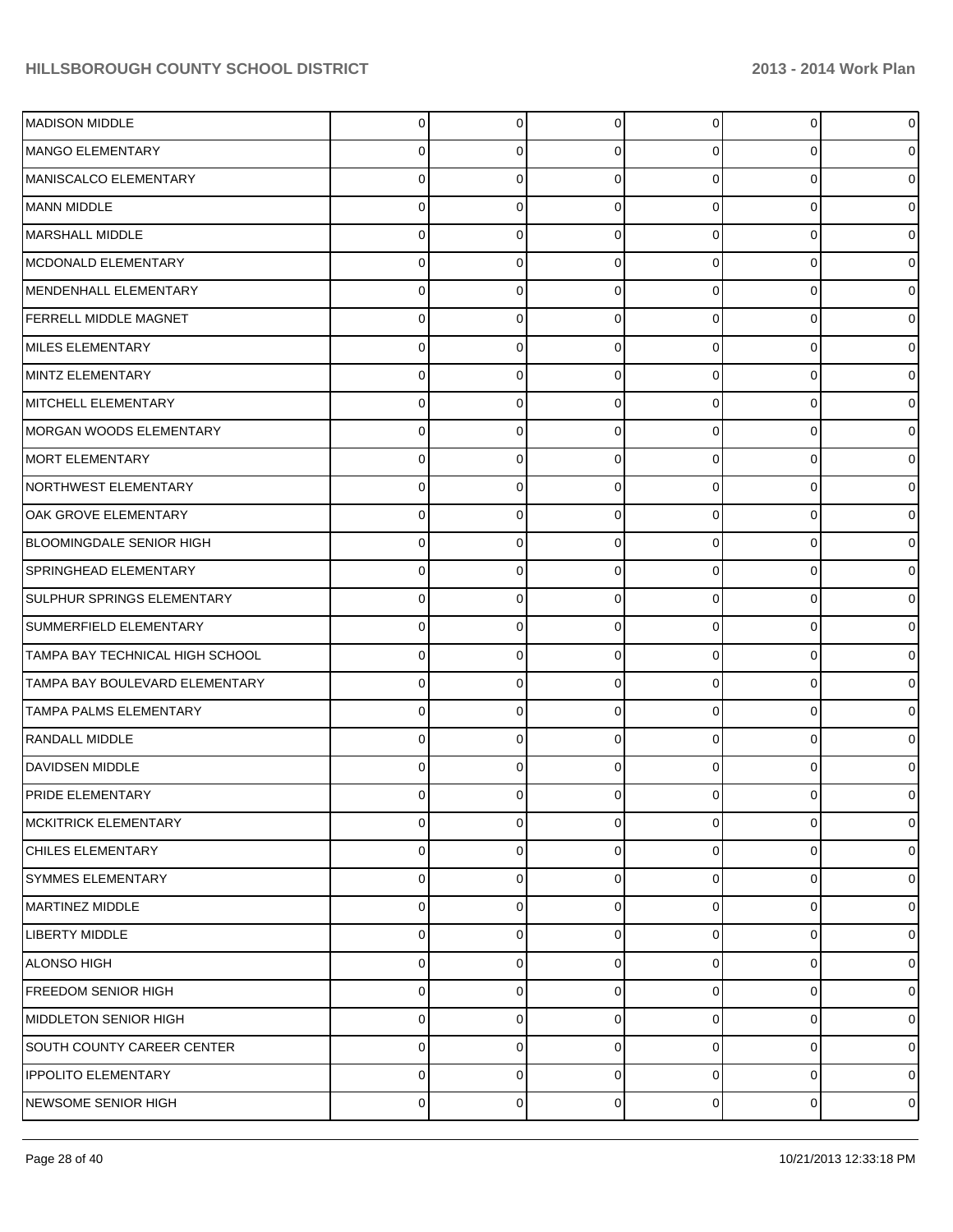| <b>JENNINGS MIDDLE</b>                               | $\overline{0}$ | 0              | $\mathbf 0$    | $\Omega$       | $\overline{0}$ | $\mathbf 0$    |
|------------------------------------------------------|----------------|----------------|----------------|----------------|----------------|----------------|
| <b>SHIELDS MIDDLE</b>                                | 0              | 132            | 132            | 132            | 0              | 79             |
| <b>HERITAGE ELEMENTARY</b>                           | 0              | 0              | ∩              | 0              | 0              | $\overline{0}$ |
| <b>SESSUMS ELEMENTARY</b>                            | 0              | 0              | 0              | 0              | 0              | $\overline{0}$ |
| SHEEHY ELEMENTARY                                    | 0              | 0              | $\Omega$       | $\Omega$       | 0              | $\mathbf 0$    |
| RAMPELLO DOWNTOWN PARTNERSHIP                        | 0              | 0              | 0              | 0              | 0              | $\overline{0}$ |
| <b>DAVIS ELEMENTARY</b>                              | 0              | 0              | $\Omega$       | $\Omega$       | 0              | $\mathbf 0$    |
| <b>BRANDON ALTERNATIVE</b>                           | 0              | 0              | $\Omega$       | 0              | 0              | $\overline{0}$ |
| <b>FISHHAWK CREEK ELEMENTARY</b>                     | 0              | 0              | $\Omega$       | $\Omega$       | 0              | $\mathbf 0$    |
| <b>FROST ELEMENTARY</b>                              | 0              | 0              | 0              | 0              | 0              | $\overline{0}$ |
| POTTER ELEMENTARY                                    | 0              | 0              | $\Omega$       | 0              | 0              | $\mathbf 0$    |
| <b>PROGRESS VILLAGE MIDDLE</b>                       | 0              | 0              | $\Omega$       | 0              | 0              | $\overline{0}$ |
| RIVERHILLS ELEMENTARY                                | 0              | 0              | $\Omega$       | $\Omega$       | 0              | $\mathbf 0$    |
| <b>RIVERVIEW ELEMENTARY</b>                          | 0              | 0              | $\Omega$       | 0              | 0              | $\overline{0}$ |
| ROBINSON ELEMENTARY                                  | 0              | 0              | 0              | 0              | 0              | $\mathbf 0$    |
| ROBINSON SENIOR HIGH                                 | 0              | 0              | 0              | 0              | 0              | $\overline{0}$ |
| <b>ROBLES ELEMENTARY</b>                             | 0              | 0              | $\Omega$       | 0              | 0              | $\mathbf 0$    |
| ROLAND PARK K-8                                      | 0              | 0              | $\Omega$       | 0              | 0              | $\overline{0}$ |
| LAVOY EXCEPTIONAL STUDENT EDUCATION<br><b>CENTER</b> | 0              | 0              |                | U              | 0              | $\mathbf 0$    |
| JEFFERSON SENIOR HIGH                                | 16             | 16             | 16             | 16             | 16             | 16             |
| ROOSEVELT ELEMENTARY                                 | $\overline{0}$ | 0              | $\mathbf 0$    | $\overline{0}$ | $\overline{0}$ | $\mathbf 0$    |
| <b>RUSKIN ELEMENTARY</b>                             | $\overline{0}$ | 0              | $\Omega$       | $\overline{0}$ | $\overline{0}$ | $\mathbf 0$    |
| SCHWARZKOPF ELEMENTARY                               | $\overline{0}$ | 0              | 0              | $\overline{0}$ | $\overline{0}$ | $\mathbf 0$    |
| <b>SEFFNER ELEMENTARY</b>                            | $\Omega$       | $\Omega$       | $\Omega$       | $\overline{0}$ | $\overline{0}$ | $\overline{0}$ |
| <b>SEMINOLE ELEMENTARY</b>                           | $\overline{0}$ | $\overline{0}$ | $\Omega$       | $\overline{0}$ | $\overline{0}$ | $\overline{0}$ |
| <b>SHAW ELEMENTARY</b>                               | $\Omega$       | $\overline{0}$ | $\overline{0}$ | $\overline{0}$ | $\overline{0}$ | $\mathbf 0$    |
| <b>SHORE ELEMENTARY</b>                              | $\Omega$       | $\overline{0}$ | $\overline{0}$ | $\overline{0}$ | $\overline{0}$ | $\overline{0}$ |
| SIMMONS CAREER CENTER                                | 44             | 44             | 44             | 44             | 44             | 44             |
| WILSON ELEMENTARY                                    | $\overline{0}$ | 0              | $\overline{0}$ | $\overline{0}$ | $\overline{0}$ | $\mathbf 0$    |
| WIMAUMA ELEMENTARY                                   | $\Omega$       | $\Omega$       | $\overline{0}$ | $\overline{0}$ | $\overline{0}$ | $\mathbf 0$    |
| WITTER ELEMENTARY                                    | $\overline{0}$ | $\Omega$       | $\overline{0}$ | $\overline{0}$ | $\overline{0}$ | $\mathbf 0$    |
| WOODBRIDGE ELEMENTARY                                | $\overline{0}$ | $\Omega$       | $\overline{0}$ | $\overline{0}$ | $\overline{0}$ | $\mathbf 0$    |
| YATES ELEMENTARY                                     | $\overline{0}$ | $\Omega$       | $\overline{0}$ | $\overline{0}$ | $\overline{0}$ | $\mathbf 0$    |
| YOUNG MIDDLE                                         | $\overline{0}$ | 0              | 0              | $\overline{0}$ | $\overline{0}$ | $\overline{0}$ |
| REDDICK ELEMENTARY SCHOOL                            | $\overline{0}$ | 0              | $\overline{0}$ | $\overline{0}$ | $\overline{0}$ | $\mathbf 0$    |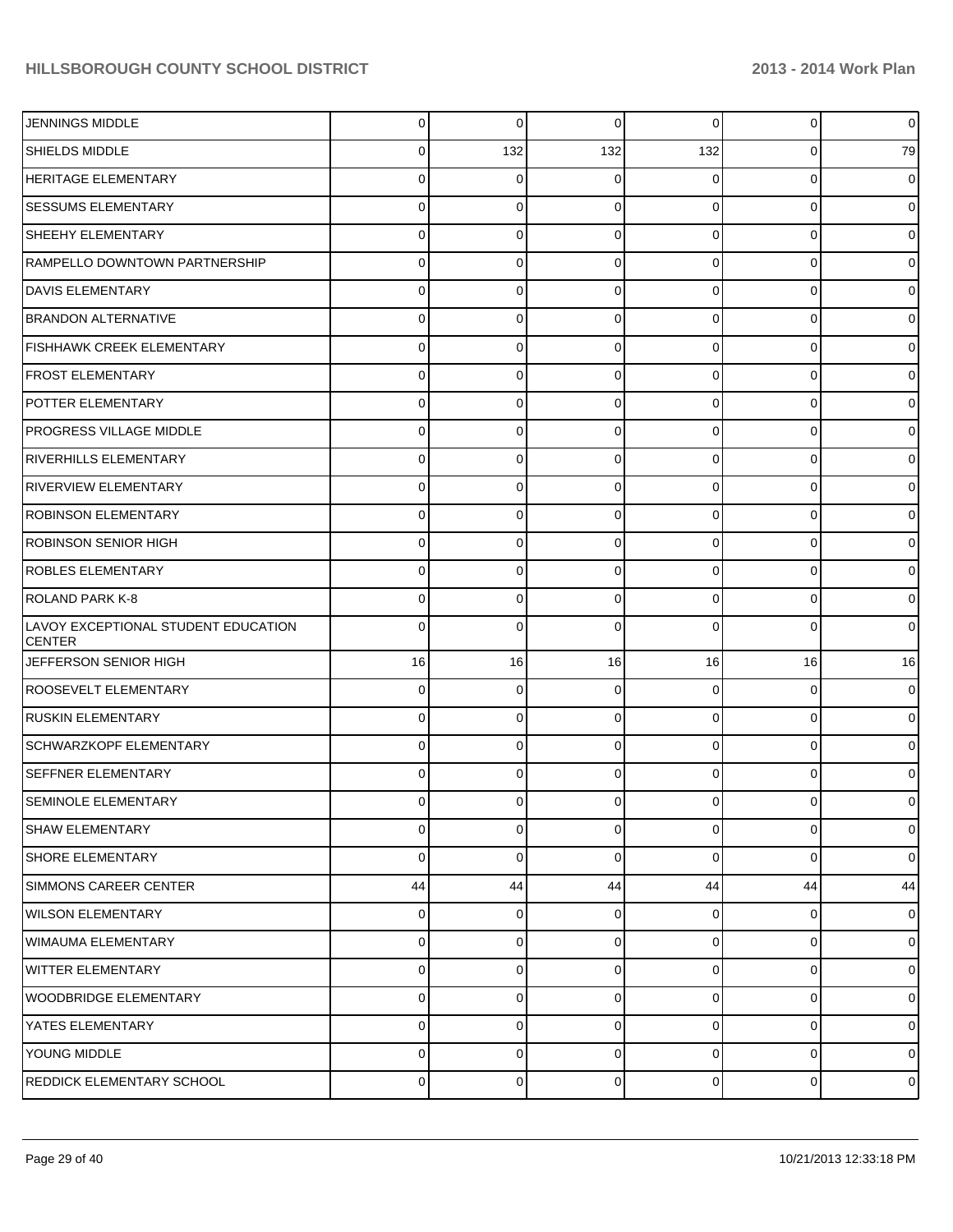| KIMBELL ELEMENTARY                  |  |  |  |
|-------------------------------------|--|--|--|
| <b>STEINBRENNER HIGH SCHOOL</b>     |  |  |  |
| KNIGHTS (OLD)                       |  |  |  |
| <b>STOWERS ELEMENTARY SCHOOL</b>    |  |  |  |
| <b>BARRINGTON MIDDLE SCHOOL</b>     |  |  |  |
| <b>STRAWBERRY CREST HIGH SCHOOL</b> |  |  |  |
| <b>BAILEY ELEMENTARY SCHOOL</b>     |  |  |  |

| <b>Totals for HILLSBOROUGH COUNTY SCHOOL DISTRICT</b> |         |         |         |         |         |         |
|-------------------------------------------------------|---------|---------|---------|---------|---------|---------|
| Total students in relocatables by year.               | 79      | 387     | 344     | 3441    | 79      | 247     |
| Total number of COFTE students projected by year.     | 183.252 | 181.724 | 179.510 | 178.162 | 177.108 | 179.951 |
| Percent in relocatables by year.                      | 0%      | 0%      | 0%      | 0%      | 0 % I   | 0%      |

#### **Leased Facilities Tracking**

Exising leased facilities and plans for the acquisition of leased facilities, including the number of classrooms and student stations, as reported in the educational plant survey, that are planned in that location at the end of the five year workplan.

| Location                          | # of Leased<br>Classrooms 2013 -<br>2014 | <b>FISH Student</b><br><b>Stations</b> | Owner | # of Leased<br>Classrooms 2017 -<br>2018 | <b>FISH Student</b><br><b>Stations</b> |
|-----------------------------------|------------------------------------------|----------------------------------------|-------|------------------------------------------|----------------------------------------|
| <b>ADAMS MIDDLE</b>               | $\Omega$                                 | ŋ                                      |       | $\Omega$                                 |                                        |
| <b>FOREST HILLS ELEMENTARY</b>    | $\Omega$                                 | 0                                      |       | 0                                        |                                        |
| MEMORIAL MIDDLE                   | $\Omega$                                 | O                                      |       | 0                                        |                                        |
| ALEXANDER ELEMENTARY              | 0                                        | ŋ                                      |       | $\Omega$                                 |                                        |
| PIERCE MIDDLE                     | O                                        |                                        |       | 0                                        |                                        |
| <b>ANDERSON ELEMENTARY</b>        | <sup>0</sup>                             |                                        |       | $\Omega$                                 |                                        |
| <b>ARMWOOD SENIOR HIGH</b>        | $\Omega$                                 |                                        |       | 0                                        |                                        |
| <b>APOLLO BEACH ELEMENTARY</b>    | $\Omega$                                 |                                        |       | $\Omega$                                 |                                        |
| BALLAST POINT ELEMENTARY          | $\Omega$                                 | ŋ                                      |       | 0                                        |                                        |
| <b>BAY CREST ELEMENTARY</b>       | $\Omega$                                 | U                                      |       | 0                                        |                                        |
| <b>BING ELEMENTARY</b>            | $\Omega$                                 | U                                      |       | $\Omega$                                 |                                        |
| IALAFIA ELEMENTARY                | $\Omega$                                 | ŋ                                      |       | $\Omega$                                 |                                        |
| <b>JUST ELEMENTARY</b>            | $\Omega$                                 | 0                                      |       | 0                                        |                                        |
| <b>STEWART MIDDLE</b>             | $\Omega$                                 |                                        |       | $\Omega$                                 |                                        |
| <b>BRANDON SENIOR HIGH</b>        | $\Omega$                                 |                                        |       | $\Omega$                                 |                                        |
| <b>BOYETTE SPRINGS ELEMENTARY</b> | <sup>0</sup>                             |                                        |       | 0                                        |                                        |
| MCLANE MIDDLE                     | $\Omega$                                 |                                        |       | 0                                        |                                        |
| <b>BREWSTER ADULT CENTER</b>      | <sup>0</sup>                             |                                        |       | 0                                        |                                        |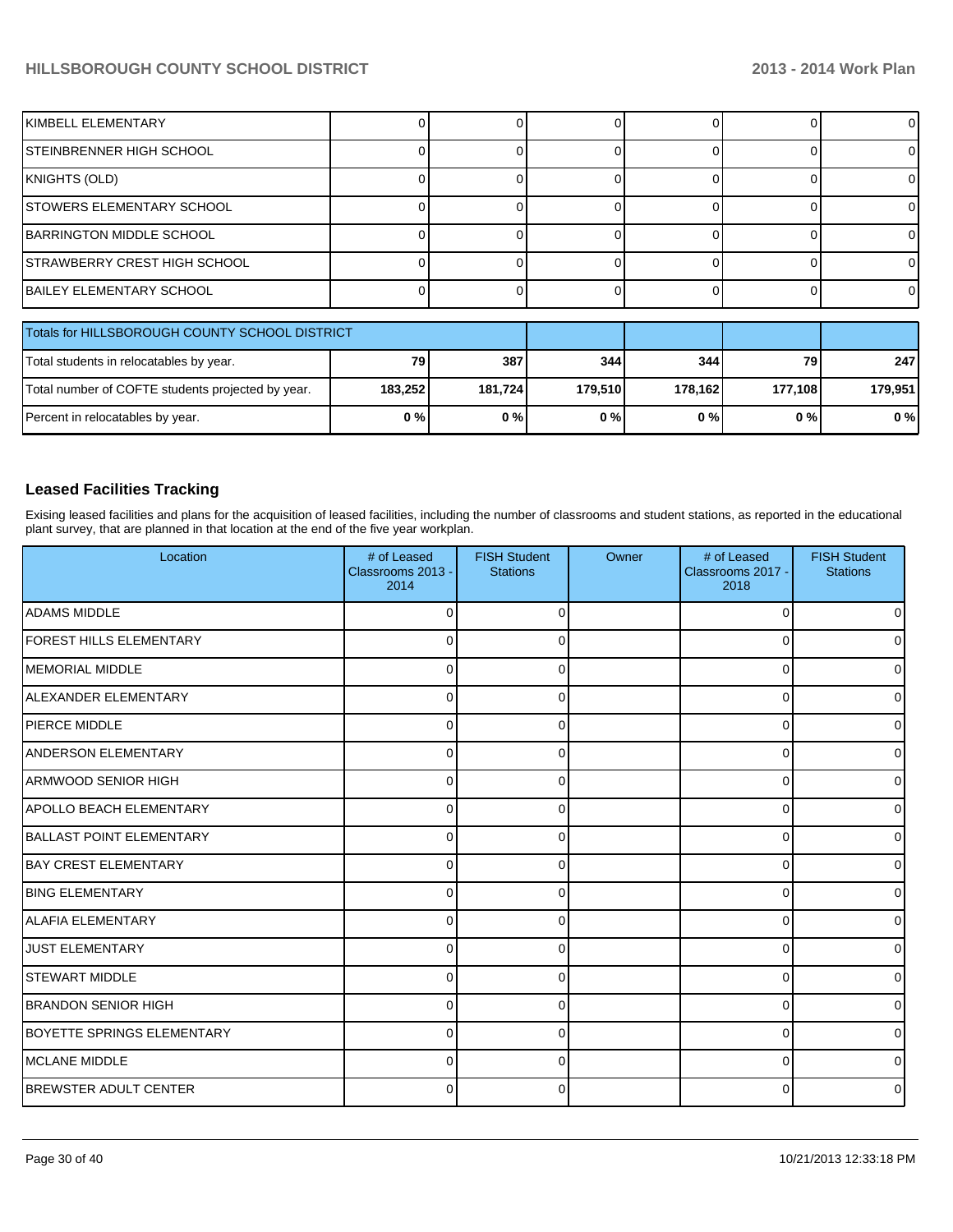| <b>BROOKER ELEMENTARY</b>              | $\overline{0}$ | $\Omega$    | $\Omega$       | $\Omega$       |
|----------------------------------------|----------------|-------------|----------------|----------------|
| <b>BROWARD ELEMENTARY</b>              | 0              | $\Omega$    | 0              | 0              |
| <b>BRYAN ELEMENTARY</b>                | $\Omega$       | $\Omega$    | $\Omega$       | 0              |
| <b>BUCHANAN MIDDLE</b>                 | $\Omega$       | $\Omega$    | $\Omega$       |                |
| <b>BUCKHORN ELEMENTARY</b>             | $\Omega$       | $\Omega$    | $\Omega$       |                |
| <b>BURNEY ELEMENTARY</b>               | $\Omega$       | $\Omega$    | $\Omega$       |                |
| <b>BURNS MIDDLE</b>                    | $\Omega$       | $\Omega$    | $\Omega$       |                |
| <b>CAHOON ELEMENTARY</b>               | $\Omega$       | $\Omega$    | $\Omega$       |                |
| VAN BUREN MIDDLE                       | $\Omega$       | 0           | $\Omega$       |                |
| CANNELLA ELEMENTARY                    | $\Omega$       | $\Omega$    | $\Omega$       |                |
| CARROLLWOOD ELEMENTARY                 | $\Omega$       | $\Omega$    | $\Omega$       |                |
| CHAMBERLAIN SENIOR HIGH                | $\Omega$       | $\Omega$    | $\Omega$       |                |
| CHIARAMONTE ELEMENTARY                 | 0              | 0           | $\Omega$       |                |
| <b>CITRUS PARK ELEMENTARY</b>          | $\Omega$       | $\Omega$    | $\Omega$       |                |
| CLAIR-MEL ELEMENTARY                   | $\Omega$       | $\Omega$    | $\Omega$       |                |
| DOWDELL MIDDLE                         | $\Omega$       | $\Omega$    | $\Omega$       |                |
| <b>CLAYWELL ELEMENTARY</b>             | 0              | 0           | $\Omega$       |                |
| <b>CLEVELAND ELEMENTARY</b>            | $\Omega$       | $\Omega$    | $\Omega$       |                |
| <b>COLEMAN MIDDLE</b>                  | $\Omega$       | $\Omega$    | $\Omega$       |                |
| <b>COLSON ELEMENTARY</b>               | $\Omega$       | $\Omega$    | $\Omega$       |                |
| LOCKHART ELEMENTARY                    | 0              | 0           | $\Omega$       |                |
| <b>CORK ELEMENTARY</b>                 | $\Omega$       | $\Omega$    | $\Omega$       |                |
| <b>CRESTWOOD ELEMENTARY</b>            | $\Omega$       | $\Omega$    | $\Omega$       |                |
| <b>CYPRESS CREEK ELEMENTARY</b>        | $\Omega$       | $\Omega$    | $\Omega$       |                |
| <b>DESOTO ELEMENTARY</b>               |                |             |                |                |
| <b>DICKENSON ELEMENTARY</b>            | $\overline{0}$ | $\mathbf 0$ | $\overline{0}$ | $\overline{0}$ |
| DOVER ELEMENTARY                       | $\Omega$       | $\Omega$    | $\Omega$       | $\overline{0}$ |
| <b>DUNBAR ELEMENTARY</b>               | $\Omega$       | $\Omega$    | $\Omega$       | $\overline{0}$ |
| <b>EAST BAY SENIOR HIGH</b>            | $\Omega$       | $\Omega$    | 0              | $\overline{0}$ |
| <b>EISENHOWER MIDDLE</b>               | $\Omega$       | $\Omega$    | $\Omega$       | $\overline{0}$ |
| <b>EDISON ELEMENTARY</b>               | $\Omega$       | $\Omega$    | 0              | 01             |
| EGYPT LAKE ELEMENTARY                  | $\Omega$       | $\Omega$    | $\Omega$       | $\overline{0}$ |
| ERWIN AREA VOCATIONAL-TECHNICAL CENTER | $\overline{0}$ | $\Omega$    | 0              | $\overline{0}$ |
| <b>ESSRIG ELEMENTARY</b>               | 0              | $\Omega$    | 0              | $\overline{0}$ |
| <b>FOLSOM ELEMENTARY</b>               | $\Omega$       | $\Omega$    | 0              | $\overline{0}$ |
| <b>FOSTER ELEMENTARY</b>               | $\overline{0}$ | $\Omega$    | 0              | $\overline{0}$ |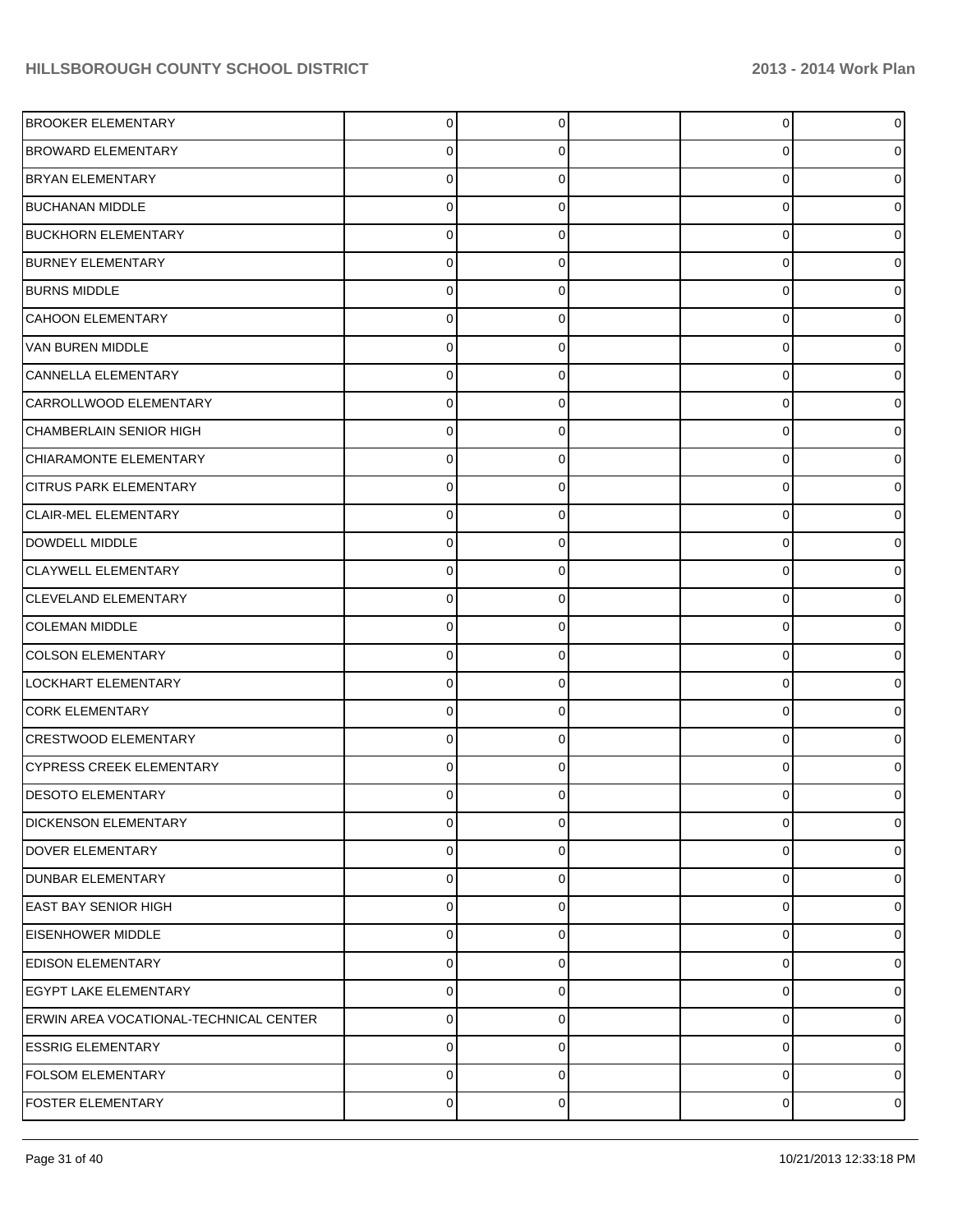| <b>SLIGH MIDDLE</b>                 | $\overline{0}$ | $\Omega$ | 0        | 0           |
|-------------------------------------|----------------|----------|----------|-------------|
| <b>FRANKLIN MIDDLE</b>              | 0              | 0        | 0        |             |
| <b>GAITHER SENIOR HIGH</b>          | $\Omega$       | 0        | 0        |             |
| <b>GIBSONTON ELEMENTARY</b>         | $\Omega$       | 0        | 0        |             |
| <b>GORRIE ELEMENTARY</b>            | 0              | 0        | 0        |             |
| <b>GRADY ELEMENTARY</b>             | 0              | 0        | 0        |             |
| <b>GRAHAM ELEMENTARY</b>            | 0              | 0        | 0        |             |
| <b>BELLAMY ELEMENTARY</b>           | 0              | 0        | 0        |             |
| <b>GRECO MIDDLE SCHOOL</b>          | 0              | 0        | $\Omega$ |             |
| HILL MIDDLE                         | 0              | 0        | 0        |             |
| HILLSBOROUGH SENIOR HIGH            | 0              | 0        | $\Omega$ |             |
| HUNTERS GREEN ELEMENTARY            | 0              | 0        | 0        |             |
| JACKSON ELEMENTARY                  | 0              | 0        | $\Omega$ |             |
| D. W. WATERS CENTER                 | 0              | 0        | 0        |             |
| KENLY ELEMENTARY                    | 0              | 0        | 0        |             |
| KING SENIOR HIGH                    | 0              | 0        | 0        |             |
| KINGSWOOD ELEMENTARY                | 0              | 0        | $\Omega$ |             |
| KNIGHTS ELEMENTARY                  | 0              | 0        | 0        |             |
| LAKE MAGDALENE ELEMENTARY           | o              |          | 0        |             |
| LANIER ELEMENTARY                   | 0              | 0        | 0        |             |
| MONROE MIDDLE                       | 0              | 0        | $\Omega$ |             |
| LEAREY ADULT CENTER                 | 0              | 0        | 0        |             |
| LEE ELEMENTARY SCHOOL OF TECHNOLOGY | o              |          | 0        |             |
| LETO SENIOR HIGH                    | 0              | 0        | $\Omega$ |             |
| <b>LIMONA ELEMENTARY</b>            |                |          | ŋ        |             |
| LINCOLN ELEMENTARY                  | 0              | 0        | 0        | 0           |
| LEWIS ELEMENTARY                    | 0              | 0        | 0        | 0           |
| LITHIA SPRINGS ELEMENTARY           | $\mathbf 0$    | 0        | 0        | 0           |
| <b>LOMAX ELEMENTARY</b>             | $\mathbf 0$    | 0        | 0        | 0           |
| LOPEZ ELEMENTARY                    | $\mathbf 0$    | 0        | 0        | 0           |
| LOWRY ELEMENTARY                    | $\mathbf 0$    | 0        | 0        | 0           |
| LUTZ ELEMENTARY                     | $\mathbf 0$    | 0        | 0        | 0           |
| MABRY ELEMENTARY                    | $\mathbf 0$    | 0        | 0        | 0           |
| MACFARLANE ELEMENTARY               | $\mathbf 0$    | 0        | 0        | 0           |
| MADISON MIDDLE                      | $\mathbf 0$    | 0        | 0        | 0           |
| MANGO ELEMENTARY                    | $\overline{0}$ | 0        | 0        | $\mathbf 0$ |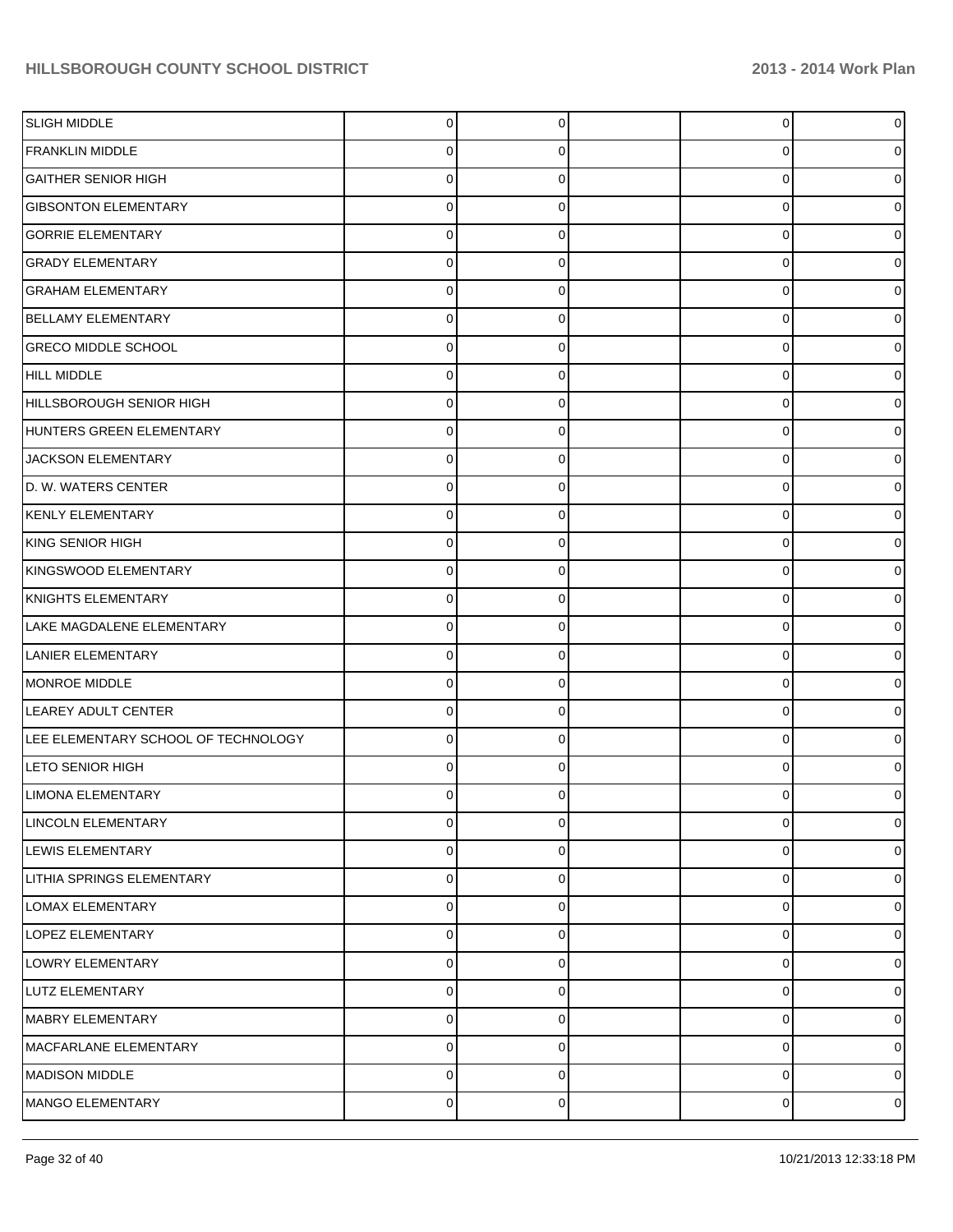| MANISCALCO ELEMENTARY                                | $\Omega$       | $\Omega$    | $\Omega$    | $\overline{0}$ |
|------------------------------------------------------|----------------|-------------|-------------|----------------|
| MANN MIDDLE                                          | 0              | 0           | 0           | 0              |
| MARSHALL MIDDLE                                      | 0              | 0           | $\Omega$    | 0              |
| MCDONALD ELEMENTARY                                  | 0              | 0           | 0           | 0              |
| MENDENHALL ELEMENTARY                                | 0              | 0           | $\Omega$    | 0              |
| <b>FERRELL MIDDLE MAGNET</b>                         | 0              | 0           | $\Omega$    | 0              |
| MILES ELEMENTARY                                     | 0              | 0           | $\Omega$    | 0              |
| MINTZ ELEMENTARY                                     | 0              | 0           | $\Omega$    | 0              |
| MITCHELL ELEMENTARY                                  | 0              | 0           | $\Omega$    | 0              |
| MORGAN WOODS ELEMENTARY                              | 0              | 0           | $\Omega$    | 0              |
| MORT ELEMENTARY                                      | 0              |             | $\Omega$    | ი              |
| NORTHWEST ELEMENTARY                                 | 0              | $\Omega$    | $\Omega$    | 0              |
| OAK GROVE ELEMENTARY                                 | 0              | 0           | $\Omega$    | ი              |
| ORANGE GROVE MIDDLE                                  | 0              | 0           | $\Omega$    | 0              |
| PALM RIVER ELEMENTARY                                | 0              |             | 0           | o              |
| PINECREST ELEMENTARY                                 | 0              | $\Omega$    | $\Omega$    | 0              |
| PLANT SENIOR HIGH                                    | 0              | 0           | $\Omega$    | o              |
| PLANT CITY SENIOR HIGH                               | 0              | 0           | $\Omega$    | 0              |
| <b>TOMLIN MIDDLE</b>                                 | 0              |             | 0           | o              |
| POTTER ELEMENTARY                                    | 0              | $\Omega$    | $\Omega$    | 0              |
| <b>PROGRESS VILLAGE MIDDLE</b>                       | 0              | 0           | $\Omega$    | 0              |
| <b>RIVERHILLS ELEMENTARY</b>                         | 0              | 0           | $\Omega$    | 0              |
| <b>RIVERVIEW ELEMENTARY</b>                          | 0              |             | $\Omega$    | o              |
| <b>ROBINSON ELEMENTARY</b>                           | 0              | 0           | 0           | 0              |
| ROBINSON SENIOR HIGH                                 | 0              | 0           | U           | 0              |
| ROBLES ELEMENTARY                                    | 0              | $\Omega$    | $\mathbf 0$ | $\mathbf 0$    |
| ROLAND PARK K-8                                      | 0              | 0           | 0           | $\overline{0}$ |
| LAVOY EXCEPTIONAL STUDENT EDUCATION<br><b>CENTER</b> | 0              | $\Omega$    | $\Omega$    | $\overline{0}$ |
| JEFFERSON SENIOR HIGH                                | $\overline{0}$ | $\Omega$    | 0           | $\overline{0}$ |
| <b>ROOSEVELT ELEMENTARY</b>                          | $\overline{0}$ | $\Omega$    | 0           | $\overline{0}$ |
| <b>RUSKIN ELEMENTARY</b>                             | $\overline{0}$ | $\Omega$    | 0           | $\overline{0}$ |
| <b>SCHWARZKOPF ELEMENTARY</b>                        | $\overline{0}$ | $\Omega$    | 0           | $\overline{0}$ |
| <b>SEFFNER ELEMENTARY</b>                            | $\overline{0}$ | $\Omega$    | 0           | $\overline{0}$ |
| SEMINOLE ELEMENTARY                                  | $\overline{0}$ | $\Omega$    | 0           | $\overline{0}$ |
| <b>SHAW ELEMENTARY</b>                               | $\overline{0}$ | $\mathbf 0$ | 0           | $\overline{0}$ |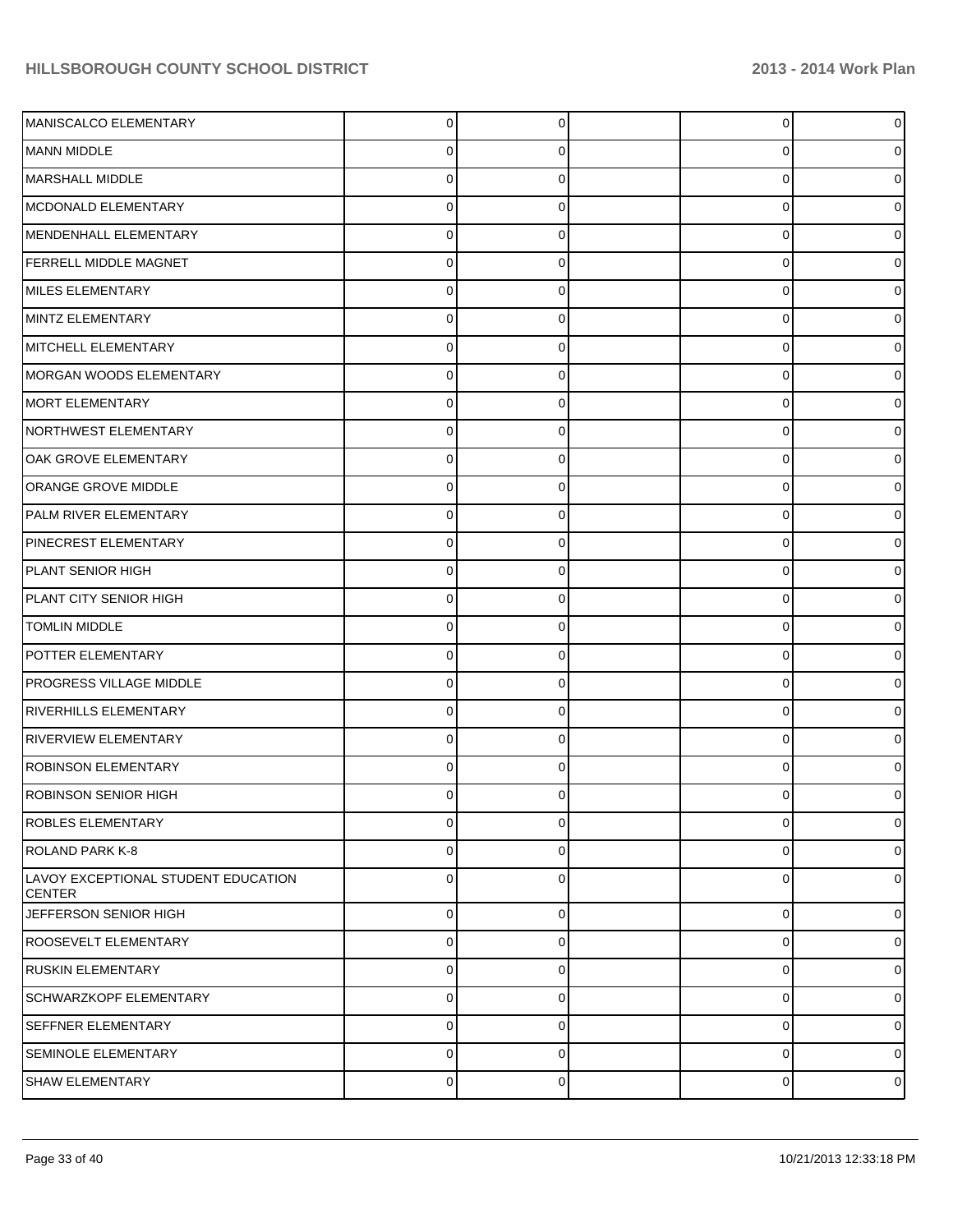| SHORE ELEMENTARY                                        | 0           | 0        | 0        | $\overline{0}$ |
|---------------------------------------------------------|-------------|----------|----------|----------------|
| <b>SIMMONS CAREER CENTER</b>                            | 0           | 0        | 0        | 0              |
| <b>BLOOMINGDALE SENIOR HIGH</b>                         | $\Omega$    | 0        | 0        | 0              |
| SPRINGHEAD ELEMENTARY                                   | 0           | 0        | 0        | 0              |
| SULPHUR SPRINGS ELEMENTARY                              | 0           | 0        | 0        | 0              |
| SUMMERFIELD ELEMENTARY                                  | 0           | 0        | 0        | 0              |
| TAMPA BAY TECHNICAL HIGH SCHOOL                         | 0           |          | 0        | 0              |
| TAMPA BAY BOULEVARD ELEMENTARY                          | 0           | 0        | 0        | 0              |
| <b>TAMPA PALMS ELEMENTARY</b>                           | 0           | 0        | 0        | 0              |
| TEMPLE TERRACE ELEMENTARY                               | 0           | 0        | 0        | 0              |
| THONOTOSASSA ELEMENTARY                                 | 0           |          | 0        | 0              |
| <b>TINKER ELEMENTARY</b>                                | 0           | 0        | 0        | 0              |
| TOWN & COUNTRY ELEMENTARY                               | 0           | 0        | 0        | 0              |
| WEBB MIDDLE                                             | 0           | 0        | 0        | 0              |
| <b>TRAPNELL ELEMENTARY</b>                              | 0           | 0        | 0        | 0              |
| <b>TURKEY CREEK MIDDLE</b>                              | 0           | 0        | 0        | 0              |
| <b>TWIN LAKES ELEMENTARY</b>                            | 0           |          | U        | 0              |
| CAMINITI EXCEPTIONAL STUDENT EDUCATION<br><b>CENTER</b> | 0           | 0        | 0        | 0              |
| <b>WALDEN LAKE ELEMENTARY</b>                           | $\mathbf 0$ | 0        | 0        | 0              |
| <b>WASHINGTON ELEMENTARY</b>                            | $\mathbf 0$ | $\Omega$ | 0        | 0              |
| <b>WEST SHORE ELEMENTARY</b>                            | $\mathbf 0$ | 0        | 0        | 0              |
| <b>WEST TAMPA ELEMENTARY</b>                            | $\Omega$    | 0        | 0        | 0              |
| JAMES ELEMENTARY SCHOOL                                 | 0           | 0        | 0        | 0              |
| <b>WILSON MIDDLE</b>                                    | U           |          | U        |                |
| <b>WILSON ELEMENTARY</b>                                | 0           | 0        | U        | 0              |
| <b>WIMAUMA ELEMENTARY</b>                               | 0           | 0        | 0        | 0              |
| <b>WITTER ELEMENTARY</b>                                | $\Omega$    | $\Omega$ | $\Omega$ | 0              |
| <b>WOODBRIDGE ELEMENTARY</b>                            | $\Omega$    | $\Omega$ | 0        | 0              |
| YATES ELEMENTARY                                        | $\Omega$    | $\Omega$ | $\Omega$ | 0              |
| YOUNG MIDDLE                                            | $\mathbf 0$ | $\Omega$ | 0        | 0              |
| KNIGHTS (OLD)                                           | $\Omega$    | $\Omega$ | 0        | 0              |
| <b>DURANT SENIOR HIGH</b>                               | $\mathbf 0$ | $\Omega$ | 0        | 0              |
| <b>BURNETT MIDDLE</b>                                   | $\Omega$    | $\Omega$ | $\Omega$ | 0              |
| <b>VALRICO ELEMENTARY</b>                               | $\Omega$    | $\Omega$ | 0        | 01             |
| <b>BENITO MIDDLE</b>                                    | $\pmb{0}$   | 0        | 0        | $\overline{0}$ |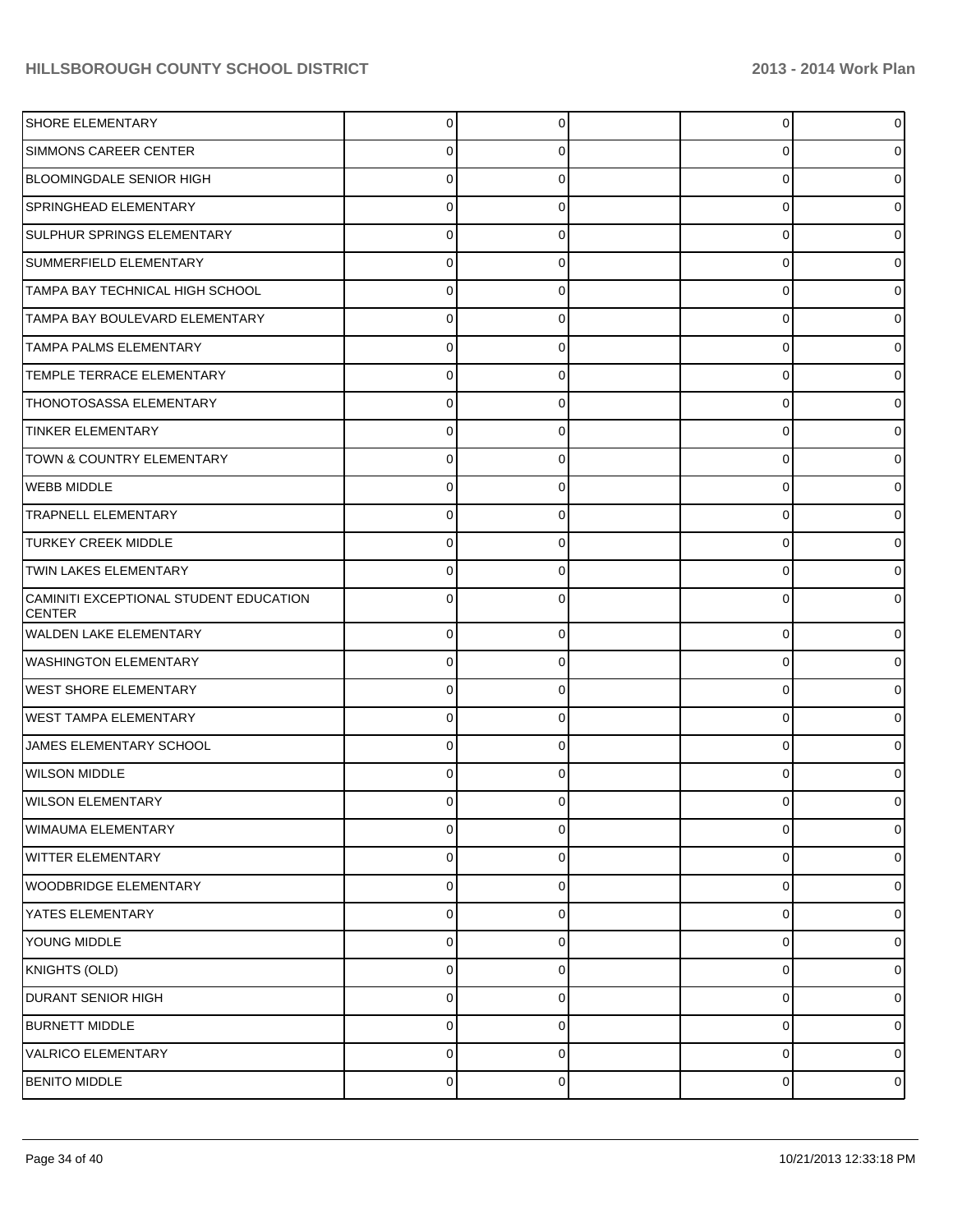| <b>WALKER MIDDLE</b>         | $\Omega$ | $\Omega$ | 0           | $\overline{0}$ |
|------------------------------|----------|----------|-------------|----------------|
| <b>WILLIAMS MIDDLE</b>       | 0        | 0        | $\Omega$    | 0              |
| SICKLES SENIOR HIGH          | 0        | $\Omega$ | $\Omega$    | 0              |
| <b>WHARTON SENIOR HIGH</b>   | 0        | $\Omega$ | 0           | 0              |
| <b>BLAKE SENIOR HIGH</b>     | 0        | 0        | $\Omega$    | 0              |
| <b>CLARK ELEMENTARY</b>      | 0        | $\Omega$ | $\Omega$    | 0              |
| <b>WESTCHASE ELEMENTARY</b>  | 0        | $\Omega$ | $\Omega$    | 0              |
| PIZZO ELEMENTARY             | 01       | $\Omega$ | $\Omega$    | 0              |
| RODGERS MIDDLE               | 0        |          | $\Omega$    | 0              |
| <b>RIVERVIEW SENIOR HIGH</b> | 0        | $\Omega$ | $\Omega$    | 0              |
| <b>BEVIS ELEMENTARY</b>      | 0        | $\Omega$ | $\Omega$    | 0              |
| RANDALL MIDDLE               | 0        | $\Omega$ | $\Omega$    | 0              |
| DAVIDSEN MIDDLE              | 0        | 0        | $\Omega$    | 0              |
| <b>PRIDE ELEMENTARY</b>      | 0        | 0        | 0           | 0              |
| MCKITRICK ELEMENTARY         | 0        | $\Omega$ | $\Omega$    | 0              |
| CHILES ELEMENTARY            | 0        | $\Omega$ | 0           | 0              |
| SYMMES ELEMENTARY            | 0        | 0        | $\Omega$    | 0              |
| MARTINEZ MIDDLE              | 0        | 0        | 0           | 0              |
| LIBERTY MIDDLE               | 0        | 0        | $\Omega$    | 0              |
| ALONSO HIGH                  | 0        | $\Omega$ | $\mathbf 0$ | 0              |
| <b>FREEDOM SENIOR HIGH</b>   | 0        | 0        | $\Omega$    | 0              |
| MIDDLETON SENIOR HIGH        | 0        | 0        | $\Omega$    | 0              |
| SOUTH COUNTY CAREER CENTER   | 0        | 0        | $\Omega$    | 0              |
| <b>FARNELL MIDDLE</b>        | 0        | $\Omega$ | $\Omega$    | 0              |
| <b>BRYANT ELEMENTARY</b>     | 0        |          | U           | 0              |
| <b>CIMINO ELEMENTARY</b>     | 0        | $\Omega$ | $\mathbf 0$ | $\overline{0}$ |
| <b>IPPOLITO ELEMENTARY</b>   | 0        | 0        | $\mathbf 0$ | 0              |
| NEWSOME SENIOR HIGH          | 0        | $\Omega$ | $\mathbf 0$ | 0              |
| <b>JENNINGS MIDDLE</b>       | 0        | 0        | 0           | 0              |
| SHIELDS MIDDLE               | 0        | $\Omega$ | $\mathbf 0$ | 0              |
| <b>HERITAGE ELEMENTARY</b>   | 0        | 0        | $\mathbf 0$ | 0              |
| <b>SESSUMS ELEMENTARY</b>    | 0        | $\Omega$ | 0           | 0              |
| NELSON ELEMENTARY            | 0        | 0        | 0           | 0              |
| MULRENNAN MIDDLE             | 0        | $\Omega$ | 0           | 0              |
| <b>SCHMIDT ELEMENTARY</b>    | 0        | 0        | 0           | 0              |
| MULLER ELEMENTARY            | 0        | 0        | 0           | $\circ$        |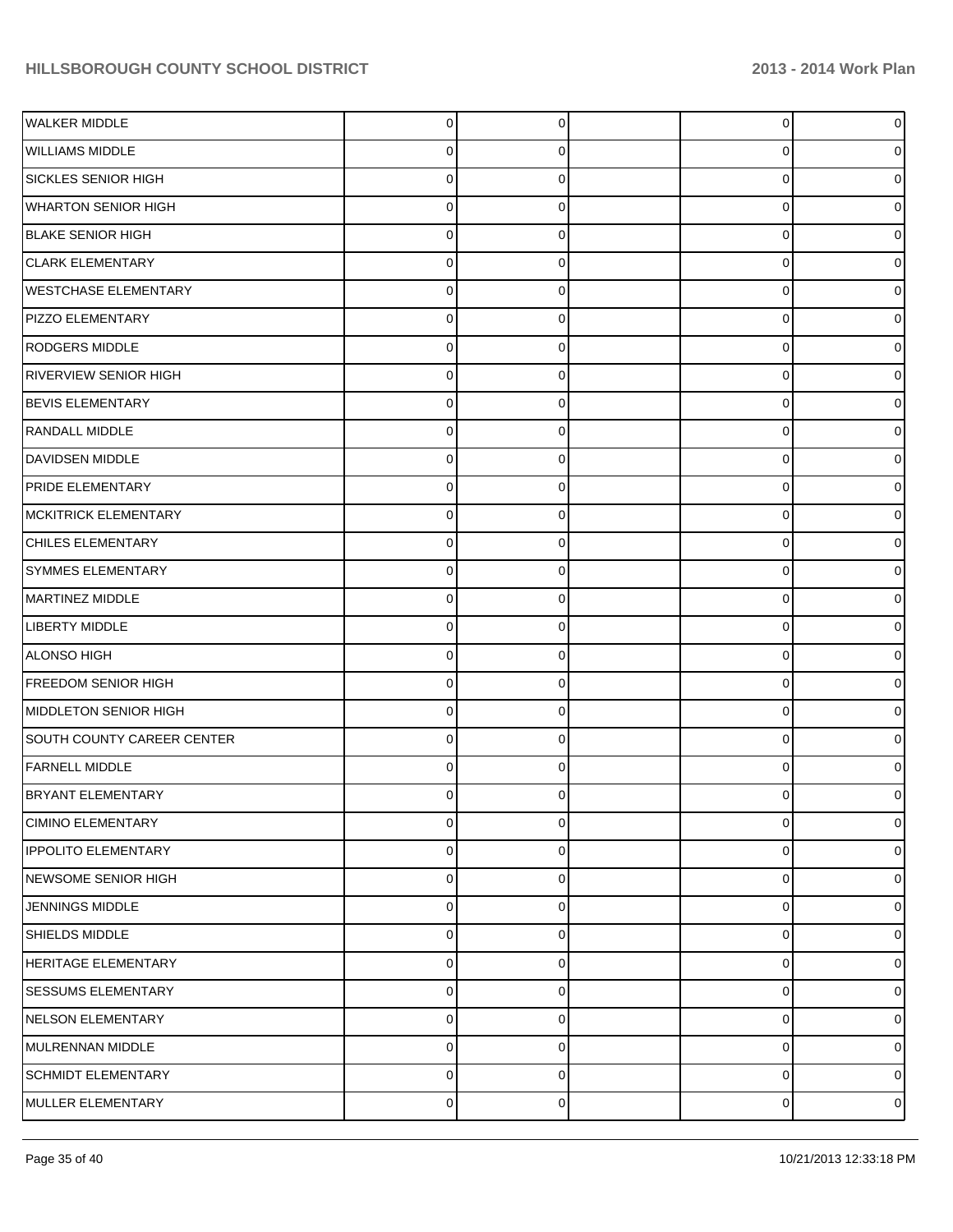| <b>CORR ELEMENTARY</b>              | $\Omega$       | $\Omega$    | $\overline{0}$ | $\overline{0}$ |
|-------------------------------------|----------------|-------------|----------------|----------------|
| <b>BOWERS WHITLEY CAREER CENTER</b> | 0              | O           | 0              | 0              |
| <b>SHEEHY ELEMENTARY</b>            | $\Omega$       | $\Omega$    | 0              | 0              |
| RAMPELLO DOWNTOWN PARTNERSHIP       | $\Omega$       | $\Omega$    | 0              | 0              |
| <b>DAVIS ELEMENTARY</b>             | 0              | U           | 0              | 0              |
| <b>BRANDON ALTERNATIVE</b>          | 0              | $\Omega$    | 0              | 0              |
| <b>FISHHAWK CREEK ELEMENTARY</b>    | $\Omega$       | $\Omega$    | 0              | 0              |
| <b>SPOTO HIGH SCHOOL</b>            | $\Omega$       | $\Omega$    | 0              | 0              |
| <b>FROST ELEMENTARY</b>             | 0              | U           | 0              | 0              |
| <b>GIUNTA MIDDLE SCHOOL</b>         | 0              | $\Omega$    | 0              | 0              |
| APARICIO-LEVY TECHNICAL CENTER      | 0              | 0           | 0              | 0              |
| <b>LENNARD HIGH SCHOOL</b>          | $\Omega$       | $\Omega$    | 0              | 0              |
| <b>TURNER ELEMENTARY</b>            | 0              | C           | 0              | 0              |
| <b>COLLINS ELEMENTARY</b>           | $\Omega$       | $\Omega$    | 0              | 0              |
| NORTH TAMPA ALTERNATIVE CENTER      | 0              | U           | 0              | 0              |
| <b>GARY ADULT CENTER</b>            | $\Omega$       | $\Omega$    | 0              | 0              |
| CARVER EXCEPTIONAL CENTER           | 0              | C           | 0              | 0              |
| <b>BARTELS MIDDLE SCHOOL</b>        | $\Omega$       | $\Omega$    | 0              | 0              |
| SUMMERFIELD CROSSINGS               | 0              | U           | 0              | 0              |
| <b>DOBY ELEMENTARY</b>              | $\Omega$       | $\Omega$    | 0              | 0              |
| OAK PARK ELEMENTARY                 | 0              | C           | 0              | 0              |
| <b>SMITH MIDDLE SCHOOL</b>          | $\Omega$       | $\Omega$    | 0              | 0              |
| <b>DEER PARK ELEMENTARY</b>         | 0              | U           | 0              | o              |
| HAMMOND ELEMENTARY                  | 0              | $\Omega$    | 0              | 0              |
| REDDICK ELEMENTARY SCHOOL           |                |             | U              | 0              |
| KIMBELL ELEMENTARY                  | $\overline{0}$ | 0           | 0              | $\overline{0}$ |
| <b>STEINBRENNER HIGH SCHOOL</b>     | $\mathbf 0$    | 0           | 0              | $\overline{0}$ |
| STOWERS ELEMENTARY SCHOOL           | 0              | $\Omega$    | 0              | $\overline{0}$ |
| BARRINGTON MIDDLE SCHOOL            | $\mathbf 0$    | $\mathbf 0$ | 0              | $\overline{0}$ |
| <b>STRAWBERRY CREST HIGH SCHOOL</b> | 0              | $\Omega$    | 0              | $\overline{0}$ |
| <b>BAILEY ELEMENTARY SCHOOL</b>     | $\mathbf 0$    | $\mathbf 0$ | 0              | $\overline{0}$ |
|                                     | $\bf{0}$       | 0           | 0              | $\mathbf{0}$   |

## **Failed Standard Relocatable Tracking**

Relocatable units currently reported by school, from FISH, and the number of relocatable units identified as 'Failed Standards'.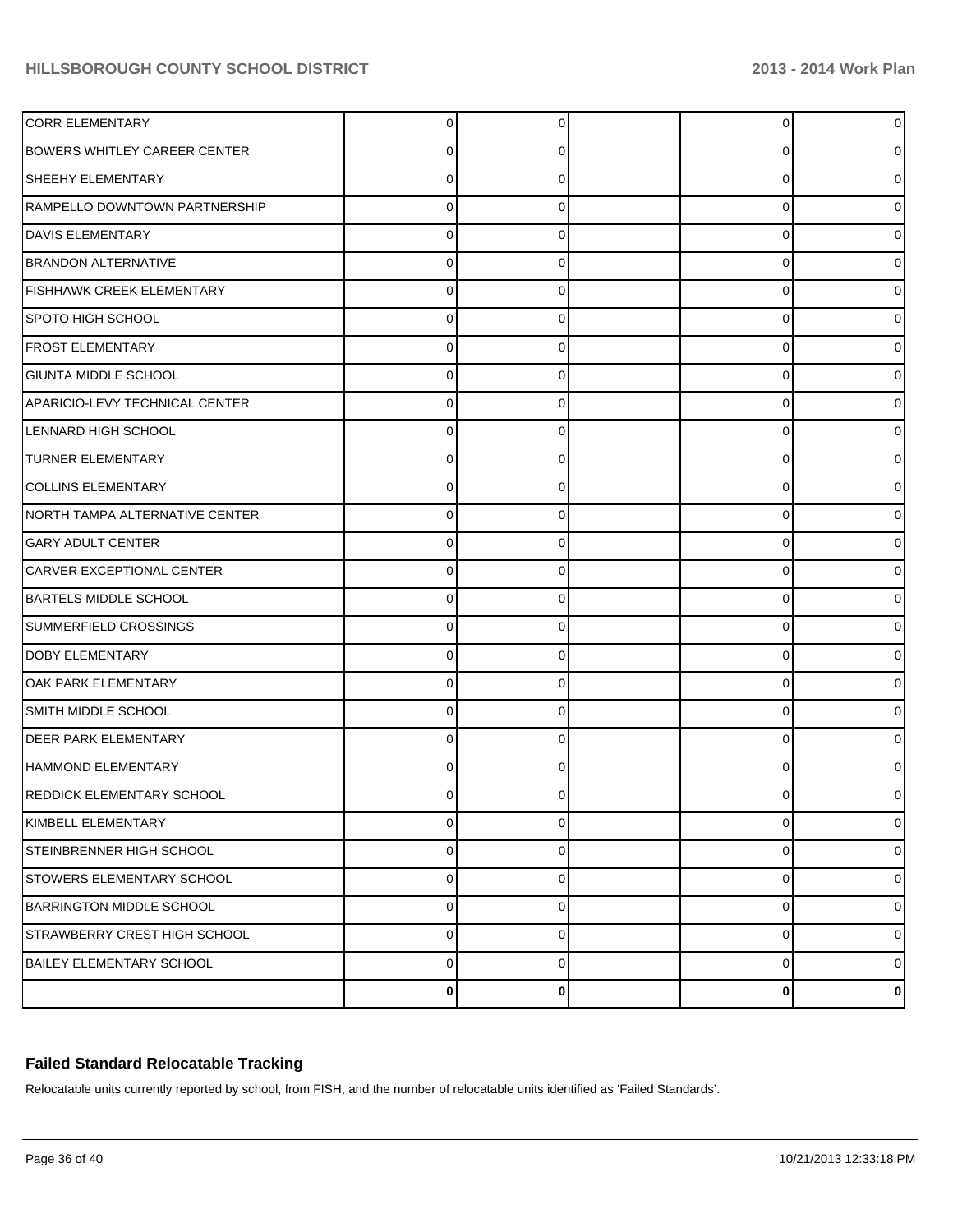Nothing reported for this section.

## **Planning**

#### **Class Size Reduction Planning**

**Plans approved by the school board that reduce the need for permanent student stations such as acceptable school capacity levels, redistricting, busing, year-round schools, charter schools, magnet schools, public-private partnerships, multitrack scheduling, grade level organization, block scheduling, or other alternatives.**

Hillsborough County has implemented redistricting, busing, charter schools, magnet schools, public-private partnerships, grade level organization, and Hillsborough Virtual.

#### **School Closure Planning**

**Plans for the closure of any school, including plans for disposition of the facility or usage of facility space, and anticipated revenues.**

None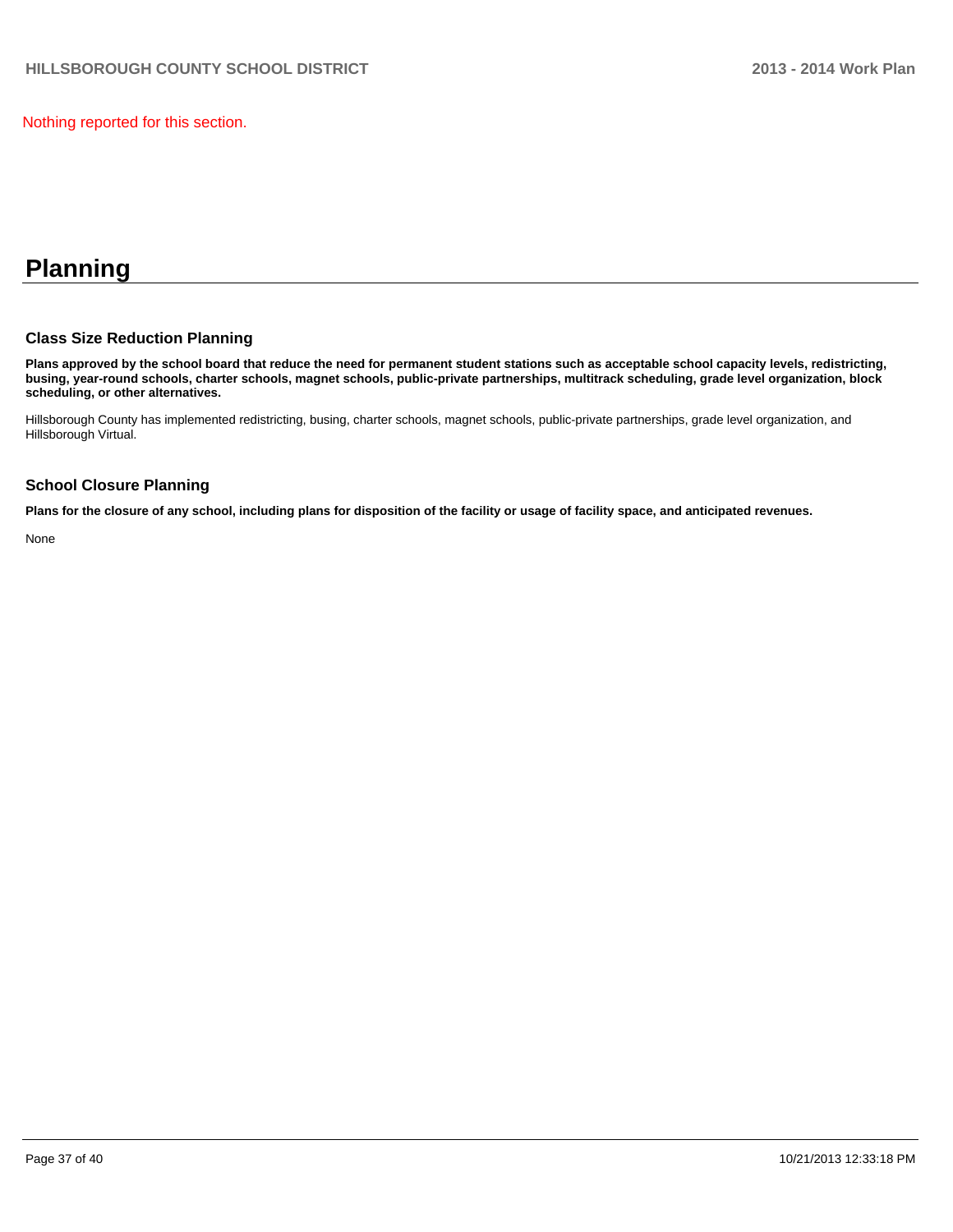# **Long Range Planning**

#### **Ten-Year Maintenance**

District projects and locations regarding the projected need for major renovation, repair, and maintenance projects within the district in years 6-10 beyond the projects plans detailed in the five years covered by the work plan.

| Project                          | 2017 - 2018 / 2022 - 2023<br><b>Projected Cost</b> |
|----------------------------------|----------------------------------------------------|
| Major Renovation and Maintenance | \$268,951,208                                      |
|                                  | \$268,951,208                                      |

#### **Ten-Year Capacity**

Schedule of capital outlay projects projected to ensure the availability of satisfactory student stations for the projected student enrollment in K-12 programs for the future 5 years beyond the 5-year district facilities work program.

| Project               | Location, Community, Quadrant or other<br>general location | 2017 - 2018 / 2022 - 2023<br><b>Projected Cost</b> |
|-----------------------|------------------------------------------------------------|----------------------------------------------------|
| New Middle School     | Central Tampa Region                                       | \$35,000,000                                       |
| New Middle School     | South County Region                                        | \$39,802,450                                       |
| New Elementary School | South County Region                                        | \$20,000,000                                       |
|                       |                                                            | \$94,802,450                                       |

## **Ten-Year Planned Utilization**

Schedule of planned capital outlay projects identifying the standard grade groupings, capacities, and planned utilization rates of future educational facilities of the district for both permanent and relocatable facilities.

| Grade Level Projections         | <b>FISH</b><br><b>Student</b><br><b>Stations</b> | Actual 2012 -<br>2013 FISH<br>Capacity | Actual<br>$2012 -$<br>2013<br><b>COFTE</b> | Actual 2012 - 2013<br><b>Utilization</b> | Actual 2013 - 2014 / 2022 - 2023 new<br>Student Capacity to be added/removed | Projected 2022<br>2023 COFTE | Projected 2022 -<br>2023 Utilization |
|---------------------------------|--------------------------------------------------|----------------------------------------|--------------------------------------------|------------------------------------------|------------------------------------------------------------------------------|------------------------------|--------------------------------------|
| Elementary - District<br>Totals | 110.972                                          | 110,972                                | 87,507.73                                  | 78.86 %                                  | 2,840                                                                        | 90,131                       | 79.19 %                              |
| Middle - District Totals        | 60.425                                           | 54,361                                 | 42.562.10                                  | 78.30 %                                  | 3.870                                                                        | 38,315                       | 65.80 %                              |
| High - District Totals          | 62,161                                           | 59,039                                 | 50.355.17                                  | 85.29 %                                  |                                                                              | 46,838                       | 79.33 %                              |
| Other - ESE, etc                | 7.825                                            | 8.812                                  | 3.762.83                                   | 42.70 %                                  |                                                                              | 4,000                        | 45.39 %                              |
|                                 | 241,383                                          |                                        | 233, 184   184, 187. 83                    | 78.99 %                                  | 6,710                                                                        | 179,284                      | 74.73%                               |

**Combination schools are included with the middle schools for student stations, capacity, COFTE and utilization purposes because these facilities all have a 90% utilization factor. Use this space to explain or define the grade groupings for combination schools.**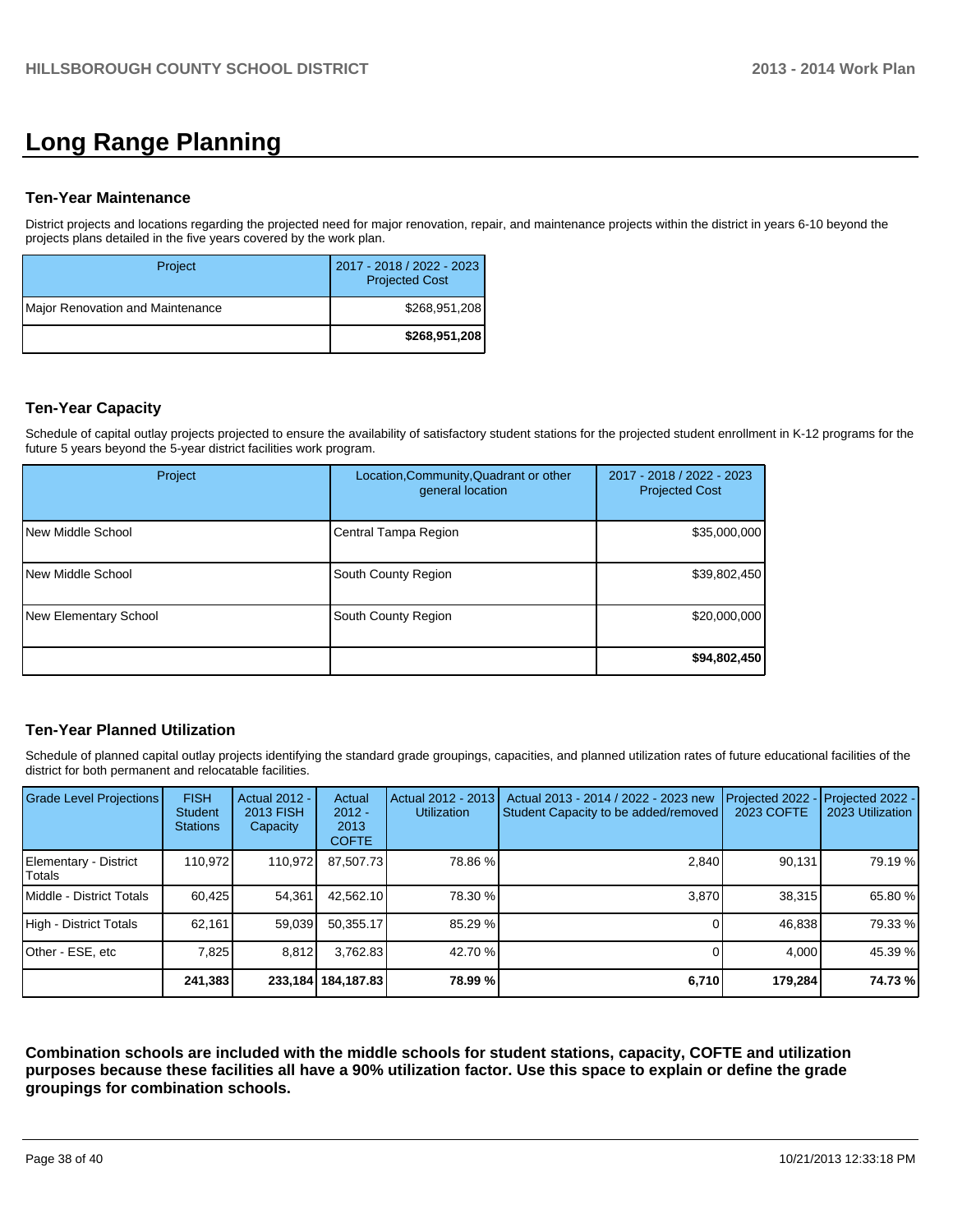No comments to report.

#### **Ten-Year Infrastructure Planning**

**Proposed Location of Planned New, Remodeled, or New Additions to Facilities in 06 thru 10 out years (Section 28).**

Central Tampa Middle School, 6-8 with 1200 student stations to accommodate growth in area. South County Middle School, 6-8 with 1,550 student stations to accommodate growth in area. South County Elementary School, K-5 with 950 student stations to accommodate growth in the area

Plans for closure of any school, including plans for disposition of the facility or usage of facility space, and anticipated revenues in the 06 thru 10 out **years (Section 29).**

None

#### **Twenty-Year Maintenance**

District projects and locations regarding the projected need for major renovation, repair, and maintenance projects within the district in years 11-20 beyond the projects plans detailed in the five years covered by the work plan.

| Project          | 2022 - 2023 / 2032 - 2033 Projected Cost |
|------------------|------------------------------------------|
| Major Renovation | \$1,087,251,268                          |
|                  | \$1,087,251,268                          |

#### **Twenty-Year Capacity**

Schedule of capital outlay projects projected to ensure the availability of satisfactory student stations for the projected student enrollment in K-12 programs for the future 11-20 years beyond the 5-year district facilities work program.

| Project                  | Location, Community, Quadrant or other<br>general location | 2022 - 2023 / 2032 - 2033<br><b>Projected Cost</b> |
|--------------------------|------------------------------------------------------------|----------------------------------------------------|
| 2 New Elementary Schools | Regions 1-8                                                | \$50,448                                           |
|                          |                                                            | \$50,448                                           |

#### **Twenty-Year Planned Utilization**

Schedule of planned capital outlay projects identifying the standard grade groupings, capacities, and planned utilization rates of future educational facilities of the district for both permanent and relocatable facilities.

| <b>Grade Level Projections</b>   | <b>FISH</b><br><b>Student</b><br><b>Stations</b> | Actual 2012 -<br>2013 FISH<br>Capacity | Actual<br>$2012 -$<br>2013<br><b>COFTE</b> | Actual 2012 - 2013  <br><b>Utilization</b> | Actual 2013 - 2014 / 2032 - 2033 new<br>Student Capacity to be added/removed | <b>IProjected 2032 - IProjected 2032 -</b><br>2033 COFTE | 2033 Utilization I |
|----------------------------------|--------------------------------------------------|----------------------------------------|--------------------------------------------|--------------------------------------------|------------------------------------------------------------------------------|----------------------------------------------------------|--------------------|
| Elementary - District<br>lTotals | 110.972                                          | 110.972                                | 87.507.73                                  | 78.86 %                                    | 4.740                                                                        | 108.432                                                  | 93.71 %            |
| Middle - District Totals         | 60.425                                           | 54.361                                 | 42.562.10                                  | 78.30 %                                    | 3.870                                                                        | 51.237                                                   | 87.99 %            |
| High - District Totals           | 62,161                                           | 59,039                                 | 50.355.17                                  | $85.29 \%$                                 |                                                                              | 53.620                                                   | 90.82 %            |